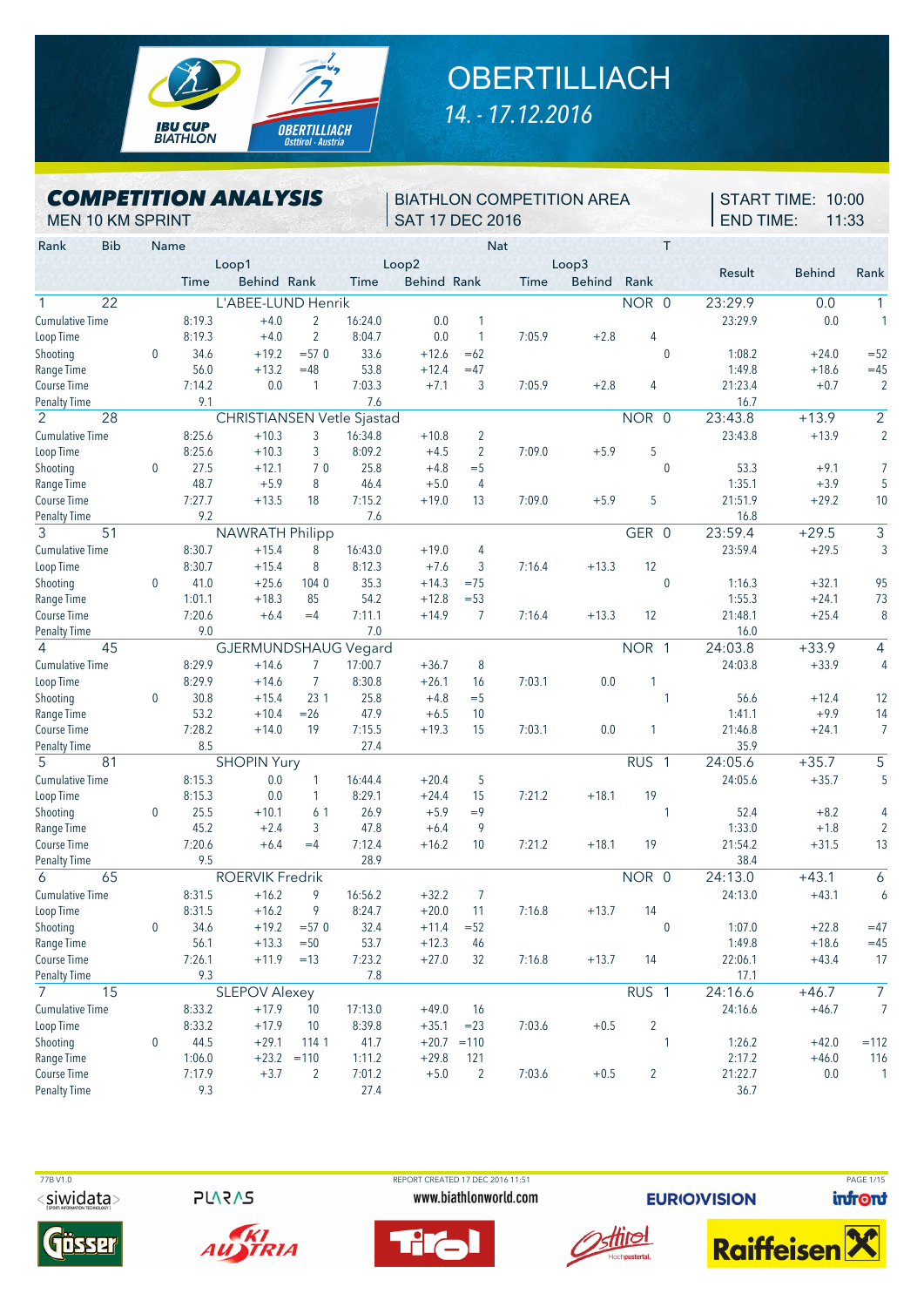| Rank                               | <b>Bib</b> | Name         |                  | Loop1                    |             |                   | Loop2              |                         | <b>Nat</b> | Loop3         |                  | Τ                |                 |               |        |
|------------------------------------|------------|--------------|------------------|--------------------------|-------------|-------------------|--------------------|-------------------------|------------|---------------|------------------|------------------|-----------------|---------------|--------|
|                                    |            |              | Time             | Behind Rank              |             | Time              | <b>Behind Rank</b> |                         | Time       | <b>Behind</b> | Rank             |                  | Result          | <b>Behind</b> | Rank   |
| 8                                  | 114        |              |                  | FEMSTEINEVIK Martin      |             |                   |                    |                         |            |               | NOR 0            |                  | 24:19.6         | $+49.7$       | 8      |
| <b>Cumulative Time</b>             |            |              | 8:40.1           | $+24.8$                  | 18          | 17:02.2           | $+38.2$            | 10                      |            |               |                  |                  | 24:19.6         | $+49.7$       | 8      |
| Loop Time                          |            |              | 8:40.1           | $+24.8$                  | 18          | 8:22.1            | $+17.4$            | 10                      | 7:17.4     | $+14.3$       | $=15$            |                  |                 |               |        |
| Shooting                           |            | $\mathbf{0}$ | 28.6             | $+13.2$                  | 110         | 25.4              | $+4.4$             | 4                       |            |               |                  | $\mathbf 0$      | 54.0            | $+9.8$        | 9      |
| Range Time                         |            |              | 50.0             | $+7.2$                   | 9           | 46.3              | $+4.9$             | 3                       |            |               |                  |                  | 1:36.3          | $+5.1$        | 6      |
| Course Time                        |            |              | 7:41.1           | $+26.9$                  | $=44$       | 7:28.4            | $+32.2$            | 39                      | 7:17.4     | $+14.3$       | $=15$            |                  | 22:26.9         | $+1:04.2$     | 31     |
| <b>Penalty Time</b>                |            |              | 9.0              |                          |             | 7.4               |                    |                         |            |               |                  |                  | 16.4            |               |        |
| 9                                  | 23         |              |                  | <b>GRAF Florian</b>      |             |                   |                    |                         |            |               | GER 0            |                  | 24:20.3         | $+50.4$       | 9      |
| <b>Cumulative Time</b>             |            |              | 8:37.7<br>8:37.7 | $+22.4$<br>$+22.4$       | 14          | 16:50.3           | $+26.3$            | 6                       |            |               | 35               |                  | 24:20.3         | $+50.4$       | 9      |
| Loop Time                          |            |              | 42.6             | $+27.2$                  | 14<br>110 0 | 8:12.6<br>29.0    | $+7.9$<br>$+8.0$   | 4<br>$=29$              | 7:30.0     | $+26.9$       |                  | $\mathbf{0}$     | 1:11.6          | $+27.4$       | 75     |
| Shooting<br>Range Time             |            | 0            | 1:02.1           | $+19.3$                  | 91          | 48.8              | $+7.4$             | 16                      |            |               |                  |                  | 1:50.9          | $+19.7$       | $=49$  |
| Course Time                        |            |              | 7:26.4           | $+12.2$                  | 15          | 7:16.5            | $+20.3$            | 18                      | 7:30.0     | $+26.9$       | 35               |                  | 22:12.9         | $+50.2$       | 25     |
| <b>Penalty Time</b>                |            |              | 9.2              |                          |             | 7.3               |                    |                         |            |               |                  |                  | 16.5            |               |        |
| 10                                 | 75         |              |                  | VACLAVIK Adam            |             |                   |                    |                         |            |               | CZE 2            |                  | 24:23.1         | $+53.2$       | 10     |
| <b>Cumulative Time</b>             |            |              | 8:36.3           | $+21.0$                  | $=11$       | 17:10.4           | $+46.4$            | 14                      |            |               |                  |                  | 24:23.1         | $+53.2$       | 10     |
| Loop Time                          |            |              | 8:36.3           | $+21.0$                  | $=11$       | 8:34.1            | $+29.4$            | 18                      | 7:12.7     | $+9.6$        | 7                |                  |                 |               |        |
| Shooting                           |            | 1            | 25.1             | $+9.7$                   | 5 1         | 28.7              | $+7.7$             | $= 23$                  |            |               |                  | $\overline{2}$   | 53.8            | $+9.6$        | 8      |
| Range Time                         |            |              | 47.9             | $+5.1$                   | 6           | 51.3              | $+9.9$             | 33                      |            |               |                  |                  | 1:39.2          | $+8.0$        | 12     |
| Course Time                        |            |              | 7:18.0           | $+3.8$                   | 3           | 7:12.3            | $+16.1$            | 9                       | 7:12.7     | $+9.6$        | 7                |                  | 21:43.0         | $+20.3$       | 4      |
| <b>Penalty Time</b>                |            |              | 30.4             |                          |             | 30.5              |                    |                         |            |               |                  |                  | 1:00.9          |               |        |
| 11                                 | 103        |              |                  | <b>ARWIDSON Tobias</b>   |             |                   |                    |                         |            |               | SWE 0            |                  | 24:25.3         | $+55.4$       | 11     |
| <b>Cumulative Time</b>             |            |              | 8:26.9           | $+11.6$                  | 5           | 16:42.6           | $+18.6$            | 3                       |            |               |                  |                  | 24:25.3         | $+55.4$       | 11     |
| Loop Time                          |            |              | 8:26.9           | $+11.6$                  | 5<br>30     | 8:15.7            | $+11.0$            | $\overline{7}$<br>$=14$ | 7:42.7     | $+39.6$       | 57               | $\mathbf 0$      |                 | $+7.6$        |        |
| Shooting<br>Range Time             |            | $\mathbf 0$  | 24.2<br>42.8     | $+8.8$<br>0.0            | 1           | 27.6<br>48.4      | $+6.6$<br>$+7.0$   | 12                      |            |               |                  |                  | 51.8<br>1:31.2  | 0.0           | 3<br>1 |
| Course Time                        |            |              | 7:36.7           | $+22.5$                  | $= 35$      | 7:20.1            | $+23.9$            | $= 27$                  | 7:42.7     | $+39.6$       | 57               |                  | 22:39.5         | $+1:16.8$     | 37     |
| <b>Penalty Time</b>                |            |              | 7.4              |                          |             | 7.2               |                    |                         |            |               |                  |                  | 14.6            |               |        |
| 12                                 | 31         |              |                  | <b>GUIGONNAT Antonin</b> |             |                   |                    |                         |            |               | FRA 2            |                  | 24:26.2         | $+56.3$       | 12     |
| <b>Cumulative Time</b>             |            |              | 8:54.7           | $+39.4$                  | 42          | 17:15.1           | $+51.1$            | 17                      |            |               |                  |                  | 24:26.2         | $+56.3$       | 12     |
| Loop Time                          |            |              | 8:54.7           | $+39.4$                  | 42          | 8:20.4            | $+15.7$            | 9                       | 7:11.1     | $+8.0$        | 6                |                  |                 |               |        |
| Shooting                           |            | 1            | 31.6             | $+16.2$                  | $= 311$     | 21.0              | 0.0                | 1                       |            |               |                  | $\overline{2}$   | 52.6            | $+8.4$        | 6      |
| Range Time                         |            |              | 52.5             | $+9.7$                   | 22          | 41.4              | 0.0                | 1                       |            |               |                  |                  | 1:33.9          | $+2.7$        | 3      |
| Course Time                        |            |              | 7:31.5           | $+17.3$                  | 26          | 7:10.1            | $+13.9$            | 6                       | 7:11.1     | $+8.0$        | 6                |                  | 21:52.7         | $+30.0$       | 12     |
| <b>Penalty Time</b>                |            |              | 30.7             |                          |             | 28.9              |                    |                         |            |               |                  |                  | 59.6            |               |        |
| 13                                 | 6          |              |                  | <b>JACQUELIN Emilien</b> |             |                   |                    |                         |            |               | FRA 2            |                  | 24:27.2         | $+57.3$       | 13     |
| <b>Cumulative Time</b>             |            |              | 8:26.6<br>8:26.6 | $+11.3$<br>$+11.3$       | 4<br>4      | 17:12.4<br>8:45.8 | $+48.4$<br>$+41.1$ | 15<br>31                | 7:14.8     | $+11.7$       | 9                |                  | 24:27.2         | $+57.3$       | 13     |
| Loop Time<br>Shooting              |            | 0            | 31.8             | $+16.4$                  | $= 34.2$    | 26.9              | $+5.9$             | $=9$                    |            |               |                  | $\overline{2}$   | 58.7            | $+14.5$       | 17     |
| Range Time                         |            |              | 53.8             | $+11.0$                  | 33          | 48.2              | $+6.8$             | 11                      |            |               |                  |                  | 1:42.0          | $+10.8$       | 18     |
| Course Time                        |            |              | 7:23.7           | $+9.5$                   | 9           | 7:06.6            | $+10.4$            | 5                       | 7:14.8     | $+11.7$       | 9                |                  | 21:45.1         | $+22.4$       | 6      |
| <b>Penalty Time</b>                |            |              | 9.1              |                          |             | 51.0              |                    |                         |            |               |                  |                  | 1:00.1          |               |        |
| 14                                 | 10         |              |                  | <b>GROSSEGGER Sven</b>   |             |                   |                    |                         |            |               | AUT <sub>1</sub> |                  | 24:29.8         | $+59.9$       | 14     |
| <b>Cumulative Time</b>             |            |              | 8:51.6           | $+36.3$                  | 36          | 17:07.1           | $+43.1$            | 12                      |            |               |                  |                  | 24:29.8         | $+59.9$       | 14     |
| Loop Time                          |            |              | 8:51.6           | $+36.3$                  | 36          | 8:15.5            | $+10.8$            | 6                       | 7:22.7     | $+19.6$       | 21               |                  |                 |               |        |
| Shooting                           |            | 1            | 37.1             | $+21.7$                  | 75 0        | 28.9              | $+7.9$             | $=26$                   |            |               |                  | 1                | 1:06.0          | $+21.8$       | 45     |
| Range Time                         |            |              | 57.9             | $+15.1$                  | $=67$       | 49.6              | $+8.2$             | $= 22$                  |            |               |                  |                  | 1:47.5          | $+16.3$       | 34     |
| Course Time                        |            |              | 7:26.1           | $+11.9$                  | $=13$       | 7:18.8            | $+22.6$            | $= 23$                  | 7:22.7     | $+19.6$       | 21               |                  | 22:07.6         | $+44.9$       | 20     |
| <b>Penalty Time</b><br>15          | 5          |              | 27.6             | <b>CLAUDE Fabien</b>     |             | 7.1               |                    |                         |            |               | FRA 2            |                  | 34.7<br>24:30.4 | $+1:00.5$     | 15     |
| <b>Cumulative Time</b>             |            |              | 8:48.7           | $+33.4$                  | 27          | 17:06.8           | $+42.8$            | 11                      |            |               |                  |                  | 24:30.4         | $+1:00.5$     | 15     |
| Loop Time                          |            |              | 8:48.7           | $+33.4$                  | 27          | 8:18.1            | $+13.4$            | 8                       | 7:23.6     | $+20.5$       | 24               |                  |                 |               |        |
| Shooting                           |            | 1            | 32.7             | $+17.3$                  | $=42$ 1     | 29.1              | $+8.1$             | 31                      |            |               |                  | $\overline{2}$   | 1:01.8          | $+17.6$       | $= 29$ |
| Range Time                         |            |              | 53.2             | $+10.4$                  | $=26$       | 51.6              | $+10.2$            | 36                      |            |               |                  |                  | 1:44.8          | $+13.6$       | 27     |
| Course Time                        |            |              | 7:24.8           | $+10.6$                  | 11          | 6:56.2            | 0.0                | 1                       | 7:23.6     | $+20.5$       | 24               |                  | 21:44.6         | $+21.9$       | 5      |
| <b>Penalty Time</b>                |            |              | 30.7             |                          |             | 30.3              |                    |                         |            |               |                  |                  | 1:01.0          |               |        |
| 16                                 | 21         |              |                  | <b>KOBONOKI Tsukasa</b>  |             |                   |                    |                         |            |               | JPN 0            |                  | 24:32.8         | $+1:02.9$     | 16     |
| <b>Cumulative Time</b>             |            |              | 8:46.1           | $+30.8$                  | 24          | 17:01.1           | $+37.1$            | 9                       |            |               |                  |                  | 24:32.8         | $+1:02.9$     | 16     |
| Loop Time                          |            |              | 8:46.1           | $+30.8$                  | 24          | 8:15.0            | $+10.3$            | 5                       | 7:31.7     | $+28.6$       | 39               |                  |                 |               |        |
| Shooting                           |            | 0            | 39.9             | $+24.5$                  | 98 0        | 30.1              | $+9.1$             | 33                      |            |               |                  | $\boldsymbol{0}$ | 1:10.0          | $+25.8$       | $=62$  |
| Range Time                         |            |              | 1:01.3           | $+18.5$                  | 86          | 53.1              | $+11.7$            | 41                      |            |               |                  |                  | 1:54.4          | $+23.2$       | $=67$  |
| Course Time<br><b>Penalty Time</b> |            |              | 7:36.7           | $+22.5$                  | $= 35$      | 7:14.0<br>7.9     | $+17.8$            | 12                      | 7:31.7     | $+28.6$       | 39               |                  | 22:22.4         | $+59.7$       | 29     |
|                                    |            |              | 8.1              |                          |             |                   |                    |                         |            |               |                  |                  | 16.0            |               |        |

**PLARAS** 





REPORT CREATED 17 DEC 2016 11:51 www.biathlonworld.com





**EURIOVISION** 



PAGE 2/15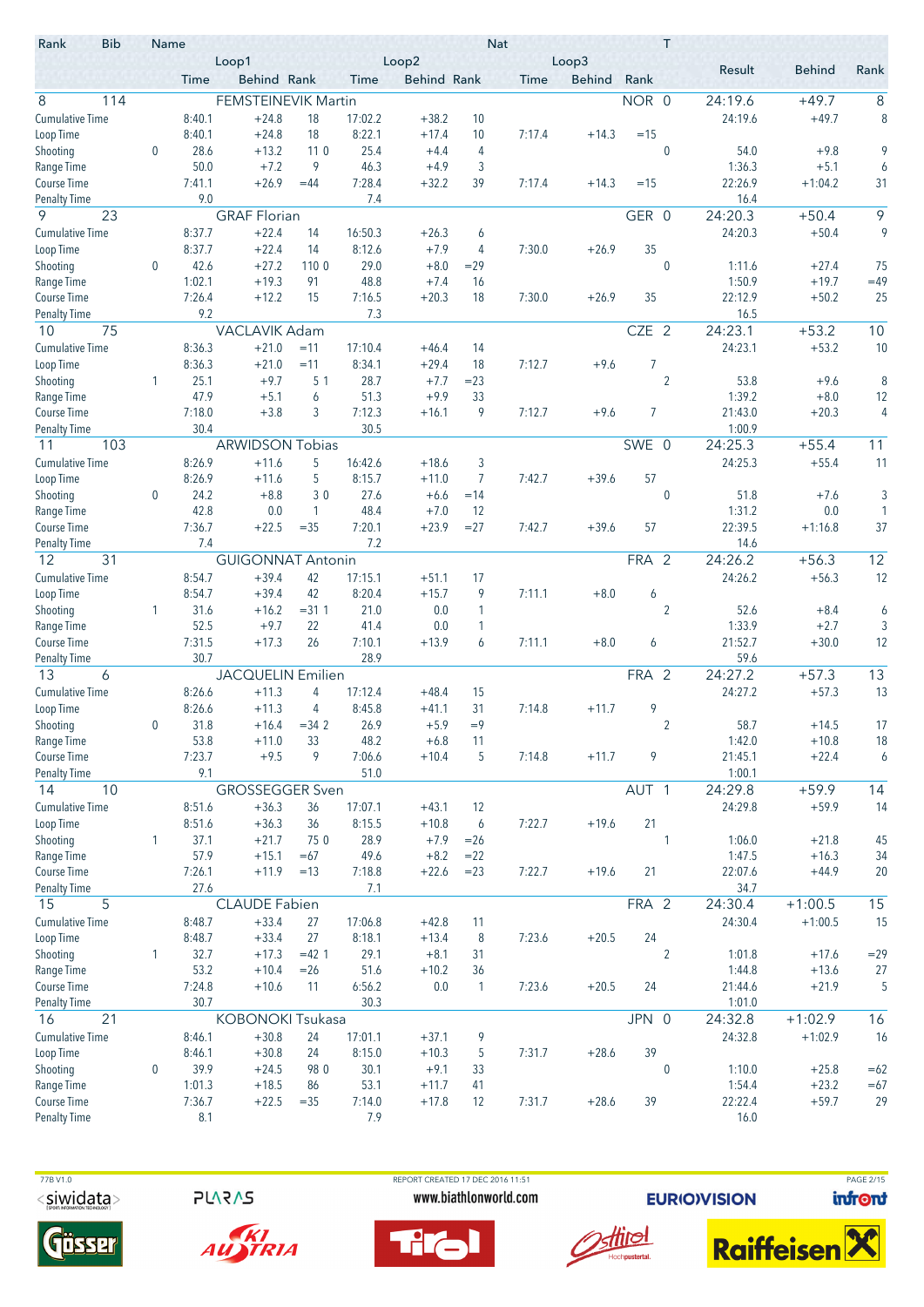| Rank                                | <b>Bib</b> | Name             |                  | Loop1                     |                      |                   | Loop2              |              | <b>Nat</b>  | Loop3         |                  | T              |                   |                    |                 |
|-------------------------------------|------------|------------------|------------------|---------------------------|----------------------|-------------------|--------------------|--------------|-------------|---------------|------------------|----------------|-------------------|--------------------|-----------------|
|                                     |            |                  | Time             | Behind Rank               |                      | Time              | <b>Behind Rank</b> |              | <b>Time</b> | <b>Behind</b> | Rank             |                | Result            | <b>Behind</b>      | Rank            |
| 17                                  | 71         |                  |                  | PASHCHENKO Petr           |                      |                   |                    |              |             |               | RUS <sub>2</sub> |                | 24:34.7           | $+1:04.8$          | 17              |
| <b>Cumulative Time</b>              |            |                  | 8:52.1           | $+36.8$                   | 38                   | 17:20.5           | $+56.5$            | 20           |             |               |                  |                | 24:34.7           | $+1:04.8$          | 17              |
| Loop Time                           |            |                  | 8:52.1           | $+36.8$                   | 38                   | 8:28.4            | $+23.7$            | 14           | 7:14.2      | $+11.1$       | 8                |                |                   |                    |                 |
| Shooting                            |            | 1                | 35.8             | $+20.4$                   | 68 1                 | 34.7              | $+13.7$            | 70           |             |               |                  | $\overline{2}$ | 1:10.5            | $+26.3$            | $=64$           |
| Range Time                          |            |                  | 55.1             | $+12.3$                   | 42                   | 54.5              | $+13.1$            | 57           |             |               |                  |                | 1:49.6            | $+18.4$            | 43              |
| <b>Course Time</b>                  |            |                  | 7:22.9           | $+8.7$                    | 6                    | 7:03.4            | $+7.2$             | 4            | 7:14.2      | $+11.1$       | 8                |                | 21:40.5           | $+17.8$            | 3               |
| <b>Penalty Time</b>                 |            |                  | 34.1             |                           |                      | 30.5              |                    |              |             |               |                  |                | 1:04.6            |                    |                 |
| 18                                  | 64         |                  |                  | <b>HORN Philipp</b>       |                      |                   |                    |              |             |               | GER 1            |                | 24:36.3           | $+1:06.4$          | 18              |
| <b>Cumulative Time</b>              |            |                  | 8:37.8           | $+22.5$                   | 15<br>15             | 17:20.7           | $+56.7$            | 21           |             |               | 10               |                | 24:36.3           | $+1:06.4$          | 18              |
| Loop Time<br>Shooting               |            | $\mathbf 0$      | 8:37.8<br>38.3   | $+22.5$<br>$+22.9$        | 82 1                 | 8:42.9<br>32.4    | $+38.2$<br>$+11.4$ | 25<br>$= 52$ | 7:15.6      | $+12.5$       |                  | 1              | 1:10.7            |                    | 67              |
| Range Time                          |            |                  | 59.0             | $+16.2$                   | 73                   | 55.6              | $+14.2$            | 66           |             |               |                  |                | 1:54.6            | $+26.5$<br>$+23.4$ | $=69$           |
| Course Time                         |            |                  | 7:28.5           | $+14.3$                   | 21                   | 7:16.6            | $+20.4$            | 19           | 7:15.6      | $+12.5$       | 10               |                | 22:00.7           | $+38.0$            | 14              |
| <b>Penalty Time</b>                 |            |                  | 10.3             |                           |                      | 30.7              |                    |              |             |               |                  |                | 41.0              |                    |                 |
| 19                                  | 4          |                  |                  | PONSILUOMA Martin         |                      |                   |                    |              |             |               | SWE 1            |                | 24:38.8           | $+1:08.9$          | 19              |
| <b>Cumulative Time</b>              |            |                  | 8:36.3           | $+21.0$                   | $=11$                | 17:22.3           | $+58.3$            | 22           |             |               |                  |                | 24:38.8           | $+1:08.9$          | 19              |
| Loop Time                           |            |                  | 8:36.3           | $+21.0$                   | $=11$                | 8:46.0            | $+41.3$            | 33           | 7:16.5      | $+13.4$       | 13               |                |                   |                    |                 |
| Shooting                            |            | 0                | 30.0             | $+14.6$                   | $=16.1$              | 31.2              | $+10.2$            | $=41$        |             |               |                  | 1              | 1:01.2            | $+17.0$            | $=25$           |
| Range Time                          |            |                  | 50.3             | $+7.5$                    | 11                   | 51.1              | $+9.7$             | 31           |             |               |                  |                | 1:41.4            | $+10.2$            | 17              |
| Course Time                         |            |                  | 7:37.8           | $+23.6$                   | 38                   | 7:24.6            | $+28.4$            | $= 33$       | 7:16.5      | $+13.4$       | 13               |                | 22:18.9           | $+56.2$            | 27              |
| <b>Penalty Time</b>                 |            |                  | 8.2              |                           |                      | 30.3              |                    |              |             |               |                  |                | 38.5              |                    |                 |
| 20                                  | 30         |                  |                  | SEMAKOV Vladimir          |                      |                   |                    |              |             |               | UKR 1            |                | 24:46.5           | $+1:16.6$          | 20              |
| <b>Cumulative Time</b>              |            |                  | 8:28.9           | $+13.6$                   | 6                    | 17:17.9           | $+53.9$            | 19           |             |               |                  |                | 24:46.5           | $+1:16.6$          | 20              |
| Loop Time                           |            | $\mathbf 0$      | 8:28.9<br>29.5   | $+13.6$<br>$+14.1$        | 6<br>14 <sub>1</sub> | 8:49.0<br>40.4    | $+44.3$<br>$+19.4$ | 36<br>105    | 7:28.6      | $+25.5$       | 33               | 1              | 1:09.9            | $+25.7$            |                 |
| Shooting<br>Range Time              |            |                  | 50.6             | $+7.8$                    | $=12$                | 1:01.3            | $+19.9$            | 99           |             |               |                  |                | 1:51.9            | $+20.7$            | 61<br>55        |
| Course Time                         |            |                  | 7:30.9           | $+16.7$                   | 24                   | 7:18.8            | $+22.6$            | $= 23$       | 7:28.6      | $+25.5$       | 33               |                | 22:18.3           | $+55.6$            | 26              |
| <b>Penalty Time</b>                 |            |                  | 7.4              |                           |                      | 28.9              |                    |              |             |               |                  |                | 36.3              |                    |                 |
| 21                                  | 26         |                  |                  | <b>VOLKOV Alexey</b>      |                      |                   |                    |              |             |               | RUS <sub>2</sub> |                | 24:47.8           | $+1:17.9$          | $\overline{21}$ |
| <b>Cumulative Time</b>              |            |                  | 8:49.4           | $+34.1$                   | 30                   | 17:29.2           | $+1:05.2$          | 25           |             |               |                  |                | 24:47.8           | $+1:17.9$          | 21              |
| Loop Time                           |            |                  | 8:49.4           | $+34.1$                   | 30                   | 8:39.8            | $+35.1$            | $= 23$       | 7:18.6      | $+15.5$       | 17               |                |                   |                    |                 |
| Shooting                            |            | 1                | 24.8             | $+9.4$                    | 41                   | 27.7              | $+6.7$             | 16           |             |               |                  | $\overline{2}$ | 52.5              | $+8.3$             | 5               |
| Range Time                          |            |                  | 45.0             | $+2.2$                    | $\overline{2}$       | 49.4              | $+8.0$             | 21           |             |               |                  |                | 1:34.4            | $+3.2$             | 4               |
| Course Time                         |            |                  | 7:33.0           | $+18.8$                   | 29                   | 7:19.6            | $+23.4$            | 25           | 7:18.6      | $+15.5$       | 17               |                | 22:11.2           | $+48.5$            | 23              |
| Penalty Time                        |            |                  | 31.4             |                           |                      | 30.8              |                    |              |             |               |                  |                | 1:02.2            |                    |                 |
| 22                                  | 119        |                  |                  | <b>ROMBACH Lukas</b>      |                      |                   |                    |              |             |               | GER 0            |                | 24:50.9           | $+1:21.0$          | $\overline{22}$ |
| <b>Cumulative Time</b><br>Loop Time |            |                  | 8:39.5<br>8:39.5 | $+24.2$<br>$+24.2$        | 17<br>17             | 17:07.4<br>8:27.9 | $+43.4$<br>$+23.2$ | 13<br>13     | 7:43.5      | $+40.4$       | 59               |                | 24:50.9           | $+1:21.0$          | 22              |
| Shooting                            |            | 0                | 27.8             | $+12.4$                   | $= 80$               | 30.7              | $+9.7$             | 37           |             |               |                  | 0              | 58.5              | $+14.3$            | 15              |
| Range Time                          |            |                  | 47.6             | $+4.8$                    | 4                    | 50.6              | $+9.2$             | $= 29$       |             |               |                  |                | 1:38.2            | $+7.0$             | 10              |
| Course Time                         |            |                  | 7:43.3           | $+29.1$                   | 53                   | 7:29.7            | $+33.5$            | 45           | 7:43.5      | $+40.4$       | 59               |                | 22:56.5           | $+1:33.8$          | 51              |
| <b>Penalty Time</b>                 |            |                  | 8.6              |                           |                      | 7.6               |                    |              |             |               |                  |                | 16.2              |                    |                 |
| 23                                  | 94         |                  |                  | <b>LEITINGER Nikolaus</b> |                      |                   |                    |              |             |               | AUT 0            |                | 24:51.8           | $+1:21.9$          | 23              |
| <b>Cumulative Time</b>              |            |                  | 8:45.4           | $+30.1$                   | 23                   | 17:24.4           | $+1:00.4$          | 23           |             |               |                  |                | 24:51.8           | $+1:21.9$          | 23              |
| Loop Time                           |            |                  | 8:45.4           | $+30.1$                   | 23                   | 8:39.0            | $+34.3$            | 22           | 7:27.4      | $+24.3$       | 30               |                |                   |                    |                 |
| Shooting                            |            | $\boldsymbol{0}$ | 32.6             | $+17.2$                   | $=400$               | 32.2              | $+11.2$            | 49           |             |               |                  | $\pmb{0}$      | 1:04.8            | $+20.6$            | $= 39$          |
| Range Time                          |            |                  | 55.9             | $+13.1$                   | 47                   | 53.5              | $+12.1$            | $=44$        |             |               |                  |                | 1:49.4            | $+18.2$            | $=41$           |
| Course Time<br><b>Penalty Time</b>  |            |                  | 7:41.7<br>7.8    | $+27.5$                   | 46                   | 7:38.5<br>7.0     | $+42.3$            | 61           | 7:27.4      | $+24.3$       | 30               |                | 22:47.6<br>14.8   | $+1:24.9$          | 42              |
| 24                                  | 95         |                  |                  | <b>TAMBORNINO Eligius</b> |                      |                   |                    |              |             |               | SUI <sub>2</sub> |                | 24:55.5           | $+1:25.6$          | 24              |
| <b>Cumulative Time</b>              |            |                  | 9:07.2           | $+51.9$                   | 55                   | 17:51.4           | $+1:27.4$          | 37           |             |               |                  |                | 24:55.5           | $+1:25.6$          | 24              |
| Loop Time                           |            |                  | 9:07.2           | $+51.9$                   | 55                   | 8:44.2            | $+39.5$            | 28           | 7:04.1      | $+1.0$        | 3                |                |                   |                    |                 |
| Shooting                            |            | 1                | 46.8             | $+31.4$                   | 117 1                | 35.9              | $+14.9$            | $=82$        |             |               |                  | $\overline{2}$ | 1:22.7            | $+38.5$            | 109             |
| Range Time                          |            |                  | 1:07.7           | $+24.9$                   | 113                  | 56.4              | $+15.0$            | $= 71$       |             |               |                  |                | 2:04.1            | $+32.9$            | 97              |
| Course Time                         |            |                  | 7:27.6           | $+13.4$                   | 17                   | 7:17.7            | $+21.5$            | 21           | 7:04.1      | $+1.0$        | 3                |                | 21:49.4           | $+26.7$            | 9               |
| <b>Penalty Time</b>                 |            |                  | 31.9             |                           |                      | 30.1              |                    |              |             |               |                  |                | 1:02.0            |                    |                 |
| 25                                  | 52         |                  |                  | <b>KRUPCIK Tomas</b>      |                      |                   |                    |              |             |               | CZE 2            |                | 24:57.5           | $+1:27.6$          | 25              |
| <b>Cumulative Time</b>              |            |                  | 8:51.9           | $+36.6$                   | 37                   | 17:36.5           | $+1:12.5$          | 30           |             |               |                  |                | 24:57.5           | $+1:27.6$          | 25              |
| Loop Time                           |            |                  | 8:51.9           | $+36.6$                   | 37                   | 8:44.6            | $+39.9$            | 29           | 7:21.0      | $+17.9$       | 18               |                |                   |                    |                 |
| Shooting                            |            | 1                | 31.8             | $+16.4$                   | $= 34.1$             | 33.3              | $+12.3$            | 60           |             |               |                  | $\overline{2}$ | 1:05.1            | $+20.9$            | $=41$           |
| Range Time                          |            |                  | 52.8             | $+10.0$                   | $= 23$               | 54.8              | $+13.4$            | $=60$        |             |               |                  |                | 1:47.6            | $+16.4$            | 35              |
| Course Time<br><b>Penalty Time</b>  |            |                  | 7:28.4<br>30.7   | $+14.2$                   | 20                   | 7:20.1<br>29.7    | $+23.9$            | $= 27$       | 7:21.0      | $+17.9$       | 18               |                | 22:09.5<br>1:00.4 | $+46.8$            | 22              |
|                                     |            |                  |                  |                           |                      |                   |                    |              |             |               |                  |                |                   |                    |                 |

**PLARAS** 





 77B V1.0 REPORT CREATED 17 DEC 2016 11:51 PAGE 3/15www.biathlonworld.com





**EURIOVISION** 

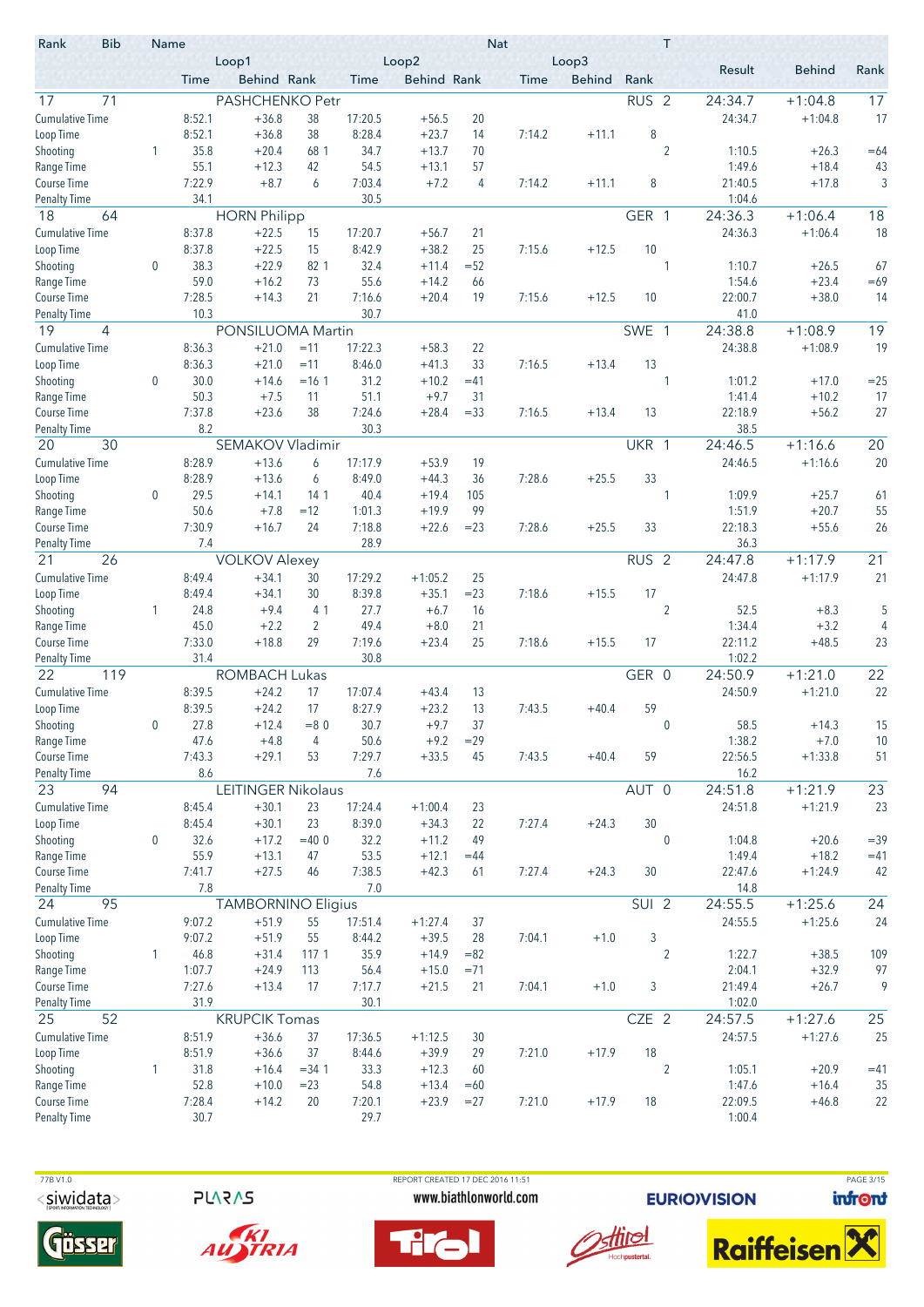| <b>Bib</b><br>Rank                 | Name             |                | Loop1                     |                  |                | Loop2              |             | <b>Nat</b> | Loop3         |                  | T              |                   |                     |                |
|------------------------------------|------------------|----------------|---------------------------|------------------|----------------|--------------------|-------------|------------|---------------|------------------|----------------|-------------------|---------------------|----------------|
|                                    |                  | Time           | Behind Rank               |                  | Time           | <b>Behind Rank</b> |             | Time       | <b>Behind</b> | Rank             |                | Result            | <b>Behind</b>       | Rank           |
| 26<br>13                           |                  |                | <b>WILLEITNER Michael</b> |                  |                |                    |             |            |               | GER 2            |                | 24:59.4           | $+1:29.5$           | 26             |
| <b>Cumulative Time</b>             |                  | 8:53.2         | $+37.9$                   | 41               | 17:36.4        | $+1:12.4$          | 29          |            |               |                  |                | 24:59.4           | $+1:29.5$           | 26             |
| Loop Time                          |                  | 8:53.2         | $+37.9$                   | 41               | 8:43.2         | $+38.5$            | 26          | 7:23.0     | $+19.9$       | 22               |                |                   |                     |                |
| Shooting                           | 1                | 33.8           | $+18.4$                   | 49 1             | 35.2           | $+14.2$            | 74          |            |               |                  | $\overline{2}$ | 1:09.0            | $+24.8$             | 59             |
| Range Time                         |                  | 53.7           | $+10.9$                   | $= 31$           | 56.4           | $+15.0$            | $= 71$      |            |               |                  |                | 1:50.1            | $+18.9$             | 48             |
| <b>Course Time</b>                 |                  | 7:27.4         | $+13.2$                   | 16               | 7:16.3         | $+20.1$            | $=16$       | 7:23.0     | $+19.9$       | 22               |                | 22:06.7           | $+44.0$             | 19             |
| <b>Penalty Time</b>                |                  | 32.1           |                           |                  | 30.5           |                    |             |            |               |                  |                | 1:02.6            |                     |                |
| 27<br>39                           |                  |                | LOUKKAANHUHTA Mikko       |                  |                |                    |             |            |               | <b>FIN</b>       | $\overline{0}$ | 25:02.7           | $+1:32.8$           | 27             |
| <b>Cumulative Time</b>             |                  | 8:50.9         | $+35.6$                   | $= 34$           | 17:25.2        | $+1:01.2$          | 24          |            |               |                  |                | 25:02.7           | $+1:32.8$           | 27             |
| Loop Time                          |                  | 8:50.9         | $+35.6$                   | $= 34$           | 8:34.3         | $+29.6$            | 19          | 7:37.5     | $+34.4$       | 49               |                |                   |                     |                |
| Shooting                           | $\boldsymbol{0}$ | 34.3           | $+18.9$                   | $= 530$          | 40.0           | $+19.0$            | $=103$      |            |               |                  | $\mathbf{0}$   | 1:14.3            | $+30.1$             | $= 88$         |
| Range Time                         |                  | 56.7           | $+13.9$                   | 58               | 1:00.4         | $+19.0$            | 94          |            |               |                  |                | 1:57.1            | $+25.9$             | $= 81$         |
| Course Time                        |                  | 7:45.6         | $+31.4$                   | $=60$            | 7:26.1         | $+29.9$            | 36          | 7:37.5     | $+34.4$       | 49               |                | 22:49.2           | $+1:26.5$           | 46             |
| <b>Penalty Time</b>                |                  | 8.6            |                           |                  | 7.8            |                    |             |            |               |                  |                | 16.4              |                     |                |
| 27<br>62                           |                  |                | <b>LEGRAND Mathieu</b>    |                  |                |                    |             |            |               | FRA 1            |                | 25:02.7           | $+1:32.8$           | 27             |
| <b>Cumulative Time</b>             |                  | 8:48.8         | $+33.5$                   | 28               | 17:35.5        | $+1:11.5$          | 28          |            |               |                  |                | 25:02.7           | $+1:32.8$           | 27             |
| Loop Time                          |                  | 8:48.8         | $+33.5$                   | 28               | 8:46.7         | $+42.0$            | 34          | 7:27.2     | $+24.1$       | 29               |                |                   |                     |                |
| Shooting                           | $\boldsymbol{0}$ | 16.7           | $+1.3$                    | 2 <sub>1</sub>   | 33.2           | $+12.2$            | 59          |            |               |                  | 1              | 49.9              | $+5.7$              | $\overline{2}$ |
| Range Time                         |                  | 56.5           | $+13.7$                   | $= 53$           | 54.7           | $+13.3$            | 59          |            |               |                  |                | 1:51.2            | $+20.0$             | 52             |
| <b>Course Time</b>                 |                  | 7:42.7         | $+28.5$                   | $= 50$           | 7:20.3         | $+24.1$            | 29          | 7:27.2     | $+24.1$       | 29               |                | 22:30.2           | $+1:07.5$           | 33             |
| <b>Penalty Time</b>                |                  | 9.6            |                           |                  | 31.7           |                    |             |            |               |                  |                | 41.3              |                     |                |
| 24<br>29                           |                  |                | <b>JOLLER</b> Ivan        |                  |                |                    |             |            |               | SUI <sub>1</sub> |                | 25:07.2           | $+1:37.3$           | 29             |
| <b>Cumulative Time</b>             |                  | 9:06.5         | $+51.2$                   | 53               | 17:33.5        | $+1:09.5$          | 27          |            |               |                  |                | 25:07.2           | $+1:37.3$           | 29             |
| Loop Time                          |                  | 9:06.5         | $+51.2$                   | 53               | 8:27.0         | $+22.3$            | 12          | 7:33.7     | $+30.6$       | 43               |                |                   |                     |                |
| Shooting                           | 1                | 32.8           | $+17.4$                   | 44 0             | 28.3           | $+7.3$             | $=19$       |            |               |                  | 1              | 1:01.1            | $+16.9$             | 24             |
| Range Time<br><b>Course Time</b>   |                  | 52.4<br>7:43.8 | $+9.6$<br>$+29.6$         | $= 20$<br>$= 55$ | 48.5<br>7:30.5 | $+7.1$<br>$+34.3$  | $=13$<br>50 | 7:33.7     |               | 43               |                | 1:40.9<br>22:48.0 | $+9.7$<br>$+1:25.3$ | 13<br>44       |
|                                    |                  | 30.3           |                           |                  | 8.0            |                    |             |            | $+30.6$       |                  |                | 38.3              |                     |                |
| <b>Penalty Time</b><br>38<br>30    |                  |                | ZINI Rudy                 |                  |                |                    |             |            |               | ITA              | $\overline{0}$ | 25:08.0           | $+1:38.1$           | 30             |
| <b>Cumulative Time</b>             |                  | 8:44.9         | $+29.6$                   | 21               | 17:17.7        | $+53.7$            | 18          |            |               |                  |                | 25:08.0           | $+1:38.1$           | 30             |
| Loop Time                          |                  | 8:44.9         | $+29.6$                   | 21               | 8:32.8         | $+28.1$            | 17          | 7:50.3     | $+47.2$       | 69               |                |                   |                     |                |
| Shooting                           | $\boldsymbol{0}$ | 34.9           | $+19.5$                   | 610              | 28.5           | $+7.5$             | $= 21$      |            |               |                  | $\mathbf 0$    | 1:03.4            | $+19.2$             | $= 34$         |
| Range Time                         |                  | 59.6           | $+16.8$                   | $=78$            | 50.2           | $+8.8$             | $= 25$      |            |               |                  |                | 1:49.8            | $+18.6$             | $=45$          |
| Course Time                        |                  | 7:35.7         | $+21.5$                   | 33               | 7:34.0         | $+37.8$            | 55          | 7:50.3     | $+47.2$       | 69               |                | 23:00.0           | $+1:37.3$           | 56             |
| <b>Penalty Time</b>                |                  | 9.6            |                           |                  | 8.6            |                    |             |            |               |                  |                | 18.2              |                     |                |
| 31<br>32                           |                  |                | <b>BOCHARNIKOV Sergey</b> |                  |                |                    |             |            |               | BLR 3            |                | 25:08.4           | $+1:38.5$           | 31             |
| <b>Cumulative Time</b>             |                  | 8:52.7         | $+37.4$                   | 39               | 17:51.0        | $+1:27.0$          | $= 35$      |            |               |                  |                | 25:08.4           | $+1:38.5$           | 31             |
| Loop Time                          |                  | 8:52.7         | $+37.4$                   | 39               | 8:58.3         | $+53.6$            | 43          | 7:17.4     | $+14.3$       | $=15$            |                |                   |                     |                |
| Shooting                           |                  | 34.5           | $+19.1$                   | $= 552$          | 28.5           | $+7.5$             | $= 21$      |            |               |                  | 3              | 1:03.0            | $+18.8$             | $=32$          |
| Range Time                         |                  | 57.3           | $+14.5$                   | 64               | 50.6           | $+9.2$             | $= 29$      |            |               |                  |                | 1:47.9            | $+16.7$             | 37             |
| Course Time                        |                  | 7:23.3         | $+9.1$                    | $=7$             | 7:11.7         | $+15.5$            | 8           | 7:17.4     | $+14.3$       | $=15$            |                | 21:52.4           | $+29.7$             | 11             |
| <b>Penalty Time</b>                |                  | 32.1           |                           |                  | 56.0           |                    |             |            |               |                  |                | 1:28.1            |                     |                |
| 112<br>32                          |                  |                | LIADOV Yuryi              |                  |                |                    |             |            |               | BLR 2            |                | 25:10.1           | $+1:40.2$           | 32             |
| <b>Cumulative Time</b>             |                  | 8:57.9         | $+42.6$                   | 45               | 17:43.0        | $+1:19.0$          | 31          |            |               |                  |                | 25:10.1           | $+1:40.2$           | 32             |
| Loop Time                          |                  | 8:57.9         | $+42.6$                   | 45               | 8:45.1         | $+40.4$            | 30          | 7:27.1     | $+24.0$       | 28               |                |                   |                     |                |
| Shooting                           | $\mathbf{1}$     | 39.0           | $+23.6$                   | 90 1             | 35.3           | $+14.3$            | $= 75$      |            |               |                  | $\overline{2}$ | 1:14.3            | $+30.1$             | $= 88$         |
| Range Time                         |                  | 1:02.8         | $+20.0$                   | 95               | 57.8           | $+16.4$            | 79          |            |               |                  |                | 2:00.6            | $+29.4$             | 89             |
| Course Time                        |                  | 7:24.0         | $+9.8$                    | 10               | 7:15.3         | $+19.1$            | 14          | 7:27.1     | $+24.0$       | 28               |                | 22:06.4           | $+43.7$             | 18             |
| <b>Penalty Time</b>                |                  | 31.1           |                           |                  | 32.0           |                    |             |            |               |                  |                | 1:03.1            |                     |                |
| 33<br>25                           |                  |                | <b>JANIK Mateusz</b>      |                  |                |                    |             |            |               | POL <sub>2</sub> |                | 25:14.6           | $+1:44.7$           | 33             |
| <b>Cumulative Time</b>             |                  | 8:43.6         | $+28.3$                   | 20               | 17:46.4        | $+1:22.4$          | 32          |            |               |                  |                | 25:14.6           | $+1:44.7$           | 33             |
| Loop Time                          |                  | 8:43.6         | $+28.3$                   | 20               | 9:02.8         | $+58.1$            | 47          | 7:28.2     | $+25.1$       | 32               |                |                   |                     |                |
| Shooting                           | $\boldsymbol{0}$ | 33.6           | $+18.2$                   | $=47.2$          | 31.2           | $+10.2$            | $=41$       |            |               |                  | $\overline{2}$ | 1:04.8            | $+20.6$             | $= 39$         |
| Range Time                         |                  | 53.5           | $+10.7$                   | 30               | 52.4           | $+11.0$            | $= 38$      |            |               |                  |                | 1:45.9            | $+14.7$             | 31             |
| Course Time                        |                  | 7:42.7         | $+28.5$                   | $=50$            | 7:17.3         | $+21.1$            | 20          | 7:28.2     | $+25.1$       | 32               |                | 22:28.2           | $+1:05.5$           | 32             |
| <b>Penalty Time</b>                |                  | 7.4            |                           |                  | 53.1           |                    |             |            |               |                  |                | 1:00.5            |                     |                |
| 34<br>115                          |                  |                | <b>JOUTY</b> Baptiste     |                  |                |                    |             |            |               | FRA 0            |                | 25:16.8           | $+1:46.9$           | 34             |
| <b>Cumulative Time</b>             |                  | 8:56.3         | $+41.0$                   | 43               | 17:31.8        | $+1:07.8$          | 26          |            |               |                  |                | 25:16.8           | $+1:46.9$           | 34             |
| Loop Time                          |                  | 8:56.3         | $+41.0$                   | 43               | 8:35.5         | $+30.8$            | 21          | 7:45.0     | $+41.9$       | 62               |                |                   |                     |                |
| Shooting                           | $\pmb{0}$        | 35.4           | $+20.0$                   | 67 0             | 24.8           | $+3.8$             | 3           |            |               |                  | $\mathbf 0$    | 1:00.2            | $+16.0$             | 21             |
| Range Time                         |                  | 57.9           | $+15.1$                   | $=67$            | 47.3           | $+5.9$             | $=6$        |            |               |                  |                | 1:45.2            | $+14.0$             | 29             |
| Course Time<br><b>Penalty Time</b> |                  | 7:49.1<br>9.3  | $+34.9$                   | 68               | 7:40.8<br>7.4  | $+44.6$            | $=64$       | 7:45.0     | $+41.9$       | 62               |                | 23:14.9<br>16.7   | $+1:52.2$           | 64             |
|                                    |                  |                |                           |                  |                |                    |             |            |               |                  |                |                   |                     |                |

**PLARAS** 



AUSTRIA







**EURIOVISION** 

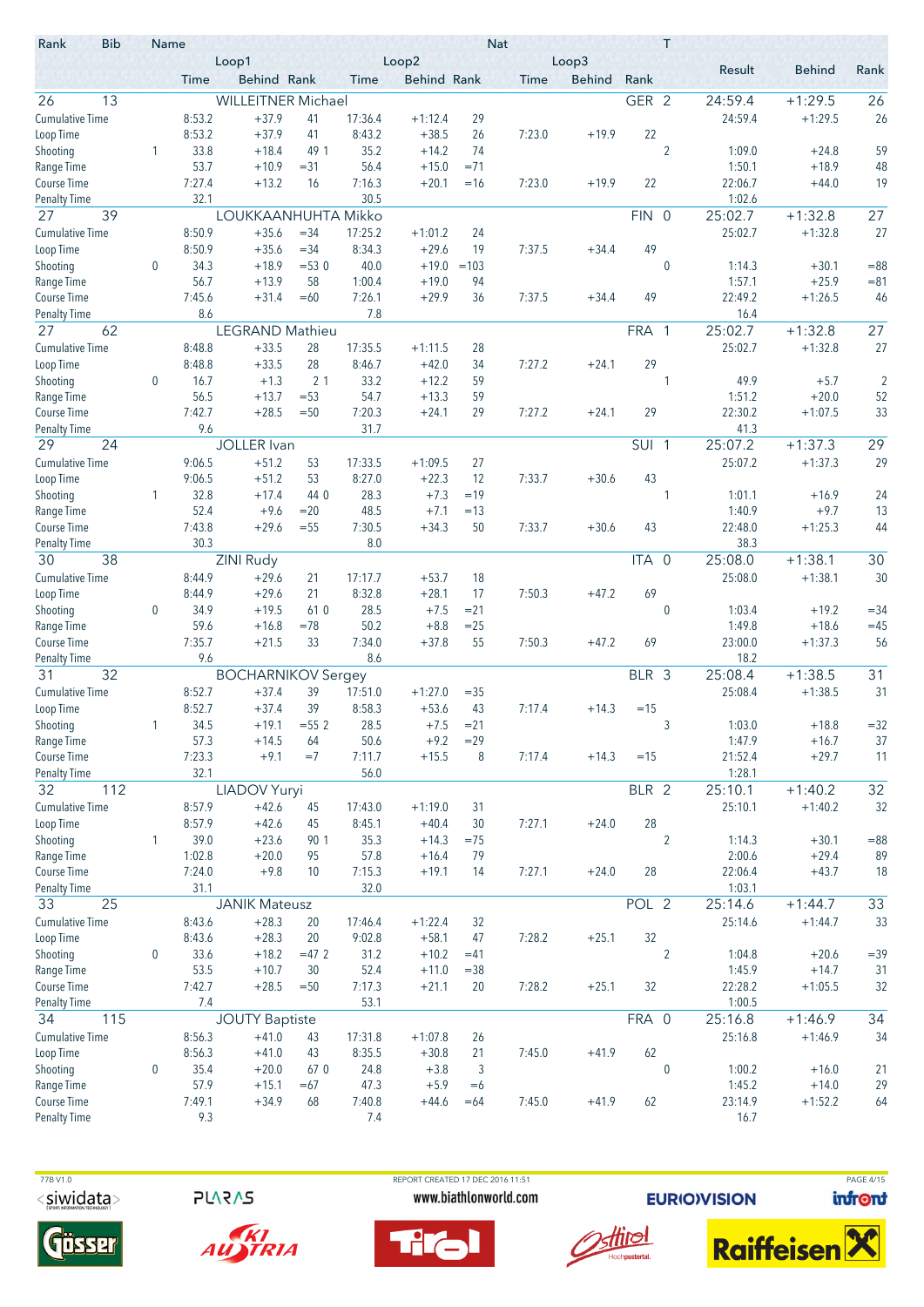| Rank                                | <b>Bib</b> | Name             |                  | Loop1                     |                 |                   | Loop2                  |          | <b>Nat</b> | Loop3         |                  | T              |                   |               |                 |
|-------------------------------------|------------|------------------|------------------|---------------------------|-----------------|-------------------|------------------------|----------|------------|---------------|------------------|----------------|-------------------|---------------|-----------------|
|                                     |            |                  | Time             | Behind Rank               |                 | Time              | <b>Behind Rank</b>     |          | Time       | <b>Behind</b> | Rank             |                | Result            | <b>Behind</b> | Rank            |
| 82<br>35                            |            |                  |                  | <b>DUTTO Pietro</b>       |                 |                   |                        |          |            |               | ITA <sub>3</sub> |                | 25:16.9           | $+1:47.0$     | 35              |
| <b>Cumulative Time</b>              |            |                  | 8:46.5           | $+31.2$                   | 25              | 17:50.9           | $+1:26.9$              | 34       |            |               |                  |                | 25:16.9           | $+1:47.0$     | 35              |
| Loop Time                           |            |                  | 8:46.5           | $+31.2$                   | 25              | 9:04.4            | $+59.7$                | 50       | 7:26.0     | $+22.9$       | 26               |                |                   |               |                 |
| Shooting                            |            | 1                | 29.9             | $+14.5$                   | 15 2            | 31.6              | $+10.6$                | $=44$    |            |               |                  | 3              | 1:01.5            | $+17.3$       | 28              |
| Range Time                          |            |                  | 51.1             | $+8.3$                    | 16              | 53.8              | $+12.4$                | $=47$    |            |               |                  |                | 1:44.9            | $+13.7$       | 28              |
| <b>Course Time</b>                  |            |                  | 7:25.6           | $+11.4$                   | 12              | 7:17.8            | $+21.6$                | 22       | 7:26.0     | $+22.9$       | 26               |                | 22:09.4           | $+46.7$       | 21              |
| <b>Penalty Time</b>                 |            |                  | 29.8             |                           |                 | 52.8              |                        |          |            |               |                  |                | 1:22.6            |               |                 |
| 36<br>73                            |            |                  |                  | <b>ABASHEU Dzmitry</b>    |                 |                   |                        |          |            |               | BLR 3            |                | 25:21.0           | $+1:51.1$     | 36              |
| <b>Cumulative Time</b><br>Loop Time |            |                  | 8:38.0<br>8:38.0 | $+22.7$<br>$+22.7$        | 16<br>16        | 18:05.2<br>9:27.2 | $+1:41.2$<br>$+1:22.5$ | 41<br>71 | 7:15.8     | $+12.7$       | 11               |                | 25:21.0           | $+1:51.1$     | 36              |
| Shooting                            |            | $\boldsymbol{0}$ | 34.0             | $+18.6$                   | 51 3            | 34.1              | $+13.1$                | $=65$    |            |               |                  | 3              | 1:08.1            | $+23.9$       | 51              |
| Range Time                          |            |                  | 57.2             | $+14.4$                   | 63              | 54.4              | $+13.0$                | $= 55$   |            |               |                  |                | 1:51.6            | $+20.4$       | 54              |
| Course Time                         |            |                  | 7:32.8           | $+18.6$                   | 28              | 7:16.3            | $+20.1$                | $=16$    | 7:15.8     | $+12.7$       | 11               |                | 22:04.9           | $+42.2$       | 16              |
| <b>Penalty Time</b>                 |            |                  | 8.0              |                           |                 | 1:16.5            |                        |          |            |               |                  |                | 1:24.5            |               |                 |
| 37<br>17                            |            |                  |                  | <b>TYSHCHENKO Artem</b>   |                 |                   |                        |          |            |               | UKR 2            |                | 25:21.3           | $+1:51.4$     | 37              |
| <b>Cumulative Time</b>              |            |                  | 9:00.8           | $+45.5$                   | 47              | 17:46.7           | $+1:22.7$              | 33       |            |               |                  |                | 25:21.3           | $+1:51.4$     | 37              |
| Loop Time                           |            |                  | 9:00.8           | $+45.5$                   | 47              | 8:45.9            | $+41.2$                | 32       | 7:34.6     | $+31.5$       | 44               |                |                   |               |                 |
| Shooting                            |            | 1                | 28.2             | $+12.8$                   | 10 <sub>1</sub> | 32.6              | $+11.6$                | 56       |            |               |                  | $\overline{2}$ | 1:00.8            | $+16.6$       | 23              |
| Range Time                          |            |                  | 50.1             | $+7.3$                    | 10              | 46.9              | $+5.5$                 | 5        |            |               |                  |                | 1:37.0            | $+5.8$        | $= 8$           |
| <b>Course Time</b>                  |            |                  | 7:41.1           | $+26.9$                   | $=44$           | 7:29.0            | $+32.8$                | 41       | 7:34.6     | $+31.5$       | 44               |                | 22:44.7           | $+1:22.0$     | 40              |
| <b>Penalty Time</b>                 |            |                  | 29.6             |                           |                 | 30.0              |                        |          |            |               |                  |                | 59.6              |               |                 |
| 38<br>79                            |            |                  |                  | PARTALOV Dimitar          |                 |                   |                        |          |            |               | BUL 1            |                | 25:30.0           | $+2:00.1$     | $\overline{38}$ |
| <b>Cumulative Time</b>              |            |                  | 9:19.4           | $+1:04.1$                 | 66<br>66        | 17:54.4           | $+1:30.4$              | 38       |            |               |                  |                | 25:30.0           | $+2:00.1$     | 38              |
| Loop Time<br>Shooting               |            | 1                | 9:19.4<br>37.2   | $+1:04.1$<br>$+21.8$      | $=760$          | 8:35.0<br>34.2    | $+30.3$<br>$+13.2$     | 20<br>67 | 7:35.6     | $+32.5$       | 46               | 1              | 1:11.4            | $+27.2$       | $=73$           |
| Range Time                          |            |                  | 1:03.4           | $+20.6$                   | $= 97$          | 49.0              | $+7.6$                 | $=17$    |            |               |                  |                | 1:52.4            | $+21.2$       | 58              |
| <b>Course Time</b>                  |            |                  | 7:44.7           | $+30.5$                   | $= 57$          | 7:38.8            | $+42.6$                | 62       | 7:35.6     | $+32.5$       | 46               |                | 22:59.1           | $+1:36.4$     | 55              |
| <b>Penalty Time</b>                 |            |                  | 31.3             |                           |                 | 7.2               |                        |          |            |               |                  |                | 38.5              |               |                 |
| 39                                  | 108        |                  |                  | MAKHAMBETOV Timur         |                 |                   |                        |          |            |               | RUS <sub>3</sub> |                | 25:30.9           | $+2:01.0$     | 39              |
| <b>Cumulative Time</b>              |            |                  | 8:57.1           | $+41.8$                   | 44              | 18:00.0           | $+1:36.0$              | 39       |            |               |                  |                | 25:30.9           | $+2:01.0$     | 39              |
| Loop Time                           |            |                  | 8:57.1           | $+41.8$                   | 44              | 9:02.9            | $+58.2$                | 48       | 7:30.9     | $+27.8$       | 38               |                |                   |               |                 |
| Shooting                            |            | 1                | 37.4             | $+22.0$                   | $=782$          | 28.9              | $+7.9$                 | $= 26$   |            |               |                  | 3              | 1:06.3            | $+22.1$       | 46              |
| Range Time                          |            |                  | 55.8             | $+13.0$                   | $=45$           | 49.6              | $+8.2$                 | $= 22$   |            |               |                  |                | 1:45.4            | $+14.2$       | 30              |
| Course Time                         |            |                  | 7:30.1           | $+15.9$                   | 23              | 7:20.6            | $+24.4$                | 30       | 7:30.9     | $+27.8$       | 38               |                | 22:21.6           | $+58.9$       | 28              |
| <b>Penalty Time</b>                 |            |                  | 31.2             |                           |                 | 52.7              |                        |          |            |               |                  |                | 1:23.9<br>25:32.1 |               |                 |
| 40<br>83                            |            |                  |                  | <b>HALLSTROEM Simon</b>   |                 |                   |                        |          |            |               | SWE 2            |                |                   | $+2:02.2$     | 40              |
| <b>Cumulative Time</b><br>Loop Time |            |                  | 9:08.4<br>9:08.4 | $+53.1$<br>$+53.1$        | 56<br>56        | 18:05.8<br>8:57.4 | $+1:41.8$<br>$+52.7$   | 43<br>42 | 7:26.3     | $+23.2$       | 27               |                | 25:32.1           | $+2:02.2$     | 40              |
| Shooting                            |            |                  | 33.2             | $+17.8$                   | 45 1            | 38.9              | $+17.9$                | 100      |            |               |                  | $\overline{2}$ | 1:12.1            | $+27.9$       | 79              |
| Range Time                          |            |                  | 56.6             | $+13.8$                   | $=55$           | 59.8              | $+18.4$                | 92       |            |               |                  |                | 1:56.4            | $+25.2$       | 78              |
| Course Time                         |            |                  | 7:40.3           | $+26.1$                   | 43              | 7:28.0            | $+31.8$                | 38       | 7:26.3     | $+23.2$       | 27               |                | 22:34.6           | $+1:11.9$     | 36              |
| <b>Penalty Time</b>                 |            |                  | 31.5             |                           |                 | 29.6              |                        |          |            |               |                  |                | 1:01.1            |               |                 |
| 35<br>41                            |            |                  |                  | <b>GERDZHIKOV Dimitar</b> |                 |                   |                        |          |            |               | BUL 2            |                | 25:33.4           | $+2:03.5$     | 41              |
| <b>Cumulative Time</b>              |            |                  | 9:14.4           | $+59.1$                   | 64              | 18:03.2           | $+1:39.2$              | 40       |            |               |                  |                | 25:33.4           | $+2:03.5$     | 41              |
| Loop Time                           |            |                  | 9:14.4           | $+59.1$                   | 64              | 8:48.8            | $+44.1$                | 35       | 7:30.2     | $+27.1$       | 36               |                |                   |               |                 |
| Shooting                            |            | $\mathbf{1}$     | 37.2             | $+21.8$                   | $=76.1$         | 35.1              | $+14.1$                | 73       |            |               |                  | $\overline{2}$ | 1:12.3            | $+28.1$       | 81              |
| Range Time                          |            |                  | 57.0             | $+14.2$                   | $=61$           | 54.4              | $+13.0$                | $= 55$   |            |               |                  |                | 1:51.4            | $+20.2$       | 53              |
| Course Time                         |            |                  | 7:48.1<br>29.3   | $+33.9$                   | 66              | 7:25.5<br>28.9    | $+29.3$                | 35       | 7:30.2     | $+27.1$       | 36               |                | 22:43.8<br>58.2   | $+1:21.1$     | 39              |
| <b>Penalty Time</b><br>42           | 121        |                  |                  | LATYPOV Eduard            |                 |                   |                        |          |            |               | RUS 4            |                | 25:37.1           | $+2:07.2$     | 42              |
| <b>Cumulative Time</b>              |            |                  | 8:47.8           | $+32.5$                   | 26              | 18:09.1           | $+1:45.1$              | 46       |            |               |                  |                | 25:37.1           | $+2:07.2$     | 42              |
| Loop Time                           |            |                  | 8:47.8           | $+32.5$                   | 26              | 9:21.3            | $+1:16.6$              | 63       | 7:28.0     | $+24.9$       | 31               |                |                   |               |                 |
| Shooting                            |            | $\mathbf{1}$     | 35.1             | $+19.7$                   | $=63.3$         | 28.9              | $+7.9$                 | $= 26$   |            |               |                  | 4              | 1:04.0            | $+19.8$       | $= 37$          |
| Range Time                          |            |                  | 53.7             | $+10.9$                   | $= 31$          | 49.1              | $+7.7$                 | 19       |            |               |                  |                | 1:42.8            | $+11.6$       | $=20$           |
| Course Time                         |            |                  | 7:23.3           | $+9.1$                    | $=7$            | 7:13.4            | $+17.2$                | 11       | 7:28.0     | $+24.9$       | 31               |                | 22:04.7           | $+42.0$       | 15              |
| <b>Penalty Time</b>                 |            |                  | 30.8             |                           |                 | 1:18.8            |                        |          |            |               |                  |                | 1:49.6            |               |                 |
| 58<br>43                            |            |                  |                  | <b>BRUNNER Peter</b>      |                 |                   |                        |          |            |               | AUT <sub>2</sub> |                | 25:40.1           | $+2:10.2$     | 43              |
| <b>Cumulative Time</b>              |            |                  | 8:49.6           | $+34.3$                   | 31              | 18:07.7           | $+1:43.7$              | 45       |            |               |                  |                | 25:40.1           | $+2:10.2$     | 43              |
| Loop Time                           |            |                  | 8:49.6           | $+34.3$                   | 31              | 9:18.1            | $+1:13.4$              | 60       | 7:32.4     | $+29.3$       | 41               |                |                   |               |                 |
| Shooting                            |            | $\boldsymbol{0}$ | 31.5             | $+16.1$                   | $= 292$         | 32.0              | $+11.0$                | $=46$    |            |               |                  | $\overline{2}$ | 1:03.5            | $+19.3$       | 36              |
| Range Time                          |            |                  | 53.4             | $+10.6$                   | 29              | 56.0              | $+14.6$                | $=67$    |            |               |                  |                | 1:49.4            | $+18.2$       | $=41$           |
| Course Time<br><b>Penalty Time</b>  |            |                  | 7:47.5<br>8.7    | $+33.3$                   | 65              | 7:29.9<br>52.2    | $+33.7$                | $=46$    | 7:32.4     | $+29.3$       | 41               |                | 22:49.8<br>1:00.9 | $+1:27.1$     | 47              |
|                                     |            |                  |                  |                           |                 |                   |                        |          |            |               |                  |                |                   |               |                 |

**PLARAS** 



AUSTRIA

 77B V1.0 REPORT CREATED 17 DEC 2016 11:51 PAGE 5/15www.biathlonworld.com





**EURIOVISION** 

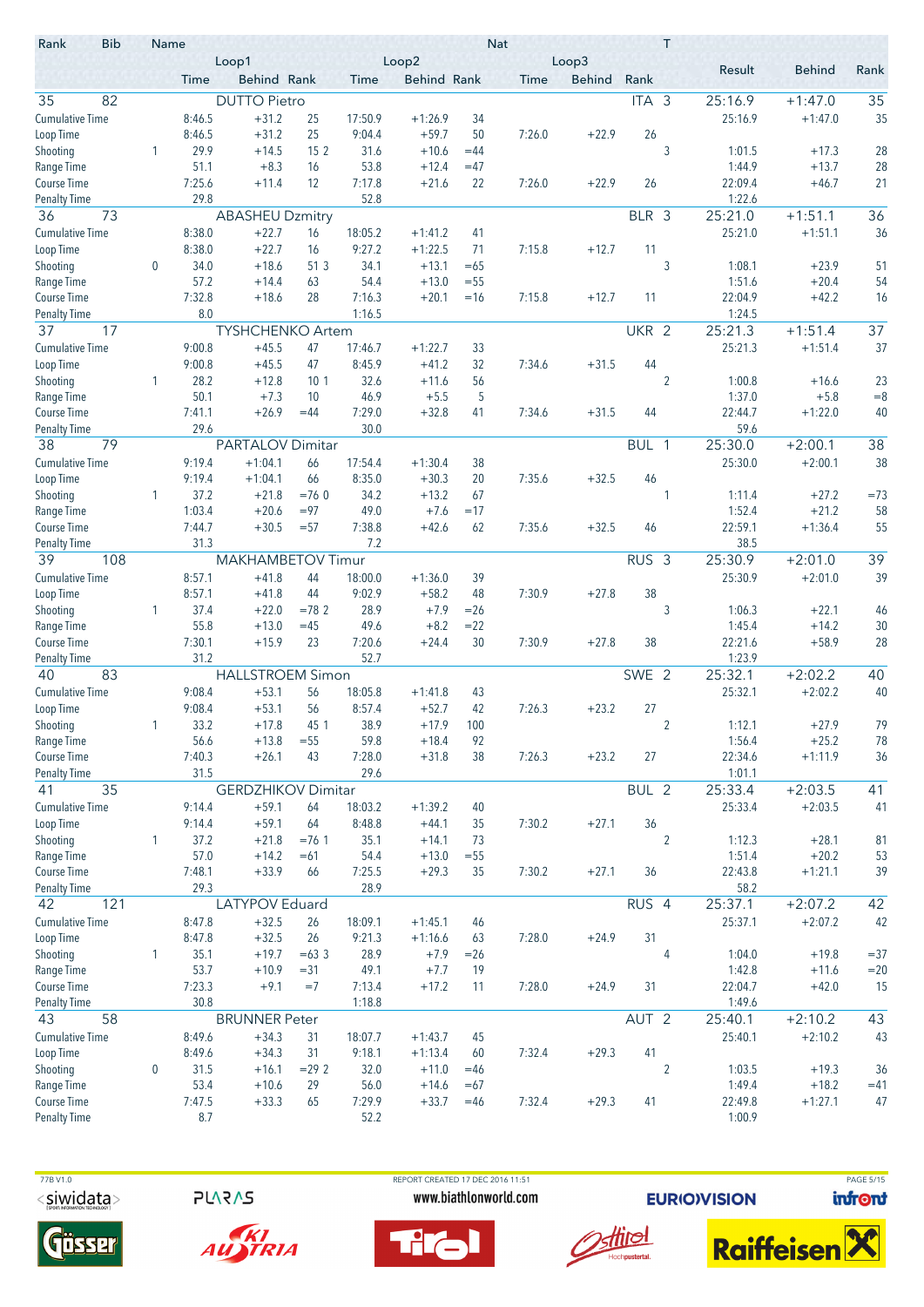| <b>Bib</b><br>Rank               | Name             |              | Loop1                   |                  |              | Loop2              |          | <b>Nat</b> | Loop3         |                  | T              |                  |                    |             |
|----------------------------------|------------------|--------------|-------------------------|------------------|--------------|--------------------|----------|------------|---------------|------------------|----------------|------------------|--------------------|-------------|
|                                  |                  | Time         | Behind Rank             |                  | Time         | <b>Behind Rank</b> |          | Time       | <b>Behind</b> | Rank             |                | Result           | <b>Behind</b>      | Rank        |
| 7<br>44                          |                  |              | <b>HOERL Fabian</b>     |                  |              |                    |          |            |               | AUT <sub>2</sub> |                | 25:40.9          | $+2:11.0$          | 44          |
| <b>Cumulative Time</b>           |                  | 8:42.5       | $+27.2$                 | 19               | 18:05.4      | $+1:41.4$          | 42       |            |               |                  |                | 25:40.9          | $+2:11.0$          | 44          |
| Loop Time                        |                  | 8:42.5       | $+27.2$                 | 19               | 9:22.9       | $+1:18.2$          | 65       | 7:35.5     | $+32.4$       | 45               |                |                  |                    |             |
| Shooting                         | 0                | 34.1         | $+18.7$                 | 52 2             | 41.6         | $+20.6$            | 109      |            |               |                  | $\overline{2}$ | 1:15.7           | $+31.5$            | $= 91$      |
| Range Time                       |                  | 56.1         | $+13.3$                 | $=50$            | 1:02.8       | $+21.4$            | $=107$   |            |               |                  |                | 1:58.9           | $+27.7$            | 85          |
| <b>Course Time</b>               |                  | 7:38.6       | $+24.4$                 | $=39$            | 7:29.5       | $+33.3$            | 43       | 7:35.5     | $+32.4$       | 45               |                | 22:43.6          | $+1:20.9$          | 38          |
| <b>Penalty Time</b>              |                  | 7.8          |                         |                  | 50.6         |                    |          |            |               |                  |                | 58.4             |                    |             |
| 45<br>48                         |                  |              | <b>SZCZUREK Lukasz</b>  |                  |              |                    |          |            |               | POL 2            |                | 25:43.2          | $+2:13.3$          | 45          |
| <b>Cumulative Time</b>           |                  | 9:05.1       | $+49.8$                 | 52               | 18:06.6      | $+1:42.6$          | 44       |            |               |                  |                | 25:43.2          | $+2:13.3$          | 45          |
| Loop Time                        |                  | 9:05.1       | $+49.8$                 | 52               | 9:01.5       | $+56.8$            | 46       | 7:36.6     | $+33.5$       | 48               | $\overline{2}$ |                  |                    |             |
| Shooting<br>Range Time           | 1                | 32.1<br>54.6 | $+16.7$<br>$+11.8$      | $= 381$<br>37    | 30.9<br>52.1 | $+9.9$<br>$+10.7$  | 38<br>37 |            |               |                  |                | 1:03.0<br>1:46.7 | $+18.8$<br>$+15.5$ | $=32$<br>32 |
| <b>Course Time</b>               |                  | 7:38.6       | $+24.4$                 | $=39$            | 7:37.6       | $+41.4$            | $= 59$   | 7:36.6     | $+33.5$       | 48               |                | 22:52.8          | $+1:30.1$          | 50          |
| <b>Penalty Time</b>              |                  | 31.9         |                         |                  | 31.8         |                    |          |            |               |                  |                | 1:03.7           |                    |             |
| 34<br>46                         |                  |              | TALIHAERM Johan         |                  |              |                    |          |            |               | EST <sub>3</sub> |                | 25:45.4          | $+2:15.5$          | 46          |
| <b>Cumulative Time</b>           |                  | 9:28.8       | $+1:13.5$               | 72               | 18:22.9      | $+1:58.9$          | 53       |            |               |                  |                | 25:45.4          | $+2:15.5$          | 46          |
| Loop Time                        |                  | 9:28.8       | $+1:13.5$               | 72               | 8:54.1       | $+49.4$            | 39       | 7:22.5     | $+19.4$       | 20               |                |                  |                    |             |
| Shooting                         | $\overline{2}$   | 30.9         | $+15.5$                 | $= 24.1$         | 37.6         | $+16.6$            | $= 95$   |            |               |                  | 3              | 1:08.5           | $+24.3$            | 56          |
| Range Time                       |                  | 53.1         | $+10.3$                 | 25               | 59.5         | $+18.1$            | $= 90$   |            |               |                  |                | 1:52.6           | $+21.4$            | 60          |
| Course Time                      |                  | 7:43.8       | $+29.6$                 | $=55$            | 7:24.6       | $+28.4$            | $= 33$   | 7:22.5     | $+19.4$       | 20               |                | 22:30.9          | $+1:08.2$          | 35          |
| <b>Penalty Time</b>              |                  | 51.9         |                         |                  | 30.0         |                    |          |            |               |                  |                | 1:21.9           |                    |             |
| 47<br>107                        |                  |              | <b>NEUMANN Matthew</b>  |                  |              |                    |          |            |               | CAN 1            |                | 25:49.9          | $+2:20.0$          | 47          |
| <b>Cumulative Time</b>           |                  | 9:30.1       | $+1:14.8$               | $=75$            | 18:13.4      | $+1:49.4$          | 49       |            |               |                  |                | 25:49.9          | $+2:20.0$          | 47          |
| Loop Time                        |                  | 9:30.1       | $+1:14.8$               | $=75$            | 8:43.3       | $+38.6$            | 27       | 7:36.5     | $+33.4$       | 47               |                |                  |                    |             |
| Shooting                         | 1                | 39.2         | $+23.8$                 | 93 0             | 36.6         | $+15.6$            | 87       |            |               |                  | 1              | 1:15.8           | $+31.6$            | $= 93$      |
| Range Time                       |                  | 59.3         | $+16.5$                 | 76               | 56.8         | $+15.4$            | $=74$    |            |               |                  |                | 1:56.1           | $+24.9$            | $=75$       |
| Course Time                      |                  | 8:01.1       | $+46.9$                 | 83               | 7:39.5       | $+43.3$            | 63       | 7:36.5     | $+33.4$       | 47               |                | 23:17.1          | $+1:54.4$          | 65          |
| <b>Penalty Time</b><br>106<br>48 |                  | 29.7         | <b>FRATZSCHER Lucas</b> |                  | 7.0          |                    |          |            |               | GER 3            |                | 36.7<br>25:52.2  | $+2:22.3$          | 48          |
| <b>Cumulative Time</b>           |                  | 9:06.8       | $+51.5$                 | 54               | 18:21.7      | $+1:57.7$          | 52       |            |               |                  |                | 25:52.2          | $+2:22.3$          | 48          |
| Loop Time                        |                  | 9:06.8       | $+51.5$                 | 54               | 9:14.9       | $+1:10.2$          | 55       | 7:30.5     | $+27.4$       | 37               |                |                  |                    |             |
| Shooting                         | 1                | 38.4         | $+23.0$                 | $= 832$          | 31.6         | $+10.6$            | $=44$    |            |               |                  | 3              | 1:10.0           | $+25.8$            | $=62$       |
| Range Time                       |                  | 1:00.3       | $+17.5$                 | 83               | 53.4         | $+12.0$            | $=42$    |            |               |                  |                | 1:53.7           | $+22.5$            | 65          |
| Course Time                      |                  | 7:33.3       | $+19.1$                 | 30               | 7:26.9       | $+30.7$            | 37       | 7:30.5     | $+27.4$       | 37               |                | 22:30.7          | $+1:08.0$          | 34          |
| <b>Penalty Time</b>              |                  | 33.2         |                         |                  | 54.6         |                    |          |            |               |                  |                | 1:27.8           |                    |             |
| 120<br>49                        |                  |              | <b>DUMONT Clement</b>   |                  |              |                    |          |            |               | FRA 1            |                | 25:54.1          | $+2:24.2$          | 49          |
| <b>Cumulative Time</b>           |                  | 8:37.6       | $+22.3$                 | 13               | 17:51.0      | $+1:27.0$          | $= 35$   |            |               |                  |                | 25:54.1          | $+2:24.2$          | 49          |
| Loop Time                        |                  | 8:37.6       | $+22.3$                 | 13               | 9:13.4       | $+1:08.7$          | 54       | 8:03.1     | $+1:00.0$     | $= 88$           |                |                  |                    |             |
| Shooting                         | 0                | 32.6         | $+17.2$                 | $=40.1$          | 28.7         | $+7.7$             | $= 23$   |            |               |                  |                | 1:01.3           | $+17.1$            | 27          |
| Range Time                       |                  | 54.5         | $+11.7$                 | 36               | 50.2         | $+8.8$             | $=25$    |            |               |                  |                | 1:44.7           | $+13.5$            | 26          |
| Course Time                      |                  | 7:34.0       | $+19.8$                 | 31               | 7:49.7       | $+53.5$            | 82       | 8:03.1     | $+1:00.0$     | $= 88$           |                | 23:26.8          | $+2:04.1$          | 71          |
| <b>Penalty Time</b>              |                  | 9.1          |                         |                  | 33.5         |                    |          |            |               |                  |                | 42.6             |                    |             |
| 93<br>50                         |                  |              | SEPPAELAE Tero          |                  |              |                    |          |            |               | FIN <sub>2</sub> |                | 25:55.1          | $+2:25.2$          | 50          |
| <b>Cumulative Time</b>           |                  | 8:52.8       | $+37.5$                 | 40               | 18:16.2      | $+1:52.2$          | 50       |            |               |                  |                | 25:55.1          | $+2:25.2$          | 50          |
| Loop Time                        |                  | 8:52.8       | $+37.5$<br>$+19.7$      | 40               | 9:23.4       | $+1:18.7$          | 66       | 7:38.9     | $+35.8$       | 51               |                |                  |                    |             |
| Shooting<br>Range Time           | $\boldsymbol{0}$ | 35.1<br>56.6 | $+13.8$                 | $=632$<br>$= 55$ | 38.7<br>58.0 | $+17.7$<br>$+16.6$ | 98<br>82 |            |               |                  | $\overline{2}$ | 1:13.8<br>1:54.6 | $+29.6$<br>$+23.4$ | 86<br>$=69$ |
| Course Time                      |                  | 7:48.4       | $+34.2$                 | 67               | 7:33.3       | $+37.1$            | 53       | 7:38.9     | $+35.8$       | 51               |                | 23:00.6          | $+1:37.9$          | 58          |
| <b>Penalty Time</b>              |                  | 7.8          |                         |                  | 52.1         |                    |          |            |               |                  |                | 59.9             |                    |             |
| 49<br>51                         |                  |              | LEITINGER Bernhard      |                  |              |                    |          |            |               | AUT <sub>2</sub> |                | 25:55.9          | $+2:26.0$          | 51          |
| <b>Cumulative Time</b>           |                  | 8:45.2       | $+29.9$                 | 22               | 18:12.8      | $+1:48.8$          | 48       |            |               |                  |                | 25:55.9          | $+2:26.0$          | 51          |
| Loop Time                        |                  | 8:45.2       | $+29.9$                 | 22               | 9:27.6       | $+1:22.9$          | 73       | 7:43.1     | $+40.0$       | 58               |                |                  |                    |             |
| Shooting                         | $\boldsymbol{0}$ | 37.4         | $+22.0$                 | $=782$           | 30.3         | $+9.3$             | $= 34$   |            |               |                  | $\overline{2}$ | 1:07.7           | $+23.5$            | 50          |
| Range Time                       |                  | 1:00.2       | $+17.4$                 | 82               | 53.4         | $+12.0$            | $=42$    |            |               |                  |                | 1:53.6           | $+22.4$            | 64          |
| Course Time                      |                  | 7:36.1       | $+21.9$                 | 34               | 7:41.2       | $+45.0$            | 66       | 7:43.1     | $+40.0$       | 58               |                | 23:00.4          | $+1:37.7$          | 57          |
| <b>Penalty Time</b>              |                  | 8.9          |                         |                  | 53.0         |                    |          |            |               |                  |                | 1:01.9           |                    |             |
| 90<br>52                         |                  |              | <b>DOTSENKO Andriy</b>  |                  |              |                    |          |            |               | UKR 3            |                | 26:03.8          | $+2:33.9$          | 52          |
| <b>Cumulative Time</b>           |                  | 9:31.1       | $+1:15.8$               | 78               | 18:25.4      | $+2:01.4$          | 54       |            |               |                  |                | 26:03.8          | $+2:33.9$          | 52          |
| Loop Time                        |                  | 9:31.1       | $+1:15.8$               | 78               | 8:54.3       | $+49.6$            | 40       | 7:38.4     | $+35.3$       | 50               |                |                  |                    |             |
| Shooting                         | 2                | 36.9         | $+21.5$                 | $= 72.1$         | 34.9         | $+13.9$            | 72       |            |               |                  | 3              | 1:11.8           | $+27.6$            | 77          |
| Range Time                       |                  | 58.2         | $+15.4$                 | 70               | 54.1         | $+12.7$            | 52       |            |               |                  |                | 1:52.3           | $+21.1$            | 57          |
| Course Time                      |                  | 7:38.7       | $+24.5$                 | 41               | 7:28.7       | $+32.5$            | 40       | 7:38.4     | $+35.3$       | 50               |                | 22:45.8          | $+1:23.1$          | 41          |
| <b>Penalty Time</b>              |                  | 54.2         |                         |                  | 31.5         |                    |          |            |               |                  |                | 1:25.7           |                    |             |

 77B V1.0 REPORT CREATED 17 DEC 2016 11:51 PAGE 6/15 $<$ siwidata>

**PLARAS** 



AUSTRIA







**EURIOVISION** 

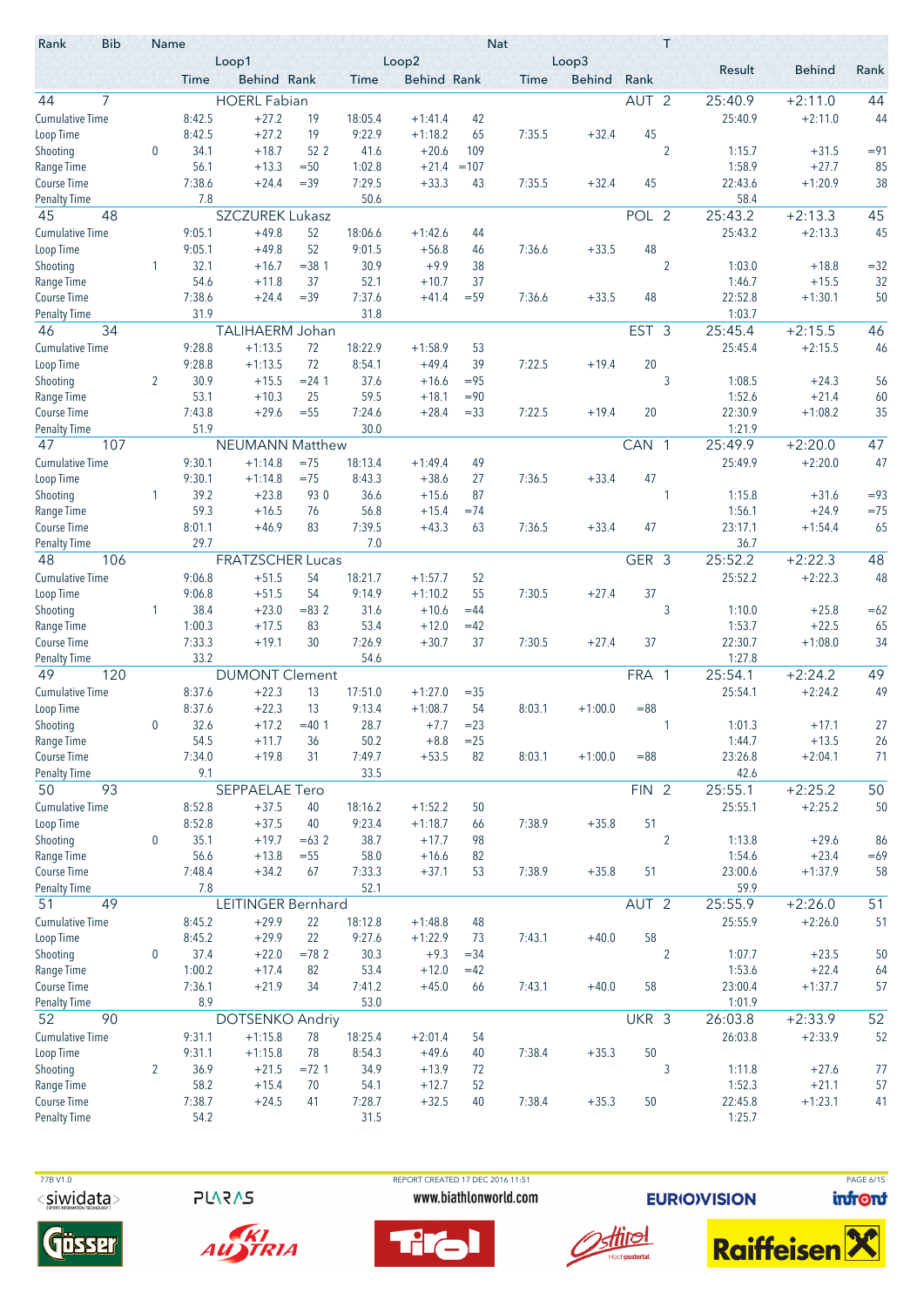| <b>Bib</b><br>Rank     | Name         |                | Loop1                    |               |                | Loop2                |                  | <b>Nat</b> | Loop3         |                  | Τ              |                  |                    |                 |
|------------------------|--------------|----------------|--------------------------|---------------|----------------|----------------------|------------------|------------|---------------|------------------|----------------|------------------|--------------------|-----------------|
|                        |              | Time           | Behind Rank              |               | Time           | <b>Behind Rank</b>   |                  | Time       | <b>Behind</b> | Rank             |                | Result           | <b>Behind</b>      | Rank            |
| 53<br>61               |              |                | <b>CHENAL Thierry</b>    |               |                |                      |                  |            |               | ITA <sub>2</sub> |                | 26:05.7          | $+2:35.8$          | 53              |
| <b>Cumulative Time</b> |              | 8:49.3         | $+34.0$                  | 29            | 18:26.4        | $+2:02.4$            | 55               |            |               |                  |                | 26:05.7          | $+2:35.8$          | 53              |
| Loop Time              |              | 8:49.3         | $+34.0$                  | 29            | 9:37.1         | $+1:32.4$            | 86               | 7:39.3     | $+36.2$       | $=52$            |                |                  |                    |                 |
| Shooting               | $\mathbf 0$  | 32.0           | $+16.6$                  | 37 2          | 39.2           | $+18.2$              | 101              |            |               |                  | $\overline{2}$ | 1:11.2           | $+27.0$            | 71              |
| Range Time             |              | 55.4           | $+12.6$                  | 43            | 1:01.7         | $+20.3$              | $=102$           |            |               |                  |                | 1:57.1           | $+25.9$            | $= 81$          |
| Course Time            |              | 7:44.7         | $+30.5$                  | $= 57$        | 7:37.6         | $+41.4$              | $= 59$           | 7:39.3     | $+36.2$       | $= 52$           |                | 23:01.6          | $+1:38.9$          | 59              |
| <b>Penalty Time</b>    |              | 9.2            |                          |               | 57.8           |                      |                  |            |               |                  |                | 1:07.0           |                    |                 |
| 54<br>76               |              |                | <b>TKALENKO Ruslan</b>   |               |                |                      |                  |            |               | UKR 3            |                | 26:07.7          | $+2:37.8$          | 54              |
| <b>Cumulative Time</b> |              | 9:10.2         | $+54.9$                  | 59            | 18:35.4        | $+2:11.4$            | 60               |            |               |                  |                | 26:07.7          | $+2:37.8$          | 54              |
| Loop Time<br>Shooting  |              | 9:10.2<br>31.2 | $+54.9$<br>$+15.8$       | 59<br>$= 262$ | 9:25.2<br>40.5 | $+1:20.5$<br>$+19.5$ | 68<br>$=106$     | 7:32.3     | $+29.2$       | 40               | 3              | 1:11.7           |                    | 76              |
| Range Time             | 1            | 53.2           | $+10.4$                  | $=26$         | 1:01.5         | $+20.1$              | 100              |            |               |                  |                | 1:54.7           | $+27.5$<br>$+23.5$ | $= 71$          |
| Course Time            |              | 7:46.0         | $+31.8$                  | 63            | 7:29.6         | $+33.4$              | 44               | 7:32.3     | $+29.2$       | 40               |                | 22:47.9          | $+1:25.2$          | 43              |
| Penalty Time           |              | 31.0           |                          |               | 54.1           |                      |                  |            |               |                  |                | 1:25.1           |                    |                 |
| 55<br>57               |              |                | <b>LANGER Thierry</b>    |               |                |                      |                  |            |               | BEL 3            |                | 26:08.7          | $+2:38.8$          | 55              |
| <b>Cumulative Time</b> |              | 9:09.3         | $+54.0$                  | 58            | 18:35.5        | $+2:11.5$            | 61               |            |               |                  |                | 26:08.7          | $+2:38.8$          | 55              |
| Loop Time              |              | 9:09.3         | $+54.0$                  | 58            | 9:26.2         | $+1:21.5$            | 70               | 7:33.2     | $+30.1$       | 42               |                |                  |                    |                 |
| Shooting               | 1            | 30.9           | $+15.5$                  | $= 24.2$      | 42.3           | $+21.3$              | 112              |            |               |                  | 3              | 1:13.2           | $+29.0$            | 85              |
| Range Time             |              | 52.4           | $+9.6$                   | $= 20$        | 1:03.7         | $+22.3$              | 110              |            |               |                  |                | 1:56.1           | $+24.9$            | $=75$           |
| Course Time            |              | 7:45.7         | $+31.5$                  | 62            | 7:30.0         | $+33.8$              | 48               | 7:33.2     | $+30.1$       | 42               |                | 22:48.9          | $+1:26.2$          | 45              |
| <b>Penalty Time</b>    |              | 31.2           |                          |               | 52.5           |                      |                  |            |               |                  |                | 1:23.7           |                    |                 |
| 55<br>56               |              |                | <b>JAEGER Martin</b>     |               |                |                      |                  |            |               | SUI 5            |                | 26:13.0          | $+2:43.1$          | 56              |
| <b>Cumulative Time</b> |              | 9:42.3         | $+1:27.0$                | 86            | 18:49.6        | $+2:25.6$            | 69               |            |               |                  |                | 26:13.0          | $+2:43.1$          | 56              |
| Loop Time              |              | 9:42.3         | $+1:27.0$                | 86            | 9:07.3         | $+1:02.6$            | 52               | 7:23.4     | $+20.3$       | 23               |                |                  |                    |                 |
| Shooting<br>Range Time | 3            | 35.0<br>56.4   | $+19.6$<br>$+13.6$       | 62 2<br>52    | 29.0<br>50.4   | $+8.0$<br>$+9.0$     | $= 29$<br>$= 27$ |            |               |                  | 5              | 1:04.0<br>1:46.8 | $+19.8$<br>$+15.6$ | $= 37$<br>33    |
| Course Time            |              | 7:29.5         | $+15.3$                  | 22            | 7:19.8         | $+23.6$              | 26               | 7:23.4     | $+20.3$       | 23               |                | 22:12.7          | $+50.0$            | 24              |
| <b>Penalty Time</b>    |              | 1:16.4         |                          |               | 57.1           |                      |                  |            |               |                  |                | 2:13.5           |                    |                 |
| 57<br>101              |              |                | KOSZTOLANYI Ondrej       |               |                |                      |                  |            |               | SVK 1            |                | 26:13.4          | $+2:43.5$          | $\overline{57}$ |
| <b>Cumulative Time</b> |              | 9:30.4         | $+1:15.1$                | 77            | 18:20.4        | $+1:56.4$            | 51               |            |               |                  |                | 26:13.4          | $+2:43.5$          | 57              |
| Loop Time              |              | 9:30.4         | $+1:15.1$                | 77            | 8:50.0         | $+45.3$              | 37               | 7:53.0     | $+49.9$       | 74               |                |                  |                    |                 |
| Shooting               | 1            | 30.2           | $+14.8$                  | $= 200$       | 31.0           | $+10.0$              | $= 39$           |            |               |                  | 1              | 1:01.2           | $+17.0$            | $=25$           |
| Range Time             |              | 51.4           | $+8.6$                   | 18            | 51.4           | $+10.0$              | $= 34$           |            |               |                  |                | 1:42.8           | $+11.6$            | $=20$           |
| Course Time            |              | 8:08.4         | $+54.2$                  | 99            | 7:51.9         | $+55.7$              | $= 86$           | 7:53.0     | $+49.9$       | 74               |                | 23:53.3          | $+2:30.6$          | 88              |
| Penalty Time           |              | 30.6           |                          |               | 6.7            |                      |                  |            |               |                  |                | 37.3             |                    |                 |
| 126<br>58              |              |                | PLESSNITZER Kevin        |               |                |                      |                  |            |               | AUT <sub>2</sub> |                | 26:15.4          | $+2:45.5$          | 58              |
| <b>Cumulative Time</b> |              | 8:49.9         | $+34.6$                  | 32            | 18:30.6        | $+2:06.6$            | 57               |            |               |                  |                | 26:15.4          | $+2:45.5$          | 58              |
| Loop Time              |              | 8:49.9         | $+34.6$                  | 32<br>109 2   | 9:40.7         | $+1:36.0$            | $= 89$           | 7:44.8     | $+41.7$       | 61               |                |                  |                    |                 |
| Shooting<br>Range Time | $\mathbf{0}$ | 42.3<br>1:05.8 | $+26.9$<br>$+23.0 = 106$ |               | 54.5<br>1:16.1 | $+33.5$<br>$+34.7$   | 123<br>123       |            |               |                  | $\overline{2}$ | 1:36.8<br>2:21.9 | $+52.6$<br>$+50.7$ | 120<br>118      |
| Course Time            |              | 7:35.2         | $+21.0$                  | 32            | 7:30.7         | $+34.5$              | 51               | 7:44.8     | $+41.7$       | 61               |                | 22:50.7          | $+1:28.0$          | 48              |
| <b>Penalty Time</b>    |              | 8.9            |                          |               | 53.9           |                      |                  |            |               |                  |                | 1:02.8           |                    |                 |
| 69<br>59               |              |                | <b>CAMPBELL Carsen</b>   |               |                |                      |                  |            |               | CAN 2            |                | 26:17.3          | $+2:47.4$          | 59              |
| <b>Cumulative Time</b> |              | 9:30.1         | $+1:14.8$                | $=75$         | 18:35.6        | $+2:11.6$            | 62               |            |               |                  |                | 26:17.3          | $+2:47.4$          | 59              |
| Loop Time              |              | 9:30.1         | $+1:14.8$                | $=75$         | 9:05.5         | $+1:00.8$            | 51               | 7:41.7     | $+38.6$       | 56               |                |                  |                    |                 |
| Shooting               | 1            | 31.6           | $+16.2$                  | $= 311$       | 27.4           | $+6.4$               | 13               |            |               |                  | $\overline{2}$ | 59.0             | $+14.8$            | 18              |
| Range Time             |              | 52.8           | $+10.0$                  | $= 23$        | 48.5           | $+7.1$               | $=13$            |            |               |                  |                | 1:41.3           | $+10.1$            | 16              |
| Course Time            |              | 8:05.8         | $+51.6$                  | 94            | 7:44.9         | $+48.7$              | 73               | 7:41.7     | $+38.6$       | 56               |                | 23:32.4          | $+2:09.7$          | 74              |
| <b>Penalty Time</b>    |              | 31.5           |                          |               | 32.1           |                      |                  |            |               |                  |                | 1:03.6           |                    |                 |
| 67<br>60               |              |                | <b>HODZIC Edin</b>       |               |                |                      |                  |            |               | SRB 1            |                | 26:18.3          | $+2:48.4$          | 60              |
| <b>Cumulative Time</b> |              | 9:11.6         | $+56.3$                  | 60            | 18:10.6        | $+1:46.6$            | 47               |            |               |                  |                | 26:18.3          | $+2:48.4$          | 60              |
| Loop Time<br>Shooting  | 1            | 9:11.6<br>34.5 | $+56.3$<br>$+19.1$       | 60<br>$= 550$ | 8:59.0<br>36.0 | $+54.3$<br>$+15.0$   | 44<br>84         | 8:07.7     | $+1:04.6$     | 93               | 1              | 1:10.5           | $+26.3$            | $=64$           |
| Range Time             |              | 57.5           | $+14.7$                  | 65            | 59.4           | $+18.0$              | $= 88$           |            |               |                  |                | 1:56.9           | $+25.7$            | 80              |
| Course Time            |              | 7:42.6         | $+28.4$                  | 49            | 7:51.9         | $+55.7$              | $= 86$           | 8:07.7     | $+1:04.6$     | 93               |                | 23:42.2          | $+2:19.5$          | 79              |
| <b>Penalty Time</b>    |              | 31.5           |                          |               | 7.7            |                      |                  |            |               |                  |                | 39.2             |                    |                 |
| 124<br>61              |              |                | <b>HOSEK Ondrej</b>      |               |                |                      |                  |            |               | CZE 2            |                | 26:21.2          | $+2:51.3$          | 61              |
| <b>Cumulative Time</b> |              | 8:50.9         | $+35.6$                  | $= 34$        | 18:32.6        | $+2:08.6$            | 58               |            |               |                  |                | 26:21.2          | $+2:51.3$          | 61              |
| Loop Time              |              | 8:50.9         | $+35.6$                  | $= 34$        | 9:41.7         | $+1:37.0$            | $= 91$           | 7:48.6     | $+45.5$       | 67               |                |                  |                    |                 |
| Shooting               | 0            | 35.2           | $+19.8$                  | 65 2          | 34.1           | $+13.1$              | $=65$            |            |               |                  | $\overline{c}$ | 1:09.3           | $+25.1$            | 60              |
| Range Time             |              | 56.5           | $+13.7$                  | $= 53$        | 56.0           | $+14.6$              | $=67$            |            |               |                  |                | 1:52.5           | $+21.3$            | 59              |
| Course Time            |              | 7:46.2         | $+32.0$                  | 64            | 7:49.1         | $+52.9$              | 81               | 7:48.6     | $+45.5$       | 67               |                | 23:23.9          | $+2:01.2$          | 68              |
| <b>Penalty Time</b>    |              | 8.2            |                          |               | 56.6           |                      |                  |            |               |                  |                | 1:04.8           |                    |                 |

**PLARAS** 











**EURIOVISION** 



PAGE 7/15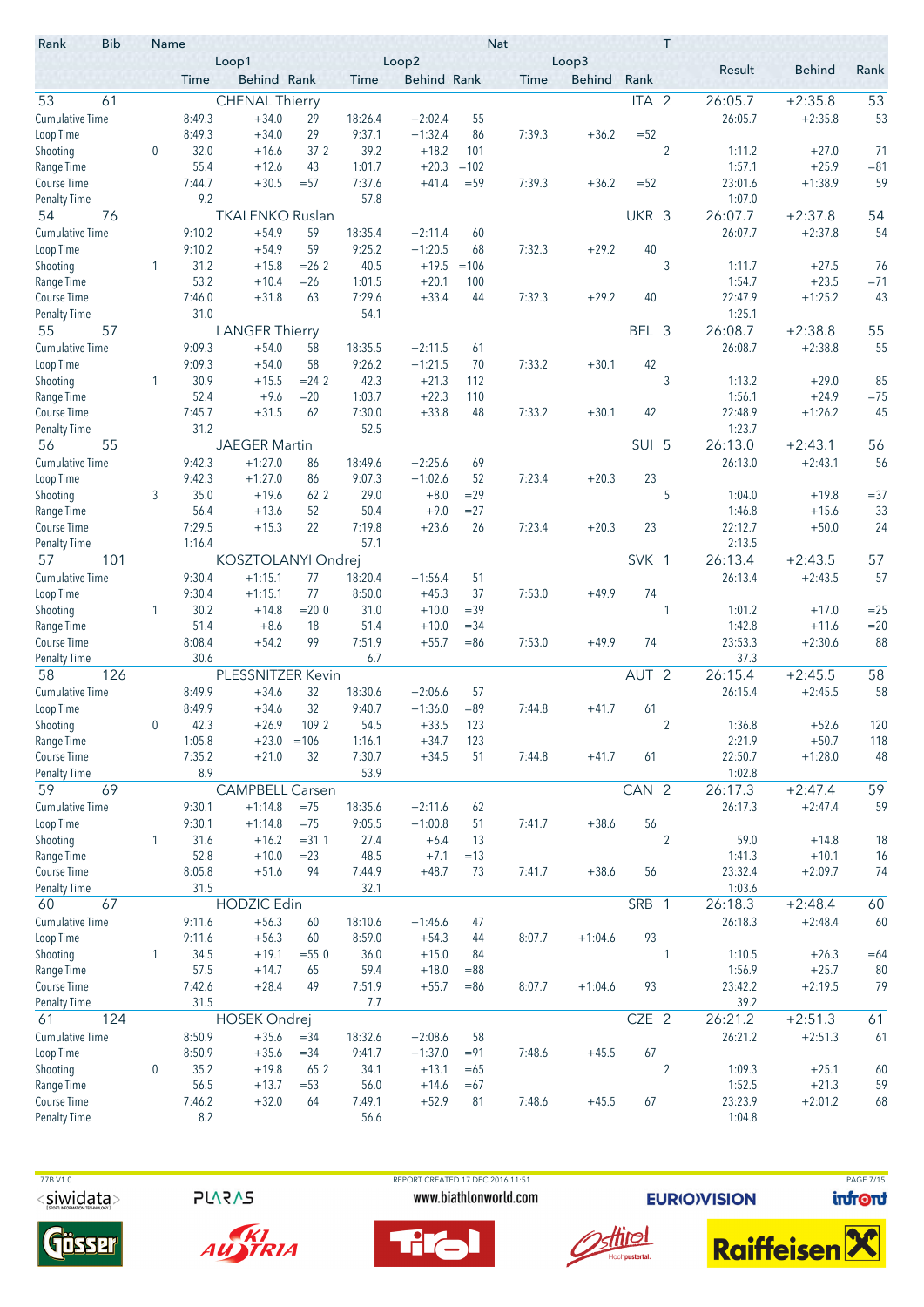| Rank<br>Result<br><b>Behind</b><br>Behind Rank<br><b>Behind Rank</b><br><b>Behind</b><br>Rank<br>Time<br>Time<br>Time<br>9<br>CZE 4<br>62<br><b>KRUPCIK Matej</b><br>26:25.2<br>$+2:55.3$<br>9:28.2<br>$+1:12.9$<br>18:44.9<br>$+2:20.9$<br>26:25.2<br>$+2:55.3$<br>62<br>71<br>67<br>9:28.2<br>9:16.7<br>54<br>$+1:12.9$<br>71<br>$+1:12.0$<br>58<br>7:40.3<br>$+37.2$<br>0.0<br>12<br>28.8<br>2<br>15.4<br>$+7.8$<br>25<br>4<br>44.2<br>0.0<br>1<br>47.8<br>5<br>49.2<br>1:37.0<br>$+5.0$<br>$+7.8$<br>20<br>$+5.8$<br>$= 8$<br>22:58.0<br>7:45.6<br>$+31.4$<br>$=60$<br>7:32.1<br>$+35.9$<br>52<br>7:40.3<br>$+37.2$<br>54<br>$+1:35.3$<br>53<br>54.8<br>55.4<br>1:50.2<br>63<br>102<br>CZE 3<br>26:26.7<br>63<br><b>VOJIK Tomas</b><br>$+2:56.8$<br>9:33.7<br>$+1:18.4$<br>$+2:56.8$<br>63<br>80<br>18:34.8<br>$+2:10.8$<br>59<br>26:26.7<br>9:33.7<br>80<br>Loop Time<br>$+1:18.4$<br>9:01.1<br>$+56.4$<br>45<br>7:51.9<br>$+48.8$<br>71<br>31.2<br>23.1<br>3<br>Shooting<br>$\overline{2}$<br>$+15.8$<br>$= 26.1$<br>$+2.1$<br>2<br>54.3<br>$+10.1$<br>10<br>55.8<br>$\overline{2}$<br>1:41.2<br>$+13.0$<br>$=45$<br>45.4<br>$+4.0$<br>$+10.0$<br>15<br>Range Time<br>7:44.7<br>23:20.2<br>Course Time<br>7:43.6<br>$+29.4$<br>54<br>$+48.5$<br>72<br>7:51.9<br>$+48.8$<br>71<br>$+1:57.5$<br>66<br>31.0<br>54.3<br>1:25.3<br>Penalty Time<br><b>HUDEC Matthew</b><br>$+2:58.9$<br>64<br>64<br>40<br>CAN 2<br>26:28.8<br><b>Cumulative Time</b><br>$+1:05.1$<br>26:28.8<br>64<br>9:20.4<br>67<br>18:36.1<br>$+2:58.9$<br>$+2:12.1$<br>63<br>9:20.4<br>$+1:05.1$<br>9:15.7<br>Loop Time<br>67<br>$+1:11.0$<br>57<br>7:52.7<br>$+49.6$<br>73<br>$\overline{2}$<br>28.3<br>Shooting<br>30.0<br>$+14.6$<br>$=16.1$<br>$+7.3$<br>$=19$<br>58.3<br>1<br>$+14.1$<br>14<br>$+10.9$<br>19<br>Range Time<br>51.7<br>$+8.9$<br>19<br>50.4<br>$+9.0$<br>$=27$<br>1:42.1<br>7:53.3<br>23:42.9<br>$+2:20.2$<br>82<br><b>Course Time</b><br>7:56.9<br>$+42.7$<br>75<br>$+57.1$<br>89<br>7:52.7<br>$+49.6$<br>73<br>31.8<br>32.0<br>1:03.8<br><b>Penalty Time</b><br>65<br>41<br><b>LUSA Daumants</b><br>LAT <sub>2</sub><br>26:29.5<br>$+2:59.6$<br>65<br>9:01.9<br>$+46.6$<br>49<br>18:30.2<br>$+2:06.2$<br>26:29.5<br>$+2:59.6$<br>65<br>56<br>9:01.9<br>9:28.3<br>$+46.6$<br>49<br>$+1:23.6$<br>74<br>7:59.3<br>$+56.2$<br>83<br>$\overline{2}$<br>$\boldsymbol{0}$<br>30.7<br>$+15.3$<br>22 <sub>2</sub><br>26.5<br>$+5.5$<br>8<br>57.2<br>$+13.0$<br>13<br>51.3<br>47.3<br>1:38.6<br>$+7.4$<br>$+8.5$<br>17<br>$+5.9$<br>11<br>$=6$<br>86<br>8:01.4<br>$+47.2$<br>84<br>7:46.4<br>$+50.2$<br>7:59.3<br>83<br>23:47.1<br>$+2:24.4$<br>76<br>$+56.2$<br>9.2<br>54.6<br>1:03.8<br>GRE 2<br>26:29.8<br>$+2:59.9$<br>66<br>116<br><b>ANGELIS Apostolos</b><br>66<br>9:08.7<br>$+53.4$<br>26:29.8<br>$+2:59.9$<br><b>Cumulative Time</b><br>57<br>18:42.0<br>$+2:18.0$<br>65<br>66<br>9:08.7<br>$+53.4$<br>57<br>9:33.3<br>Loop Time<br>$+1:28.6$<br>78<br>7:47.8<br>$+44.7$<br>66<br>35.9<br>$+20.5$<br>32.3<br>$\overline{2}$<br>1:08.2<br>$=52$<br>Shooting<br>$\boldsymbol{0}$<br>69 2<br>$+11.3$<br>$= 50$<br>$+24.0$<br>58.1<br>55.3<br>1:53.4<br>$+22.2$<br>$=62$<br>Range Time<br>$+15.3$<br>69<br>$+13.9$<br>$=63$<br>7:43.5<br>23:33.4<br>75<br>Course Time<br>8:02.1<br>$+47.9$<br>85<br>$+47.3$<br>7:47.8<br>$+44.7$<br>$+2:10.7$<br>68<br>66<br>8.5<br>54.5<br>1:03.0<br><b>Penalty Time</b><br>67<br>1<br><b>KLETCHEROV Michail</b><br>BUL 3<br>26:30.7<br>$+3:00.8$<br>67<br>26:30.7<br>67<br><b>Cumulative Time</b><br>9:32.3<br>$+1:17.0$<br>79<br>19:06.7<br>80<br>$+3:00.8$<br>$+2:42.7$<br>9:32.3<br>79<br>9:34.4<br>25<br>$+1:17.0$<br>$+1:29.7$<br>80<br>7:24.0<br>$+20.9$<br>Loop Time<br>35.4<br>Shooting<br>33.4<br>$+18.0$<br>46 2<br>$= 78$<br>3<br>1:08.8<br>$+14.4$<br>$+24.6$<br>$= 57$<br>Range Time<br>56.0<br>58.7<br>1:54.7<br>$+23.5$<br>$= 71$<br>$+13.2$<br>$=48$<br>$+17.3$<br>85<br>8:02.2<br>25<br>23:07.0<br>$+48.0$<br>7:40.8<br>$+44.6$<br>7:24.0<br>$+20.9$<br>$+1:44.3$<br>60<br>86<br>$=64$<br>54.9<br>1:29.0<br>34.1<br>36<br>BLR 5<br>68<br><b>DYUZHEV Dmitriy</b><br>26:30.8<br>$+3:00.9$<br>68<br>9:00.3<br>$+45.0$<br>19:01.2<br>$+2:37.2$<br>77<br>26:30.8<br>$+3:00.9$<br>68<br>46<br>9:00.3<br>$+45.0$<br>10:00.9<br>$+1:56.2$<br>106<br>7:29.6<br>$+26.5$<br>34<br>46<br>5<br>37.6<br>$+22.2$<br>80 4<br>35.3<br>$+14.3$<br>1:12.9<br>$+28.7$<br>$= 83$<br>1<br>$= 75$<br>59.6<br>1:55.8<br>$+16.8$<br>56.2<br>$+14.8$<br>$+24.6$<br>74<br>$=78$<br>70<br>Course Time<br>7:31.1<br>$+16.9$<br>7:29.6<br>34<br>22:22.5<br>$+59.8$<br>30<br>25<br>7:21.8<br>$+25.6$<br>31<br>$+26.5$<br>29.6<br>1:42.9<br>2:12.5<br><b>Penalty Time</b><br>130<br>NOR 4<br>26:31.8<br>69<br>69<br>ANDERSEN Aleksander Fjeld<br>$+3:01.9$<br>18:52.5<br>26:31.8<br><b>Cumulative Time</b><br>9:11.8<br>$+56.5$<br>62<br>$+2:28.5$<br>$+3:01.9$<br>69<br>72<br>9:40.7<br>$= 52$<br>Loop Time<br>9:11.8<br>$+56.5$<br>62<br>$+1:36.0$<br>$= 89$<br>7:39.3<br>$+36.2$<br>$= 29$<br>Shooting<br>33.6<br>$+18.2$<br>$=47.3$<br>28.2<br>$+7.2$<br>4<br>1:01.8<br>$+17.6$<br>$\mathbf{1}$<br>$=17$<br>1:48.0<br>Range Time<br>56.6<br>$+13.8$<br>51.4<br>$+10.0$<br>$= 34$<br>$+16.8$<br>38<br>$= 55$<br>Course Time<br>7:42.4<br>$+28.2$<br>48<br>7:29.9<br>$+33.7$<br>7:39.3<br>$=52$<br>22:51.6<br>$+1:28.9$<br>49<br>$=46$<br>$+36.2$<br><b>Penalty Time</b><br>32.8<br>1:19.4<br>1:52.2<br>KOR 2<br>70<br>JUN Je-Uk<br>26:36.5<br>70<br>60<br>$+3:06.6$<br><b>Cumulative Time</b><br>$+1:09.5$<br>26:36.5<br>70<br>9:24.8<br>69<br>$+2:20.1$<br>$+3:06.6$<br>18:44.1<br>66<br>9:24.8<br>9:19.3<br>72<br>Loop Time<br>$+1:09.5$<br>$+1:14.6$<br>7:52.4<br>$+49.3$<br>69<br>61<br>$\overline{2}$<br>27.8<br>$+12.4$<br>27.6<br>$+6.6$<br>55.4<br>1<br>$= 8.1$<br>$=14$<br>$+11.2$<br>11<br>1:36.9<br>48.4<br>$+5.6$<br>48.5<br>$+5.7$<br>7<br>7<br>$+7.1$<br>$=13$<br>90<br>8:04.9<br>$+50.7$<br>91<br>7:58.7<br>$+1:02.5$<br>7:52.4<br>$+49.3$<br>72<br>23:56.0<br>$+2:33.3$<br>94<br>32.1<br>1:03.6<br>31.5 | <b>Bib</b><br>Rank     | Name | Loop1 |  | Loop2 | <b>Nat</b> | Loop3 | T |  |  |
|-------------------------------------------------------------------------------------------------------------------------------------------------------------------------------------------------------------------------------------------------------------------------------------------------------------------------------------------------------------------------------------------------------------------------------------------------------------------------------------------------------------------------------------------------------------------------------------------------------------------------------------------------------------------------------------------------------------------------------------------------------------------------------------------------------------------------------------------------------------------------------------------------------------------------------------------------------------------------------------------------------------------------------------------------------------------------------------------------------------------------------------------------------------------------------------------------------------------------------------------------------------------------------------------------------------------------------------------------------------------------------------------------------------------------------------------------------------------------------------------------------------------------------------------------------------------------------------------------------------------------------------------------------------------------------------------------------------------------------------------------------------------------------------------------------------------------------------------------------------------------------------------------------------------------------------------------------------------------------------------------------------------------------------------------------------------------------------------------------------------------------------------------------------------------------------------------------------------------------------------------------------------------------------------------------------------------------------------------------------------------------------------------------------------------------------------------------------------------------------------------------------------------------------------------------------------------------------------------------------------------------------------------------------------------------------------------------------------------------------------------------------------------------------------------------------------------------------------------------------------------------------------------------------------------------------------------------------------------------------------------------------------------------------------------------------------------------------------------------------------------------------------------------------------------------------------------------------------------------------------------------------------------------------------------------------------------------------------------------------------------------------------------------------------------------------------------------------------------------------------------------------------------------------------------------------------------------------------------------------------------------------------------------------------------------------------------------------------------------------------------------------------------------------------------------------------------------------------------------------------------------------------------------------------------------------------------------------------------------------------------------------------------------------------------------------------------------------------------------------------------------------------------------------------------------------------------------------------------------------------------------------------------------------------------------------------------------------------------------------------------------------------------------------------------------------------------------------------------------------------------------------------------------------------------------------------------------------------------------------------------------------------------------------------------------------------------------------------------------------------------------------------------------------------------------------------------------------------------------------------------------------------------------------------------------------------------------------------------------------------------------------------------------------------------------------------------------------------------------------------------------------------------------------------------------------------------------------------------------------------------------------------------------------------------------------------------------------------------------------------------------------------------------------------------------------------------------------------------------------------------------------------------------------------------------------------------------------------------------------------------------------------------------------------------------------------------------------------------------------------------------------------------------------------------------------------------------------------------------------------------------------------------------------------------------------------------------------------------------------------------------------------------------------|------------------------|------|-------|--|-------|------------|-------|---|--|--|
|                                                                                                                                                                                                                                                                                                                                                                                                                                                                                                                                                                                                                                                                                                                                                                                                                                                                                                                                                                                                                                                                                                                                                                                                                                                                                                                                                                                                                                                                                                                                                                                                                                                                                                                                                                                                                                                                                                                                                                                                                                                                                                                                                                                                                                                                                                                                                                                                                                                                                                                                                                                                                                                                                                                                                                                                                                                                                                                                                                                                                                                                                                                                                                                                                                                                                                                                                                                                                                                                                                                                                                                                                                                                                                                                                                                                                                                                                                                                                                                                                                                                                                                                                                                                                                                                                                                                                                                                                                                                                                                                                                                                                                                                                                                                                                                                                                                                                                                                                                                                                                                                                                                                                                                                                                                                                                                                                                                                                                                                                                                                                                                                                                                                                                                                                                                                                                                                                                                                                                                                                                     |                        |      |       |  |       |            |       |   |  |  |
|                                                                                                                                                                                                                                                                                                                                                                                                                                                                                                                                                                                                                                                                                                                                                                                                                                                                                                                                                                                                                                                                                                                                                                                                                                                                                                                                                                                                                                                                                                                                                                                                                                                                                                                                                                                                                                                                                                                                                                                                                                                                                                                                                                                                                                                                                                                                                                                                                                                                                                                                                                                                                                                                                                                                                                                                                                                                                                                                                                                                                                                                                                                                                                                                                                                                                                                                                                                                                                                                                                                                                                                                                                                                                                                                                                                                                                                                                                                                                                                                                                                                                                                                                                                                                                                                                                                                                                                                                                                                                                                                                                                                                                                                                                                                                                                                                                                                                                                                                                                                                                                                                                                                                                                                                                                                                                                                                                                                                                                                                                                                                                                                                                                                                                                                                                                                                                                                                                                                                                                                                                     | 62                     |      |       |  |       |            |       |   |  |  |
|                                                                                                                                                                                                                                                                                                                                                                                                                                                                                                                                                                                                                                                                                                                                                                                                                                                                                                                                                                                                                                                                                                                                                                                                                                                                                                                                                                                                                                                                                                                                                                                                                                                                                                                                                                                                                                                                                                                                                                                                                                                                                                                                                                                                                                                                                                                                                                                                                                                                                                                                                                                                                                                                                                                                                                                                                                                                                                                                                                                                                                                                                                                                                                                                                                                                                                                                                                                                                                                                                                                                                                                                                                                                                                                                                                                                                                                                                                                                                                                                                                                                                                                                                                                                                                                                                                                                                                                                                                                                                                                                                                                                                                                                                                                                                                                                                                                                                                                                                                                                                                                                                                                                                                                                                                                                                                                                                                                                                                                                                                                                                                                                                                                                                                                                                                                                                                                                                                                                                                                                                                     | <b>Cumulative Time</b> |      |       |  |       |            |       |   |  |  |
|                                                                                                                                                                                                                                                                                                                                                                                                                                                                                                                                                                                                                                                                                                                                                                                                                                                                                                                                                                                                                                                                                                                                                                                                                                                                                                                                                                                                                                                                                                                                                                                                                                                                                                                                                                                                                                                                                                                                                                                                                                                                                                                                                                                                                                                                                                                                                                                                                                                                                                                                                                                                                                                                                                                                                                                                                                                                                                                                                                                                                                                                                                                                                                                                                                                                                                                                                                                                                                                                                                                                                                                                                                                                                                                                                                                                                                                                                                                                                                                                                                                                                                                                                                                                                                                                                                                                                                                                                                                                                                                                                                                                                                                                                                                                                                                                                                                                                                                                                                                                                                                                                                                                                                                                                                                                                                                                                                                                                                                                                                                                                                                                                                                                                                                                                                                                                                                                                                                                                                                                                                     | Loop Time              |      |       |  |       |            |       |   |  |  |
|                                                                                                                                                                                                                                                                                                                                                                                                                                                                                                                                                                                                                                                                                                                                                                                                                                                                                                                                                                                                                                                                                                                                                                                                                                                                                                                                                                                                                                                                                                                                                                                                                                                                                                                                                                                                                                                                                                                                                                                                                                                                                                                                                                                                                                                                                                                                                                                                                                                                                                                                                                                                                                                                                                                                                                                                                                                                                                                                                                                                                                                                                                                                                                                                                                                                                                                                                                                                                                                                                                                                                                                                                                                                                                                                                                                                                                                                                                                                                                                                                                                                                                                                                                                                                                                                                                                                                                                                                                                                                                                                                                                                                                                                                                                                                                                                                                                                                                                                                                                                                                                                                                                                                                                                                                                                                                                                                                                                                                                                                                                                                                                                                                                                                                                                                                                                                                                                                                                                                                                                                                     | Shooting               |      |       |  |       |            |       |   |  |  |
|                                                                                                                                                                                                                                                                                                                                                                                                                                                                                                                                                                                                                                                                                                                                                                                                                                                                                                                                                                                                                                                                                                                                                                                                                                                                                                                                                                                                                                                                                                                                                                                                                                                                                                                                                                                                                                                                                                                                                                                                                                                                                                                                                                                                                                                                                                                                                                                                                                                                                                                                                                                                                                                                                                                                                                                                                                                                                                                                                                                                                                                                                                                                                                                                                                                                                                                                                                                                                                                                                                                                                                                                                                                                                                                                                                                                                                                                                                                                                                                                                                                                                                                                                                                                                                                                                                                                                                                                                                                                                                                                                                                                                                                                                                                                                                                                                                                                                                                                                                                                                                                                                                                                                                                                                                                                                                                                                                                                                                                                                                                                                                                                                                                                                                                                                                                                                                                                                                                                                                                                                                     | Range Time             |      |       |  |       |            |       |   |  |  |
|                                                                                                                                                                                                                                                                                                                                                                                                                                                                                                                                                                                                                                                                                                                                                                                                                                                                                                                                                                                                                                                                                                                                                                                                                                                                                                                                                                                                                                                                                                                                                                                                                                                                                                                                                                                                                                                                                                                                                                                                                                                                                                                                                                                                                                                                                                                                                                                                                                                                                                                                                                                                                                                                                                                                                                                                                                                                                                                                                                                                                                                                                                                                                                                                                                                                                                                                                                                                                                                                                                                                                                                                                                                                                                                                                                                                                                                                                                                                                                                                                                                                                                                                                                                                                                                                                                                                                                                                                                                                                                                                                                                                                                                                                                                                                                                                                                                                                                                                                                                                                                                                                                                                                                                                                                                                                                                                                                                                                                                                                                                                                                                                                                                                                                                                                                                                                                                                                                                                                                                                                                     | <b>Course Time</b>     |      |       |  |       |            |       |   |  |  |
|                                                                                                                                                                                                                                                                                                                                                                                                                                                                                                                                                                                                                                                                                                                                                                                                                                                                                                                                                                                                                                                                                                                                                                                                                                                                                                                                                                                                                                                                                                                                                                                                                                                                                                                                                                                                                                                                                                                                                                                                                                                                                                                                                                                                                                                                                                                                                                                                                                                                                                                                                                                                                                                                                                                                                                                                                                                                                                                                                                                                                                                                                                                                                                                                                                                                                                                                                                                                                                                                                                                                                                                                                                                                                                                                                                                                                                                                                                                                                                                                                                                                                                                                                                                                                                                                                                                                                                                                                                                                                                                                                                                                                                                                                                                                                                                                                                                                                                                                                                                                                                                                                                                                                                                                                                                                                                                                                                                                                                                                                                                                                                                                                                                                                                                                                                                                                                                                                                                                                                                                                                     | <b>Penalty Time</b>    |      |       |  |       |            |       |   |  |  |
|                                                                                                                                                                                                                                                                                                                                                                                                                                                                                                                                                                                                                                                                                                                                                                                                                                                                                                                                                                                                                                                                                                                                                                                                                                                                                                                                                                                                                                                                                                                                                                                                                                                                                                                                                                                                                                                                                                                                                                                                                                                                                                                                                                                                                                                                                                                                                                                                                                                                                                                                                                                                                                                                                                                                                                                                                                                                                                                                                                                                                                                                                                                                                                                                                                                                                                                                                                                                                                                                                                                                                                                                                                                                                                                                                                                                                                                                                                                                                                                                                                                                                                                                                                                                                                                                                                                                                                                                                                                                                                                                                                                                                                                                                                                                                                                                                                                                                                                                                                                                                                                                                                                                                                                                                                                                                                                                                                                                                                                                                                                                                                                                                                                                                                                                                                                                                                                                                                                                                                                                                                     |                        |      |       |  |       |            |       |   |  |  |
|                                                                                                                                                                                                                                                                                                                                                                                                                                                                                                                                                                                                                                                                                                                                                                                                                                                                                                                                                                                                                                                                                                                                                                                                                                                                                                                                                                                                                                                                                                                                                                                                                                                                                                                                                                                                                                                                                                                                                                                                                                                                                                                                                                                                                                                                                                                                                                                                                                                                                                                                                                                                                                                                                                                                                                                                                                                                                                                                                                                                                                                                                                                                                                                                                                                                                                                                                                                                                                                                                                                                                                                                                                                                                                                                                                                                                                                                                                                                                                                                                                                                                                                                                                                                                                                                                                                                                                                                                                                                                                                                                                                                                                                                                                                                                                                                                                                                                                                                                                                                                                                                                                                                                                                                                                                                                                                                                                                                                                                                                                                                                                                                                                                                                                                                                                                                                                                                                                                                                                                                                                     | <b>Cumulative Time</b> |      |       |  |       |            |       |   |  |  |
|                                                                                                                                                                                                                                                                                                                                                                                                                                                                                                                                                                                                                                                                                                                                                                                                                                                                                                                                                                                                                                                                                                                                                                                                                                                                                                                                                                                                                                                                                                                                                                                                                                                                                                                                                                                                                                                                                                                                                                                                                                                                                                                                                                                                                                                                                                                                                                                                                                                                                                                                                                                                                                                                                                                                                                                                                                                                                                                                                                                                                                                                                                                                                                                                                                                                                                                                                                                                                                                                                                                                                                                                                                                                                                                                                                                                                                                                                                                                                                                                                                                                                                                                                                                                                                                                                                                                                                                                                                                                                                                                                                                                                                                                                                                                                                                                                                                                                                                                                                                                                                                                                                                                                                                                                                                                                                                                                                                                                                                                                                                                                                                                                                                                                                                                                                                                                                                                                                                                                                                                                                     |                        |      |       |  |       |            |       |   |  |  |
|                                                                                                                                                                                                                                                                                                                                                                                                                                                                                                                                                                                                                                                                                                                                                                                                                                                                                                                                                                                                                                                                                                                                                                                                                                                                                                                                                                                                                                                                                                                                                                                                                                                                                                                                                                                                                                                                                                                                                                                                                                                                                                                                                                                                                                                                                                                                                                                                                                                                                                                                                                                                                                                                                                                                                                                                                                                                                                                                                                                                                                                                                                                                                                                                                                                                                                                                                                                                                                                                                                                                                                                                                                                                                                                                                                                                                                                                                                                                                                                                                                                                                                                                                                                                                                                                                                                                                                                                                                                                                                                                                                                                                                                                                                                                                                                                                                                                                                                                                                                                                                                                                                                                                                                                                                                                                                                                                                                                                                                                                                                                                                                                                                                                                                                                                                                                                                                                                                                                                                                                                                     |                        |      |       |  |       |            |       |   |  |  |
|                                                                                                                                                                                                                                                                                                                                                                                                                                                                                                                                                                                                                                                                                                                                                                                                                                                                                                                                                                                                                                                                                                                                                                                                                                                                                                                                                                                                                                                                                                                                                                                                                                                                                                                                                                                                                                                                                                                                                                                                                                                                                                                                                                                                                                                                                                                                                                                                                                                                                                                                                                                                                                                                                                                                                                                                                                                                                                                                                                                                                                                                                                                                                                                                                                                                                                                                                                                                                                                                                                                                                                                                                                                                                                                                                                                                                                                                                                                                                                                                                                                                                                                                                                                                                                                                                                                                                                                                                                                                                                                                                                                                                                                                                                                                                                                                                                                                                                                                                                                                                                                                                                                                                                                                                                                                                                                                                                                                                                                                                                                                                                                                                                                                                                                                                                                                                                                                                                                                                                                                                                     |                        |      |       |  |       |            |       |   |  |  |
|                                                                                                                                                                                                                                                                                                                                                                                                                                                                                                                                                                                                                                                                                                                                                                                                                                                                                                                                                                                                                                                                                                                                                                                                                                                                                                                                                                                                                                                                                                                                                                                                                                                                                                                                                                                                                                                                                                                                                                                                                                                                                                                                                                                                                                                                                                                                                                                                                                                                                                                                                                                                                                                                                                                                                                                                                                                                                                                                                                                                                                                                                                                                                                                                                                                                                                                                                                                                                                                                                                                                                                                                                                                                                                                                                                                                                                                                                                                                                                                                                                                                                                                                                                                                                                                                                                                                                                                                                                                                                                                                                                                                                                                                                                                                                                                                                                                                                                                                                                                                                                                                                                                                                                                                                                                                                                                                                                                                                                                                                                                                                                                                                                                                                                                                                                                                                                                                                                                                                                                                                                     |                        |      |       |  |       |            |       |   |  |  |
|                                                                                                                                                                                                                                                                                                                                                                                                                                                                                                                                                                                                                                                                                                                                                                                                                                                                                                                                                                                                                                                                                                                                                                                                                                                                                                                                                                                                                                                                                                                                                                                                                                                                                                                                                                                                                                                                                                                                                                                                                                                                                                                                                                                                                                                                                                                                                                                                                                                                                                                                                                                                                                                                                                                                                                                                                                                                                                                                                                                                                                                                                                                                                                                                                                                                                                                                                                                                                                                                                                                                                                                                                                                                                                                                                                                                                                                                                                                                                                                                                                                                                                                                                                                                                                                                                                                                                                                                                                                                                                                                                                                                                                                                                                                                                                                                                                                                                                                                                                                                                                                                                                                                                                                                                                                                                                                                                                                                                                                                                                                                                                                                                                                                                                                                                                                                                                                                                                                                                                                                                                     |                        |      |       |  |       |            |       |   |  |  |
|                                                                                                                                                                                                                                                                                                                                                                                                                                                                                                                                                                                                                                                                                                                                                                                                                                                                                                                                                                                                                                                                                                                                                                                                                                                                                                                                                                                                                                                                                                                                                                                                                                                                                                                                                                                                                                                                                                                                                                                                                                                                                                                                                                                                                                                                                                                                                                                                                                                                                                                                                                                                                                                                                                                                                                                                                                                                                                                                                                                                                                                                                                                                                                                                                                                                                                                                                                                                                                                                                                                                                                                                                                                                                                                                                                                                                                                                                                                                                                                                                                                                                                                                                                                                                                                                                                                                                                                                                                                                                                                                                                                                                                                                                                                                                                                                                                                                                                                                                                                                                                                                                                                                                                                                                                                                                                                                                                                                                                                                                                                                                                                                                                                                                                                                                                                                                                                                                                                                                                                                                                     |                        |      |       |  |       |            |       |   |  |  |
|                                                                                                                                                                                                                                                                                                                                                                                                                                                                                                                                                                                                                                                                                                                                                                                                                                                                                                                                                                                                                                                                                                                                                                                                                                                                                                                                                                                                                                                                                                                                                                                                                                                                                                                                                                                                                                                                                                                                                                                                                                                                                                                                                                                                                                                                                                                                                                                                                                                                                                                                                                                                                                                                                                                                                                                                                                                                                                                                                                                                                                                                                                                                                                                                                                                                                                                                                                                                                                                                                                                                                                                                                                                                                                                                                                                                                                                                                                                                                                                                                                                                                                                                                                                                                                                                                                                                                                                                                                                                                                                                                                                                                                                                                                                                                                                                                                                                                                                                                                                                                                                                                                                                                                                                                                                                                                                                                                                                                                                                                                                                                                                                                                                                                                                                                                                                                                                                                                                                                                                                                                     |                        |      |       |  |       |            |       |   |  |  |
|                                                                                                                                                                                                                                                                                                                                                                                                                                                                                                                                                                                                                                                                                                                                                                                                                                                                                                                                                                                                                                                                                                                                                                                                                                                                                                                                                                                                                                                                                                                                                                                                                                                                                                                                                                                                                                                                                                                                                                                                                                                                                                                                                                                                                                                                                                                                                                                                                                                                                                                                                                                                                                                                                                                                                                                                                                                                                                                                                                                                                                                                                                                                                                                                                                                                                                                                                                                                                                                                                                                                                                                                                                                                                                                                                                                                                                                                                                                                                                                                                                                                                                                                                                                                                                                                                                                                                                                                                                                                                                                                                                                                                                                                                                                                                                                                                                                                                                                                                                                                                                                                                                                                                                                                                                                                                                                                                                                                                                                                                                                                                                                                                                                                                                                                                                                                                                                                                                                                                                                                                                     |                        |      |       |  |       |            |       |   |  |  |
|                                                                                                                                                                                                                                                                                                                                                                                                                                                                                                                                                                                                                                                                                                                                                                                                                                                                                                                                                                                                                                                                                                                                                                                                                                                                                                                                                                                                                                                                                                                                                                                                                                                                                                                                                                                                                                                                                                                                                                                                                                                                                                                                                                                                                                                                                                                                                                                                                                                                                                                                                                                                                                                                                                                                                                                                                                                                                                                                                                                                                                                                                                                                                                                                                                                                                                                                                                                                                                                                                                                                                                                                                                                                                                                                                                                                                                                                                                                                                                                                                                                                                                                                                                                                                                                                                                                                                                                                                                                                                                                                                                                                                                                                                                                                                                                                                                                                                                                                                                                                                                                                                                                                                                                                                                                                                                                                                                                                                                                                                                                                                                                                                                                                                                                                                                                                                                                                                                                                                                                                                                     |                        |      |       |  |       |            |       |   |  |  |
|                                                                                                                                                                                                                                                                                                                                                                                                                                                                                                                                                                                                                                                                                                                                                                                                                                                                                                                                                                                                                                                                                                                                                                                                                                                                                                                                                                                                                                                                                                                                                                                                                                                                                                                                                                                                                                                                                                                                                                                                                                                                                                                                                                                                                                                                                                                                                                                                                                                                                                                                                                                                                                                                                                                                                                                                                                                                                                                                                                                                                                                                                                                                                                                                                                                                                                                                                                                                                                                                                                                                                                                                                                                                                                                                                                                                                                                                                                                                                                                                                                                                                                                                                                                                                                                                                                                                                                                                                                                                                                                                                                                                                                                                                                                                                                                                                                                                                                                                                                                                                                                                                                                                                                                                                                                                                                                                                                                                                                                                                                                                                                                                                                                                                                                                                                                                                                                                                                                                                                                                                                     |                        |      |       |  |       |            |       |   |  |  |
|                                                                                                                                                                                                                                                                                                                                                                                                                                                                                                                                                                                                                                                                                                                                                                                                                                                                                                                                                                                                                                                                                                                                                                                                                                                                                                                                                                                                                                                                                                                                                                                                                                                                                                                                                                                                                                                                                                                                                                                                                                                                                                                                                                                                                                                                                                                                                                                                                                                                                                                                                                                                                                                                                                                                                                                                                                                                                                                                                                                                                                                                                                                                                                                                                                                                                                                                                                                                                                                                                                                                                                                                                                                                                                                                                                                                                                                                                                                                                                                                                                                                                                                                                                                                                                                                                                                                                                                                                                                                                                                                                                                                                                                                                                                                                                                                                                                                                                                                                                                                                                                                                                                                                                                                                                                                                                                                                                                                                                                                                                                                                                                                                                                                                                                                                                                                                                                                                                                                                                                                                                     |                        |      |       |  |       |            |       |   |  |  |
|                                                                                                                                                                                                                                                                                                                                                                                                                                                                                                                                                                                                                                                                                                                                                                                                                                                                                                                                                                                                                                                                                                                                                                                                                                                                                                                                                                                                                                                                                                                                                                                                                                                                                                                                                                                                                                                                                                                                                                                                                                                                                                                                                                                                                                                                                                                                                                                                                                                                                                                                                                                                                                                                                                                                                                                                                                                                                                                                                                                                                                                                                                                                                                                                                                                                                                                                                                                                                                                                                                                                                                                                                                                                                                                                                                                                                                                                                                                                                                                                                                                                                                                                                                                                                                                                                                                                                                                                                                                                                                                                                                                                                                                                                                                                                                                                                                                                                                                                                                                                                                                                                                                                                                                                                                                                                                                                                                                                                                                                                                                                                                                                                                                                                                                                                                                                                                                                                                                                                                                                                                     |                        |      |       |  |       |            |       |   |  |  |
|                                                                                                                                                                                                                                                                                                                                                                                                                                                                                                                                                                                                                                                                                                                                                                                                                                                                                                                                                                                                                                                                                                                                                                                                                                                                                                                                                                                                                                                                                                                                                                                                                                                                                                                                                                                                                                                                                                                                                                                                                                                                                                                                                                                                                                                                                                                                                                                                                                                                                                                                                                                                                                                                                                                                                                                                                                                                                                                                                                                                                                                                                                                                                                                                                                                                                                                                                                                                                                                                                                                                                                                                                                                                                                                                                                                                                                                                                                                                                                                                                                                                                                                                                                                                                                                                                                                                                                                                                                                                                                                                                                                                                                                                                                                                                                                                                                                                                                                                                                                                                                                                                                                                                                                                                                                                                                                                                                                                                                                                                                                                                                                                                                                                                                                                                                                                                                                                                                                                                                                                                                     | <b>Cumulative Time</b> |      |       |  |       |            |       |   |  |  |
|                                                                                                                                                                                                                                                                                                                                                                                                                                                                                                                                                                                                                                                                                                                                                                                                                                                                                                                                                                                                                                                                                                                                                                                                                                                                                                                                                                                                                                                                                                                                                                                                                                                                                                                                                                                                                                                                                                                                                                                                                                                                                                                                                                                                                                                                                                                                                                                                                                                                                                                                                                                                                                                                                                                                                                                                                                                                                                                                                                                                                                                                                                                                                                                                                                                                                                                                                                                                                                                                                                                                                                                                                                                                                                                                                                                                                                                                                                                                                                                                                                                                                                                                                                                                                                                                                                                                                                                                                                                                                                                                                                                                                                                                                                                                                                                                                                                                                                                                                                                                                                                                                                                                                                                                                                                                                                                                                                                                                                                                                                                                                                                                                                                                                                                                                                                                                                                                                                                                                                                                                                     | Loop Time              |      |       |  |       |            |       |   |  |  |
|                                                                                                                                                                                                                                                                                                                                                                                                                                                                                                                                                                                                                                                                                                                                                                                                                                                                                                                                                                                                                                                                                                                                                                                                                                                                                                                                                                                                                                                                                                                                                                                                                                                                                                                                                                                                                                                                                                                                                                                                                                                                                                                                                                                                                                                                                                                                                                                                                                                                                                                                                                                                                                                                                                                                                                                                                                                                                                                                                                                                                                                                                                                                                                                                                                                                                                                                                                                                                                                                                                                                                                                                                                                                                                                                                                                                                                                                                                                                                                                                                                                                                                                                                                                                                                                                                                                                                                                                                                                                                                                                                                                                                                                                                                                                                                                                                                                                                                                                                                                                                                                                                                                                                                                                                                                                                                                                                                                                                                                                                                                                                                                                                                                                                                                                                                                                                                                                                                                                                                                                                                     | Shooting               |      |       |  |       |            |       |   |  |  |
|                                                                                                                                                                                                                                                                                                                                                                                                                                                                                                                                                                                                                                                                                                                                                                                                                                                                                                                                                                                                                                                                                                                                                                                                                                                                                                                                                                                                                                                                                                                                                                                                                                                                                                                                                                                                                                                                                                                                                                                                                                                                                                                                                                                                                                                                                                                                                                                                                                                                                                                                                                                                                                                                                                                                                                                                                                                                                                                                                                                                                                                                                                                                                                                                                                                                                                                                                                                                                                                                                                                                                                                                                                                                                                                                                                                                                                                                                                                                                                                                                                                                                                                                                                                                                                                                                                                                                                                                                                                                                                                                                                                                                                                                                                                                                                                                                                                                                                                                                                                                                                                                                                                                                                                                                                                                                                                                                                                                                                                                                                                                                                                                                                                                                                                                                                                                                                                                                                                                                                                                                                     | Range Time             |      |       |  |       |            |       |   |  |  |
|                                                                                                                                                                                                                                                                                                                                                                                                                                                                                                                                                                                                                                                                                                                                                                                                                                                                                                                                                                                                                                                                                                                                                                                                                                                                                                                                                                                                                                                                                                                                                                                                                                                                                                                                                                                                                                                                                                                                                                                                                                                                                                                                                                                                                                                                                                                                                                                                                                                                                                                                                                                                                                                                                                                                                                                                                                                                                                                                                                                                                                                                                                                                                                                                                                                                                                                                                                                                                                                                                                                                                                                                                                                                                                                                                                                                                                                                                                                                                                                                                                                                                                                                                                                                                                                                                                                                                                                                                                                                                                                                                                                                                                                                                                                                                                                                                                                                                                                                                                                                                                                                                                                                                                                                                                                                                                                                                                                                                                                                                                                                                                                                                                                                                                                                                                                                                                                                                                                                                                                                                                     | <b>Course Time</b>     |      |       |  |       |            |       |   |  |  |
|                                                                                                                                                                                                                                                                                                                                                                                                                                                                                                                                                                                                                                                                                                                                                                                                                                                                                                                                                                                                                                                                                                                                                                                                                                                                                                                                                                                                                                                                                                                                                                                                                                                                                                                                                                                                                                                                                                                                                                                                                                                                                                                                                                                                                                                                                                                                                                                                                                                                                                                                                                                                                                                                                                                                                                                                                                                                                                                                                                                                                                                                                                                                                                                                                                                                                                                                                                                                                                                                                                                                                                                                                                                                                                                                                                                                                                                                                                                                                                                                                                                                                                                                                                                                                                                                                                                                                                                                                                                                                                                                                                                                                                                                                                                                                                                                                                                                                                                                                                                                                                                                                                                                                                                                                                                                                                                                                                                                                                                                                                                                                                                                                                                                                                                                                                                                                                                                                                                                                                                                                                     | <b>Penalty Time</b>    |      |       |  |       |            |       |   |  |  |
|                                                                                                                                                                                                                                                                                                                                                                                                                                                                                                                                                                                                                                                                                                                                                                                                                                                                                                                                                                                                                                                                                                                                                                                                                                                                                                                                                                                                                                                                                                                                                                                                                                                                                                                                                                                                                                                                                                                                                                                                                                                                                                                                                                                                                                                                                                                                                                                                                                                                                                                                                                                                                                                                                                                                                                                                                                                                                                                                                                                                                                                                                                                                                                                                                                                                                                                                                                                                                                                                                                                                                                                                                                                                                                                                                                                                                                                                                                                                                                                                                                                                                                                                                                                                                                                                                                                                                                                                                                                                                                                                                                                                                                                                                                                                                                                                                                                                                                                                                                                                                                                                                                                                                                                                                                                                                                                                                                                                                                                                                                                                                                                                                                                                                                                                                                                                                                                                                                                                                                                                                                     |                        |      |       |  |       |            |       |   |  |  |
|                                                                                                                                                                                                                                                                                                                                                                                                                                                                                                                                                                                                                                                                                                                                                                                                                                                                                                                                                                                                                                                                                                                                                                                                                                                                                                                                                                                                                                                                                                                                                                                                                                                                                                                                                                                                                                                                                                                                                                                                                                                                                                                                                                                                                                                                                                                                                                                                                                                                                                                                                                                                                                                                                                                                                                                                                                                                                                                                                                                                                                                                                                                                                                                                                                                                                                                                                                                                                                                                                                                                                                                                                                                                                                                                                                                                                                                                                                                                                                                                                                                                                                                                                                                                                                                                                                                                                                                                                                                                                                                                                                                                                                                                                                                                                                                                                                                                                                                                                                                                                                                                                                                                                                                                                                                                                                                                                                                                                                                                                                                                                                                                                                                                                                                                                                                                                                                                                                                                                                                                                                     |                        |      |       |  |       |            |       |   |  |  |
|                                                                                                                                                                                                                                                                                                                                                                                                                                                                                                                                                                                                                                                                                                                                                                                                                                                                                                                                                                                                                                                                                                                                                                                                                                                                                                                                                                                                                                                                                                                                                                                                                                                                                                                                                                                                                                                                                                                                                                                                                                                                                                                                                                                                                                                                                                                                                                                                                                                                                                                                                                                                                                                                                                                                                                                                                                                                                                                                                                                                                                                                                                                                                                                                                                                                                                                                                                                                                                                                                                                                                                                                                                                                                                                                                                                                                                                                                                                                                                                                                                                                                                                                                                                                                                                                                                                                                                                                                                                                                                                                                                                                                                                                                                                                                                                                                                                                                                                                                                                                                                                                                                                                                                                                                                                                                                                                                                                                                                                                                                                                                                                                                                                                                                                                                                                                                                                                                                                                                                                                                                     |                        |      |       |  |       |            |       |   |  |  |
|                                                                                                                                                                                                                                                                                                                                                                                                                                                                                                                                                                                                                                                                                                                                                                                                                                                                                                                                                                                                                                                                                                                                                                                                                                                                                                                                                                                                                                                                                                                                                                                                                                                                                                                                                                                                                                                                                                                                                                                                                                                                                                                                                                                                                                                                                                                                                                                                                                                                                                                                                                                                                                                                                                                                                                                                                                                                                                                                                                                                                                                                                                                                                                                                                                                                                                                                                                                                                                                                                                                                                                                                                                                                                                                                                                                                                                                                                                                                                                                                                                                                                                                                                                                                                                                                                                                                                                                                                                                                                                                                                                                                                                                                                                                                                                                                                                                                                                                                                                                                                                                                                                                                                                                                                                                                                                                                                                                                                                                                                                                                                                                                                                                                                                                                                                                                                                                                                                                                                                                                                                     |                        |      |       |  |       |            |       |   |  |  |
|                                                                                                                                                                                                                                                                                                                                                                                                                                                                                                                                                                                                                                                                                                                                                                                                                                                                                                                                                                                                                                                                                                                                                                                                                                                                                                                                                                                                                                                                                                                                                                                                                                                                                                                                                                                                                                                                                                                                                                                                                                                                                                                                                                                                                                                                                                                                                                                                                                                                                                                                                                                                                                                                                                                                                                                                                                                                                                                                                                                                                                                                                                                                                                                                                                                                                                                                                                                                                                                                                                                                                                                                                                                                                                                                                                                                                                                                                                                                                                                                                                                                                                                                                                                                                                                                                                                                                                                                                                                                                                                                                                                                                                                                                                                                                                                                                                                                                                                                                                                                                                                                                                                                                                                                                                                                                                                                                                                                                                                                                                                                                                                                                                                                                                                                                                                                                                                                                                                                                                                                                                     |                        |      |       |  |       |            |       |   |  |  |
|                                                                                                                                                                                                                                                                                                                                                                                                                                                                                                                                                                                                                                                                                                                                                                                                                                                                                                                                                                                                                                                                                                                                                                                                                                                                                                                                                                                                                                                                                                                                                                                                                                                                                                                                                                                                                                                                                                                                                                                                                                                                                                                                                                                                                                                                                                                                                                                                                                                                                                                                                                                                                                                                                                                                                                                                                                                                                                                                                                                                                                                                                                                                                                                                                                                                                                                                                                                                                                                                                                                                                                                                                                                                                                                                                                                                                                                                                                                                                                                                                                                                                                                                                                                                                                                                                                                                                                                                                                                                                                                                                                                                                                                                                                                                                                                                                                                                                                                                                                                                                                                                                                                                                                                                                                                                                                                                                                                                                                                                                                                                                                                                                                                                                                                                                                                                                                                                                                                                                                                                                                     |                        |      |       |  |       |            |       |   |  |  |
|                                                                                                                                                                                                                                                                                                                                                                                                                                                                                                                                                                                                                                                                                                                                                                                                                                                                                                                                                                                                                                                                                                                                                                                                                                                                                                                                                                                                                                                                                                                                                                                                                                                                                                                                                                                                                                                                                                                                                                                                                                                                                                                                                                                                                                                                                                                                                                                                                                                                                                                                                                                                                                                                                                                                                                                                                                                                                                                                                                                                                                                                                                                                                                                                                                                                                                                                                                                                                                                                                                                                                                                                                                                                                                                                                                                                                                                                                                                                                                                                                                                                                                                                                                                                                                                                                                                                                                                                                                                                                                                                                                                                                                                                                                                                                                                                                                                                                                                                                                                                                                                                                                                                                                                                                                                                                                                                                                                                                                                                                                                                                                                                                                                                                                                                                                                                                                                                                                                                                                                                                                     |                        |      |       |  |       |            |       |   |  |  |
|                                                                                                                                                                                                                                                                                                                                                                                                                                                                                                                                                                                                                                                                                                                                                                                                                                                                                                                                                                                                                                                                                                                                                                                                                                                                                                                                                                                                                                                                                                                                                                                                                                                                                                                                                                                                                                                                                                                                                                                                                                                                                                                                                                                                                                                                                                                                                                                                                                                                                                                                                                                                                                                                                                                                                                                                                                                                                                                                                                                                                                                                                                                                                                                                                                                                                                                                                                                                                                                                                                                                                                                                                                                                                                                                                                                                                                                                                                                                                                                                                                                                                                                                                                                                                                                                                                                                                                                                                                                                                                                                                                                                                                                                                                                                                                                                                                                                                                                                                                                                                                                                                                                                                                                                                                                                                                                                                                                                                                                                                                                                                                                                                                                                                                                                                                                                                                                                                                                                                                                                                                     |                        |      |       |  |       |            |       |   |  |  |
|                                                                                                                                                                                                                                                                                                                                                                                                                                                                                                                                                                                                                                                                                                                                                                                                                                                                                                                                                                                                                                                                                                                                                                                                                                                                                                                                                                                                                                                                                                                                                                                                                                                                                                                                                                                                                                                                                                                                                                                                                                                                                                                                                                                                                                                                                                                                                                                                                                                                                                                                                                                                                                                                                                                                                                                                                                                                                                                                                                                                                                                                                                                                                                                                                                                                                                                                                                                                                                                                                                                                                                                                                                                                                                                                                                                                                                                                                                                                                                                                                                                                                                                                                                                                                                                                                                                                                                                                                                                                                                                                                                                                                                                                                                                                                                                                                                                                                                                                                                                                                                                                                                                                                                                                                                                                                                                                                                                                                                                                                                                                                                                                                                                                                                                                                                                                                                                                                                                                                                                                                                     |                        |      |       |  |       |            |       |   |  |  |
|                                                                                                                                                                                                                                                                                                                                                                                                                                                                                                                                                                                                                                                                                                                                                                                                                                                                                                                                                                                                                                                                                                                                                                                                                                                                                                                                                                                                                                                                                                                                                                                                                                                                                                                                                                                                                                                                                                                                                                                                                                                                                                                                                                                                                                                                                                                                                                                                                                                                                                                                                                                                                                                                                                                                                                                                                                                                                                                                                                                                                                                                                                                                                                                                                                                                                                                                                                                                                                                                                                                                                                                                                                                                                                                                                                                                                                                                                                                                                                                                                                                                                                                                                                                                                                                                                                                                                                                                                                                                                                                                                                                                                                                                                                                                                                                                                                                                                                                                                                                                                                                                                                                                                                                                                                                                                                                                                                                                                                                                                                                                                                                                                                                                                                                                                                                                                                                                                                                                                                                                                                     |                        |      |       |  |       |            |       |   |  |  |
|                                                                                                                                                                                                                                                                                                                                                                                                                                                                                                                                                                                                                                                                                                                                                                                                                                                                                                                                                                                                                                                                                                                                                                                                                                                                                                                                                                                                                                                                                                                                                                                                                                                                                                                                                                                                                                                                                                                                                                                                                                                                                                                                                                                                                                                                                                                                                                                                                                                                                                                                                                                                                                                                                                                                                                                                                                                                                                                                                                                                                                                                                                                                                                                                                                                                                                                                                                                                                                                                                                                                                                                                                                                                                                                                                                                                                                                                                                                                                                                                                                                                                                                                                                                                                                                                                                                                                                                                                                                                                                                                                                                                                                                                                                                                                                                                                                                                                                                                                                                                                                                                                                                                                                                                                                                                                                                                                                                                                                                                                                                                                                                                                                                                                                                                                                                                                                                                                                                                                                                                                                     |                        |      |       |  |       |            |       |   |  |  |
|                                                                                                                                                                                                                                                                                                                                                                                                                                                                                                                                                                                                                                                                                                                                                                                                                                                                                                                                                                                                                                                                                                                                                                                                                                                                                                                                                                                                                                                                                                                                                                                                                                                                                                                                                                                                                                                                                                                                                                                                                                                                                                                                                                                                                                                                                                                                                                                                                                                                                                                                                                                                                                                                                                                                                                                                                                                                                                                                                                                                                                                                                                                                                                                                                                                                                                                                                                                                                                                                                                                                                                                                                                                                                                                                                                                                                                                                                                                                                                                                                                                                                                                                                                                                                                                                                                                                                                                                                                                                                                                                                                                                                                                                                                                                                                                                                                                                                                                                                                                                                                                                                                                                                                                                                                                                                                                                                                                                                                                                                                                                                                                                                                                                                                                                                                                                                                                                                                                                                                                                                                     | Course Time            |      |       |  |       |            |       |   |  |  |
|                                                                                                                                                                                                                                                                                                                                                                                                                                                                                                                                                                                                                                                                                                                                                                                                                                                                                                                                                                                                                                                                                                                                                                                                                                                                                                                                                                                                                                                                                                                                                                                                                                                                                                                                                                                                                                                                                                                                                                                                                                                                                                                                                                                                                                                                                                                                                                                                                                                                                                                                                                                                                                                                                                                                                                                                                                                                                                                                                                                                                                                                                                                                                                                                                                                                                                                                                                                                                                                                                                                                                                                                                                                                                                                                                                                                                                                                                                                                                                                                                                                                                                                                                                                                                                                                                                                                                                                                                                                                                                                                                                                                                                                                                                                                                                                                                                                                                                                                                                                                                                                                                                                                                                                                                                                                                                                                                                                                                                                                                                                                                                                                                                                                                                                                                                                                                                                                                                                                                                                                                                     | <b>Penalty Time</b>    |      |       |  |       |            |       |   |  |  |
|                                                                                                                                                                                                                                                                                                                                                                                                                                                                                                                                                                                                                                                                                                                                                                                                                                                                                                                                                                                                                                                                                                                                                                                                                                                                                                                                                                                                                                                                                                                                                                                                                                                                                                                                                                                                                                                                                                                                                                                                                                                                                                                                                                                                                                                                                                                                                                                                                                                                                                                                                                                                                                                                                                                                                                                                                                                                                                                                                                                                                                                                                                                                                                                                                                                                                                                                                                                                                                                                                                                                                                                                                                                                                                                                                                                                                                                                                                                                                                                                                                                                                                                                                                                                                                                                                                                                                                                                                                                                                                                                                                                                                                                                                                                                                                                                                                                                                                                                                                                                                                                                                                                                                                                                                                                                                                                                                                                                                                                                                                                                                                                                                                                                                                                                                                                                                                                                                                                                                                                                                                     |                        |      |       |  |       |            |       |   |  |  |
|                                                                                                                                                                                                                                                                                                                                                                                                                                                                                                                                                                                                                                                                                                                                                                                                                                                                                                                                                                                                                                                                                                                                                                                                                                                                                                                                                                                                                                                                                                                                                                                                                                                                                                                                                                                                                                                                                                                                                                                                                                                                                                                                                                                                                                                                                                                                                                                                                                                                                                                                                                                                                                                                                                                                                                                                                                                                                                                                                                                                                                                                                                                                                                                                                                                                                                                                                                                                                                                                                                                                                                                                                                                                                                                                                                                                                                                                                                                                                                                                                                                                                                                                                                                                                                                                                                                                                                                                                                                                                                                                                                                                                                                                                                                                                                                                                                                                                                                                                                                                                                                                                                                                                                                                                                                                                                                                                                                                                                                                                                                                                                                                                                                                                                                                                                                                                                                                                                                                                                                                                                     | <b>Cumulative Time</b> |      |       |  |       |            |       |   |  |  |
|                                                                                                                                                                                                                                                                                                                                                                                                                                                                                                                                                                                                                                                                                                                                                                                                                                                                                                                                                                                                                                                                                                                                                                                                                                                                                                                                                                                                                                                                                                                                                                                                                                                                                                                                                                                                                                                                                                                                                                                                                                                                                                                                                                                                                                                                                                                                                                                                                                                                                                                                                                                                                                                                                                                                                                                                                                                                                                                                                                                                                                                                                                                                                                                                                                                                                                                                                                                                                                                                                                                                                                                                                                                                                                                                                                                                                                                                                                                                                                                                                                                                                                                                                                                                                                                                                                                                                                                                                                                                                                                                                                                                                                                                                                                                                                                                                                                                                                                                                                                                                                                                                                                                                                                                                                                                                                                                                                                                                                                                                                                                                                                                                                                                                                                                                                                                                                                                                                                                                                                                                                     | Loop Time              |      |       |  |       |            |       |   |  |  |
|                                                                                                                                                                                                                                                                                                                                                                                                                                                                                                                                                                                                                                                                                                                                                                                                                                                                                                                                                                                                                                                                                                                                                                                                                                                                                                                                                                                                                                                                                                                                                                                                                                                                                                                                                                                                                                                                                                                                                                                                                                                                                                                                                                                                                                                                                                                                                                                                                                                                                                                                                                                                                                                                                                                                                                                                                                                                                                                                                                                                                                                                                                                                                                                                                                                                                                                                                                                                                                                                                                                                                                                                                                                                                                                                                                                                                                                                                                                                                                                                                                                                                                                                                                                                                                                                                                                                                                                                                                                                                                                                                                                                                                                                                                                                                                                                                                                                                                                                                                                                                                                                                                                                                                                                                                                                                                                                                                                                                                                                                                                                                                                                                                                                                                                                                                                                                                                                                                                                                                                                                                     | Shooting               |      |       |  |       |            |       |   |  |  |
|                                                                                                                                                                                                                                                                                                                                                                                                                                                                                                                                                                                                                                                                                                                                                                                                                                                                                                                                                                                                                                                                                                                                                                                                                                                                                                                                                                                                                                                                                                                                                                                                                                                                                                                                                                                                                                                                                                                                                                                                                                                                                                                                                                                                                                                                                                                                                                                                                                                                                                                                                                                                                                                                                                                                                                                                                                                                                                                                                                                                                                                                                                                                                                                                                                                                                                                                                                                                                                                                                                                                                                                                                                                                                                                                                                                                                                                                                                                                                                                                                                                                                                                                                                                                                                                                                                                                                                                                                                                                                                                                                                                                                                                                                                                                                                                                                                                                                                                                                                                                                                                                                                                                                                                                                                                                                                                                                                                                                                                                                                                                                                                                                                                                                                                                                                                                                                                                                                                                                                                                                                     | Range Time             |      |       |  |       |            |       |   |  |  |
|                                                                                                                                                                                                                                                                                                                                                                                                                                                                                                                                                                                                                                                                                                                                                                                                                                                                                                                                                                                                                                                                                                                                                                                                                                                                                                                                                                                                                                                                                                                                                                                                                                                                                                                                                                                                                                                                                                                                                                                                                                                                                                                                                                                                                                                                                                                                                                                                                                                                                                                                                                                                                                                                                                                                                                                                                                                                                                                                                                                                                                                                                                                                                                                                                                                                                                                                                                                                                                                                                                                                                                                                                                                                                                                                                                                                                                                                                                                                                                                                                                                                                                                                                                                                                                                                                                                                                                                                                                                                                                                                                                                                                                                                                                                                                                                                                                                                                                                                                                                                                                                                                                                                                                                                                                                                                                                                                                                                                                                                                                                                                                                                                                                                                                                                                                                                                                                                                                                                                                                                                                     |                        |      |       |  |       |            |       |   |  |  |
|                                                                                                                                                                                                                                                                                                                                                                                                                                                                                                                                                                                                                                                                                                                                                                                                                                                                                                                                                                                                                                                                                                                                                                                                                                                                                                                                                                                                                                                                                                                                                                                                                                                                                                                                                                                                                                                                                                                                                                                                                                                                                                                                                                                                                                                                                                                                                                                                                                                                                                                                                                                                                                                                                                                                                                                                                                                                                                                                                                                                                                                                                                                                                                                                                                                                                                                                                                                                                                                                                                                                                                                                                                                                                                                                                                                                                                                                                                                                                                                                                                                                                                                                                                                                                                                                                                                                                                                                                                                                                                                                                                                                                                                                                                                                                                                                                                                                                                                                                                                                                                                                                                                                                                                                                                                                                                                                                                                                                                                                                                                                                                                                                                                                                                                                                                                                                                                                                                                                                                                                                                     |                        |      |       |  |       |            |       |   |  |  |
|                                                                                                                                                                                                                                                                                                                                                                                                                                                                                                                                                                                                                                                                                                                                                                                                                                                                                                                                                                                                                                                                                                                                                                                                                                                                                                                                                                                                                                                                                                                                                                                                                                                                                                                                                                                                                                                                                                                                                                                                                                                                                                                                                                                                                                                                                                                                                                                                                                                                                                                                                                                                                                                                                                                                                                                                                                                                                                                                                                                                                                                                                                                                                                                                                                                                                                                                                                                                                                                                                                                                                                                                                                                                                                                                                                                                                                                                                                                                                                                                                                                                                                                                                                                                                                                                                                                                                                                                                                                                                                                                                                                                                                                                                                                                                                                                                                                                                                                                                                                                                                                                                                                                                                                                                                                                                                                                                                                                                                                                                                                                                                                                                                                                                                                                                                                                                                                                                                                                                                                                                                     |                        |      |       |  |       |            |       |   |  |  |
|                                                                                                                                                                                                                                                                                                                                                                                                                                                                                                                                                                                                                                                                                                                                                                                                                                                                                                                                                                                                                                                                                                                                                                                                                                                                                                                                                                                                                                                                                                                                                                                                                                                                                                                                                                                                                                                                                                                                                                                                                                                                                                                                                                                                                                                                                                                                                                                                                                                                                                                                                                                                                                                                                                                                                                                                                                                                                                                                                                                                                                                                                                                                                                                                                                                                                                                                                                                                                                                                                                                                                                                                                                                                                                                                                                                                                                                                                                                                                                                                                                                                                                                                                                                                                                                                                                                                                                                                                                                                                                                                                                                                                                                                                                                                                                                                                                                                                                                                                                                                                                                                                                                                                                                                                                                                                                                                                                                                                                                                                                                                                                                                                                                                                                                                                                                                                                                                                                                                                                                                                                     |                        |      |       |  |       |            |       |   |  |  |
|                                                                                                                                                                                                                                                                                                                                                                                                                                                                                                                                                                                                                                                                                                                                                                                                                                                                                                                                                                                                                                                                                                                                                                                                                                                                                                                                                                                                                                                                                                                                                                                                                                                                                                                                                                                                                                                                                                                                                                                                                                                                                                                                                                                                                                                                                                                                                                                                                                                                                                                                                                                                                                                                                                                                                                                                                                                                                                                                                                                                                                                                                                                                                                                                                                                                                                                                                                                                                                                                                                                                                                                                                                                                                                                                                                                                                                                                                                                                                                                                                                                                                                                                                                                                                                                                                                                                                                                                                                                                                                                                                                                                                                                                                                                                                                                                                                                                                                                                                                                                                                                                                                                                                                                                                                                                                                                                                                                                                                                                                                                                                                                                                                                                                                                                                                                                                                                                                                                                                                                                                                     |                        |      |       |  |       |            |       |   |  |  |
|                                                                                                                                                                                                                                                                                                                                                                                                                                                                                                                                                                                                                                                                                                                                                                                                                                                                                                                                                                                                                                                                                                                                                                                                                                                                                                                                                                                                                                                                                                                                                                                                                                                                                                                                                                                                                                                                                                                                                                                                                                                                                                                                                                                                                                                                                                                                                                                                                                                                                                                                                                                                                                                                                                                                                                                                                                                                                                                                                                                                                                                                                                                                                                                                                                                                                                                                                                                                                                                                                                                                                                                                                                                                                                                                                                                                                                                                                                                                                                                                                                                                                                                                                                                                                                                                                                                                                                                                                                                                                                                                                                                                                                                                                                                                                                                                                                                                                                                                                                                                                                                                                                                                                                                                                                                                                                                                                                                                                                                                                                                                                                                                                                                                                                                                                                                                                                                                                                                                                                                                                                     |                        |      |       |  |       |            |       |   |  |  |
|                                                                                                                                                                                                                                                                                                                                                                                                                                                                                                                                                                                                                                                                                                                                                                                                                                                                                                                                                                                                                                                                                                                                                                                                                                                                                                                                                                                                                                                                                                                                                                                                                                                                                                                                                                                                                                                                                                                                                                                                                                                                                                                                                                                                                                                                                                                                                                                                                                                                                                                                                                                                                                                                                                                                                                                                                                                                                                                                                                                                                                                                                                                                                                                                                                                                                                                                                                                                                                                                                                                                                                                                                                                                                                                                                                                                                                                                                                                                                                                                                                                                                                                                                                                                                                                                                                                                                                                                                                                                                                                                                                                                                                                                                                                                                                                                                                                                                                                                                                                                                                                                                                                                                                                                                                                                                                                                                                                                                                                                                                                                                                                                                                                                                                                                                                                                                                                                                                                                                                                                                                     |                        |      |       |  |       |            |       |   |  |  |
|                                                                                                                                                                                                                                                                                                                                                                                                                                                                                                                                                                                                                                                                                                                                                                                                                                                                                                                                                                                                                                                                                                                                                                                                                                                                                                                                                                                                                                                                                                                                                                                                                                                                                                                                                                                                                                                                                                                                                                                                                                                                                                                                                                                                                                                                                                                                                                                                                                                                                                                                                                                                                                                                                                                                                                                                                                                                                                                                                                                                                                                                                                                                                                                                                                                                                                                                                                                                                                                                                                                                                                                                                                                                                                                                                                                                                                                                                                                                                                                                                                                                                                                                                                                                                                                                                                                                                                                                                                                                                                                                                                                                                                                                                                                                                                                                                                                                                                                                                                                                                                                                                                                                                                                                                                                                                                                                                                                                                                                                                                                                                                                                                                                                                                                                                                                                                                                                                                                                                                                                                                     |                        |      |       |  |       |            |       |   |  |  |
|                                                                                                                                                                                                                                                                                                                                                                                                                                                                                                                                                                                                                                                                                                                                                                                                                                                                                                                                                                                                                                                                                                                                                                                                                                                                                                                                                                                                                                                                                                                                                                                                                                                                                                                                                                                                                                                                                                                                                                                                                                                                                                                                                                                                                                                                                                                                                                                                                                                                                                                                                                                                                                                                                                                                                                                                                                                                                                                                                                                                                                                                                                                                                                                                                                                                                                                                                                                                                                                                                                                                                                                                                                                                                                                                                                                                                                                                                                                                                                                                                                                                                                                                                                                                                                                                                                                                                                                                                                                                                                                                                                                                                                                                                                                                                                                                                                                                                                                                                                                                                                                                                                                                                                                                                                                                                                                                                                                                                                                                                                                                                                                                                                                                                                                                                                                                                                                                                                                                                                                                                                     |                        |      |       |  |       |            |       |   |  |  |
|                                                                                                                                                                                                                                                                                                                                                                                                                                                                                                                                                                                                                                                                                                                                                                                                                                                                                                                                                                                                                                                                                                                                                                                                                                                                                                                                                                                                                                                                                                                                                                                                                                                                                                                                                                                                                                                                                                                                                                                                                                                                                                                                                                                                                                                                                                                                                                                                                                                                                                                                                                                                                                                                                                                                                                                                                                                                                                                                                                                                                                                                                                                                                                                                                                                                                                                                                                                                                                                                                                                                                                                                                                                                                                                                                                                                                                                                                                                                                                                                                                                                                                                                                                                                                                                                                                                                                                                                                                                                                                                                                                                                                                                                                                                                                                                                                                                                                                                                                                                                                                                                                                                                                                                                                                                                                                                                                                                                                                                                                                                                                                                                                                                                                                                                                                                                                                                                                                                                                                                                                                     |                        |      |       |  |       |            |       |   |  |  |
|                                                                                                                                                                                                                                                                                                                                                                                                                                                                                                                                                                                                                                                                                                                                                                                                                                                                                                                                                                                                                                                                                                                                                                                                                                                                                                                                                                                                                                                                                                                                                                                                                                                                                                                                                                                                                                                                                                                                                                                                                                                                                                                                                                                                                                                                                                                                                                                                                                                                                                                                                                                                                                                                                                                                                                                                                                                                                                                                                                                                                                                                                                                                                                                                                                                                                                                                                                                                                                                                                                                                                                                                                                                                                                                                                                                                                                                                                                                                                                                                                                                                                                                                                                                                                                                                                                                                                                                                                                                                                                                                                                                                                                                                                                                                                                                                                                                                                                                                                                                                                                                                                                                                                                                                                                                                                                                                                                                                                                                                                                                                                                                                                                                                                                                                                                                                                                                                                                                                                                                                                                     |                        |      |       |  |       |            |       |   |  |  |
|                                                                                                                                                                                                                                                                                                                                                                                                                                                                                                                                                                                                                                                                                                                                                                                                                                                                                                                                                                                                                                                                                                                                                                                                                                                                                                                                                                                                                                                                                                                                                                                                                                                                                                                                                                                                                                                                                                                                                                                                                                                                                                                                                                                                                                                                                                                                                                                                                                                                                                                                                                                                                                                                                                                                                                                                                                                                                                                                                                                                                                                                                                                                                                                                                                                                                                                                                                                                                                                                                                                                                                                                                                                                                                                                                                                                                                                                                                                                                                                                                                                                                                                                                                                                                                                                                                                                                                                                                                                                                                                                                                                                                                                                                                                                                                                                                                                                                                                                                                                                                                                                                                                                                                                                                                                                                                                                                                                                                                                                                                                                                                                                                                                                                                                                                                                                                                                                                                                                                                                                                                     | Shooting               |      |       |  |       |            |       |   |  |  |
|                                                                                                                                                                                                                                                                                                                                                                                                                                                                                                                                                                                                                                                                                                                                                                                                                                                                                                                                                                                                                                                                                                                                                                                                                                                                                                                                                                                                                                                                                                                                                                                                                                                                                                                                                                                                                                                                                                                                                                                                                                                                                                                                                                                                                                                                                                                                                                                                                                                                                                                                                                                                                                                                                                                                                                                                                                                                                                                                                                                                                                                                                                                                                                                                                                                                                                                                                                                                                                                                                                                                                                                                                                                                                                                                                                                                                                                                                                                                                                                                                                                                                                                                                                                                                                                                                                                                                                                                                                                                                                                                                                                                                                                                                                                                                                                                                                                                                                                                                                                                                                                                                                                                                                                                                                                                                                                                                                                                                                                                                                                                                                                                                                                                                                                                                                                                                                                                                                                                                                                                                                     | Range Time             |      |       |  |       |            |       |   |  |  |
|                                                                                                                                                                                                                                                                                                                                                                                                                                                                                                                                                                                                                                                                                                                                                                                                                                                                                                                                                                                                                                                                                                                                                                                                                                                                                                                                                                                                                                                                                                                                                                                                                                                                                                                                                                                                                                                                                                                                                                                                                                                                                                                                                                                                                                                                                                                                                                                                                                                                                                                                                                                                                                                                                                                                                                                                                                                                                                                                                                                                                                                                                                                                                                                                                                                                                                                                                                                                                                                                                                                                                                                                                                                                                                                                                                                                                                                                                                                                                                                                                                                                                                                                                                                                                                                                                                                                                                                                                                                                                                                                                                                                                                                                                                                                                                                                                                                                                                                                                                                                                                                                                                                                                                                                                                                                                                                                                                                                                                                                                                                                                                                                                                                                                                                                                                                                                                                                                                                                                                                                                                     | Course Time            |      |       |  |       |            |       |   |  |  |
|                                                                                                                                                                                                                                                                                                                                                                                                                                                                                                                                                                                                                                                                                                                                                                                                                                                                                                                                                                                                                                                                                                                                                                                                                                                                                                                                                                                                                                                                                                                                                                                                                                                                                                                                                                                                                                                                                                                                                                                                                                                                                                                                                                                                                                                                                                                                                                                                                                                                                                                                                                                                                                                                                                                                                                                                                                                                                                                                                                                                                                                                                                                                                                                                                                                                                                                                                                                                                                                                                                                                                                                                                                                                                                                                                                                                                                                                                                                                                                                                                                                                                                                                                                                                                                                                                                                                                                                                                                                                                                                                                                                                                                                                                                                                                                                                                                                                                                                                                                                                                                                                                                                                                                                                                                                                                                                                                                                                                                                                                                                                                                                                                                                                                                                                                                                                                                                                                                                                                                                                                                     | <b>Penalty Time</b>    |      |       |  |       |            |       |   |  |  |

**PLARAS** 





 77B V1.0 REPORT CREATED 17 DEC 2016 11:51 PAGE 8/15www.biathlonworld.com





**EURIOVISION** 

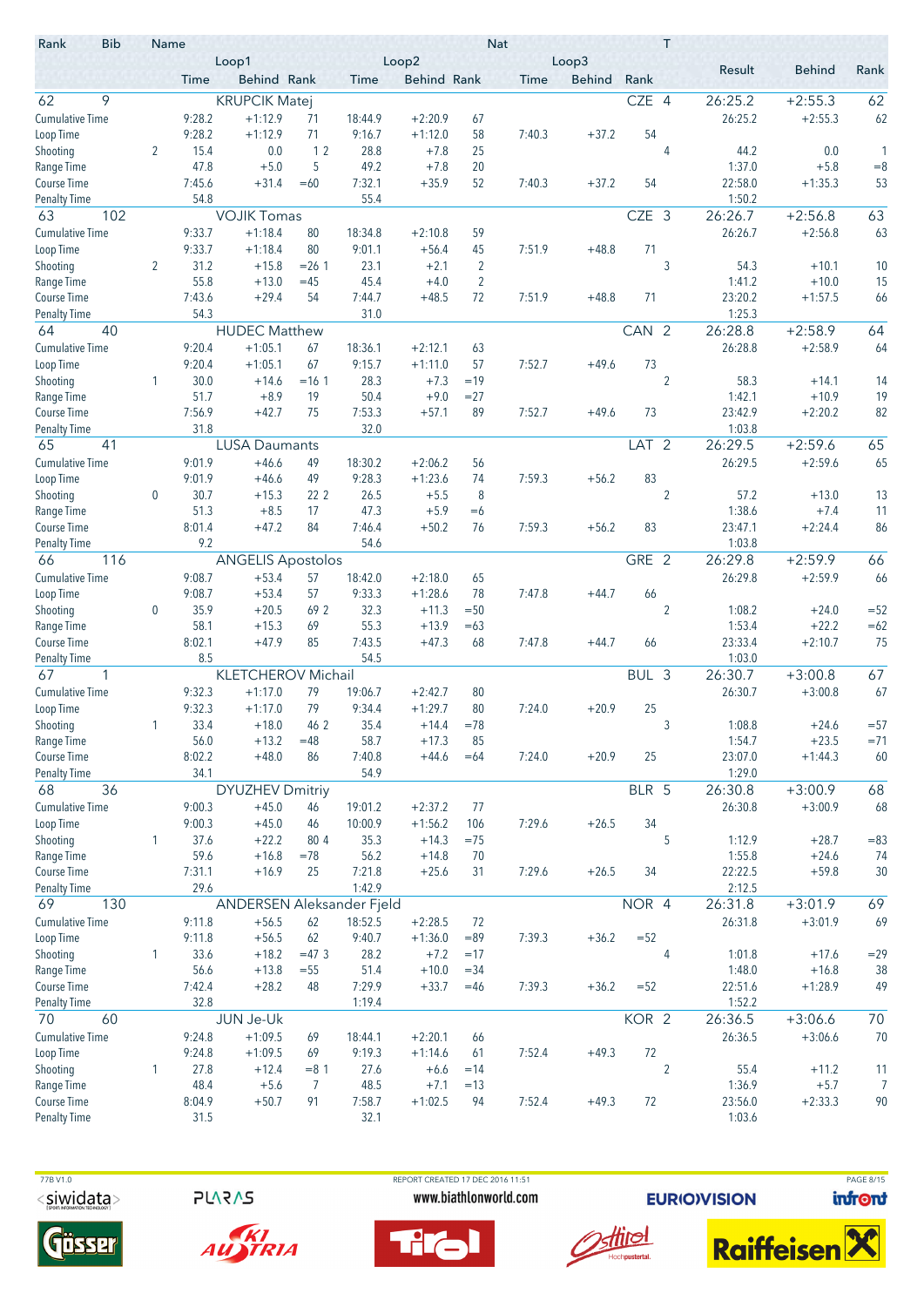| Rank<br>Result<br><b>Behind</b><br>Behind Rank<br><b>Behind Rank</b><br><b>Behind</b><br>Rank<br>Time<br>Time<br><b>Time</b><br>CHN 2<br>111<br><b>TANG Jinle</b><br>26:38.4<br>$+3:08.5$<br>71<br>71<br>9:01.2<br>$+45.9$<br>48<br>18:51.6<br>$+2:27.6$<br>71<br>26:38.4<br>$+3:08.5$<br>$+45.9$<br>9:01.2<br>48<br>9:50.4<br>$+1:45.7$<br>100<br>7:46.8<br>$+43.7$<br>64<br>39.1<br>$+23.7$<br>45.2<br>$+24.2$<br>$\overline{2}$<br>110<br>0<br>$= 91.2$<br>$=119$<br>1:24.3<br>$+40.1$<br>1:02.0<br>$+19.2$<br>1:10.7<br>2:12.7<br>$= 89$<br>$+29.3$<br>120<br>$+41.5$<br>$=112$<br>7:51.8<br>$+37.6$<br>7:45.8<br>$+49.6$<br>$+43.7$<br>23:24.4<br>$+2:01.7$<br>70<br>$=70$<br>74<br>7:46.8<br>64<br>53.9<br>1:01.3<br>7.4<br>72<br>72<br>98<br>ITA 4<br>26:40.9<br>$+3:11.0$<br><b>DEMETZ Maikol</b><br>9:03.4<br>$+48.1$<br>72<br>50<br>18:53.2<br>$+2:29.2$<br>26:40.9<br>$+3:11.0$<br>74<br>50<br>9:49.8<br>65<br>Loop Time<br>9:03.4<br>$+48.1$<br>$+1:45.1$<br>99<br>7:47.7<br>$+44.6$<br>32.7<br>32.7<br>1:05.4<br>Shooting<br>1<br>$+17.3$<br>$=42.3$<br>$+11.7$<br>$= 57$<br>4<br>44<br>$+21.2$<br>1:49.7<br>$+18.5$<br>55.5<br>$+12.7$<br>44<br>54.2<br>$+12.8$<br>$= 53$<br>44<br>Range Time<br>7:34.2<br>Course Time<br>7:36.8<br>$+22.6$<br>37<br>$+38.0$<br>56<br>7:47.7<br>$+44.6$<br>65<br>22:58.7<br>$+1:36.0$<br>54<br>31.1<br>1:21.4<br>1:52.5<br><b>Penalty Time</b><br>73<br>56<br><b>HAKALA Matti</b><br>$+3:15.6$<br>73<br>FIN <sub>2</sub><br>26:45.5<br><b>Cumulative Time</b><br>26:45.5<br>73<br>9:11.7<br>$+56.4$<br>18:50.0<br>$+2:26.0$<br>$+3:15.6$<br>61<br>70<br>78<br>Loop Time<br>9:11.7<br>$+56.4$<br>61<br>9:38.3<br>$+1:33.6$<br>87<br>7:55.5<br>$+52.4$<br>$\overline{2}$<br>34.7<br>Shooting<br>0<br>$+19.3$<br>59 2<br>36.1<br>$+15.1$<br>1:10.8<br>$=68$<br>85<br>$+26.6$<br>1:50.9<br>$+19.7$<br>Range Time<br>56.9<br>$+14.1$<br>$= 59$<br>54.0<br>$+12.6$<br>$= 50$<br>$=49$<br>8:05.4<br>92<br>7:43.8<br>78<br>23:44.7<br>$+2:22.0$<br>84<br>Course Time<br>$+51.2$<br>$+47.6$<br>69<br>7:55.5<br>$+52.4$<br>9.4<br>1:00.5<br>1:09.9<br><b>Penalty Time</b><br><b>DIETRICH Severin</b><br>74<br>74<br>131<br>SUI <sub>1</sub><br>26:46.0<br>$+3:16.1$<br>$+59.9$<br>74<br>9:15.2<br>65<br>18:40.1<br>$+2:16.1$<br>26:46.0<br>$+3:16.1$<br>64<br>9:15.2<br>$+59.9$<br>65<br>92<br>9:24.9<br>$+1:20.2$<br>8:05.9<br>$+1:02.8$<br>67<br>32.5<br>$\mathbf 0$<br>30.2<br>$+14.8$<br>$= 20.1$<br>$+11.5$<br>55<br>1<br>1:02.7<br>$+18.5$<br>31<br>50.6<br>54.0<br>1:44.6<br>$+7.8$<br>$=12$<br>$+12.6$<br>$= 50$<br>$+13.4$<br>$= 24$<br>8:02.2<br>24:25.1<br>97<br>8:17.0<br>$+1:02.8$<br>105<br>$+1:06.0$<br>98<br>8:05.9<br>92<br>$+3:02.4$<br>$+1:02.8$<br>7.6<br>28.7<br>36.3<br>75<br>POP Gheorghe<br>ROU <sub>3</sub><br>26:48.3<br>75<br>68<br>$+3:18.4$<br>$+1:40.7$<br>75<br><b>Cumulative Time</b><br>9:56.0<br>$= 96$<br>19:07.5<br>$+2:43.5$<br>81<br>26:48.3<br>$+3:18.4$<br>$+1:40.7$<br>55<br>Loop Time<br>9:56.0<br>$= 96$<br>9:11.5<br>$+1:06.8$<br>7:40.8<br>$+37.7$<br>53<br>51.0<br>39.6<br>3<br>1:30.6<br>Shooting<br>2<br>$+35.6$<br>122 1<br>$+18.6$<br>102<br>116<br>$+46.4$<br>2:22.8<br>Range Time<br>1:17.1<br>$+34.3$<br>122<br>1:05.7<br>$+24.3$<br>$+51.6$<br>119<br>$=114$<br>52<br>7:33.6<br>Course Time<br>7:43.0<br>$+28.8$<br>$+37.4$<br>54<br>7:40.8<br>$+37.7$<br>55<br>22:57.4<br>$+1:34.7$<br>52<br>32.2<br>55.9<br>1:28.1<br>Penalty Time<br>$+3:20.5$<br>76<br>84<br>PATRIJUKS Aleksandrs<br>LAT <sub>2</sub><br>26:50.4<br>76<br><b>Cumulative Time</b><br>26:50.4<br>76<br>9:56.1<br>$+1:40.8$<br>98<br>18:53.1<br>$+2:29.1$<br>$+3:20.5$<br>73<br>98<br>8:57.0<br>80<br>9:56.1<br>$+1:40.8$<br>$+52.3$<br>41<br>7:57.3<br>$+54.2$<br>Loop Time<br>99<br>37.5<br>Shooting<br>41.7<br>$+16.5$<br>94<br>2<br>1:19.2<br>$+35.0$<br>2<br>$+26.3$<br>106 <sub>0</sub><br>Range Time<br>59.5<br>$+18.1$<br>2:04.0<br>$+32.8$<br>96<br>1:04.5<br>$+21.7 = 100$<br>$= 90$<br>7:54.7<br>80<br>$+40.5$<br>72<br>7:49.8<br>$+53.6$<br>$= 83$<br>7:57.3<br>$+54.2$<br>23:41.8<br>$+2:19.1$<br>77<br>56.9<br>7.7<br>1:04.6<br>128<br>ROMANI Riccardo<br>77<br>ITA 4<br>26:59.3<br>$+3:29.4$<br>77<br>8:50.1<br>$+34.8$<br>33<br>19:04.3<br>$+2:40.3$<br>26:59.3<br>$+3:29.4$<br>78<br>Loop Time<br>8:50.1<br>77<br>$+34.8$<br>33<br>10:14.2<br>$+2:09.5$<br>114<br>7:55.0<br>$+51.9$<br>37.9<br>$\boldsymbol{0}$<br>$+22.5$<br>814<br>43.8<br>$+22.8$<br>4<br>1:21.7<br>$+37.5$<br>107<br>114<br>59.7<br>2:04.3<br>$+16.9$<br>1:04.6<br>$+23.2$<br>$+33.1$<br>$= 99$<br>80<br>111<br>23:07.4<br>Course Time<br>7:42.3<br>$+28.1$<br>7:30.1<br>$+33.9$<br>7:55.0<br>77<br>47<br>49<br>$+51.9$<br>$+1:44.7$<br>61<br>8.1<br>1:39.5<br>1:47.6<br><b>Penalty Time</b><br>78<br>129<br>UKR 3<br>27:01.9<br>78<br><b>MYHDA Anton</b><br>$+3:32.0$<br><b>Cumulative Time</b><br>9:20.8<br>$+1:05.5$<br>18:57.2<br>$+2:33.2$<br>27:01.9<br>$+3:32.0$<br>78<br>68<br>76<br>90<br>Loop Time<br>9:20.8<br>$+1:05.5$<br>9:36.4<br>$+1:31.7$<br>8:04.7<br>$+1:01.6$<br>68<br>85<br>3<br>Shooting<br>34.3<br>$+18.9$<br>$= 532$<br>32.7<br>$+11.7$<br>1:07.0<br>$+22.8$<br>$=47$<br>1<br>$= 57$<br>Range Time<br>59.5<br>$+16.7$<br>77<br>56.8<br>$+15.4$<br>1:56.3<br>$+25.1$<br>77<br>$= 74$<br>Course Time<br>7:50.3<br>$+36.1$<br>69<br>7:43.9<br>$+47.7$<br>8:04.7<br>90<br>23:38.9<br>$+2:16.2$<br>76<br>$= 70$<br>$+1:01.6$<br>31.0<br><b>Penalty Time</b><br>55.7<br>1:26.7<br>79<br>80<br>CHN 4<br>$+3:32.5$<br>79<br>YAN Xingyuan<br>27:02.4<br>$+1:18.7$<br>27:02.4<br>79<br>9:34.0<br>19:04.5<br>$+2:40.5$<br>79<br>$+3:32.5$<br>81<br>9:30.5<br>81<br>Loop Time<br>9:34.0<br>$+1:18.7$<br>81<br>$+1:25.8$<br>7:57.9<br>$+54.8$<br>76<br>40.5<br>$+25.1$<br>2<br>40.5<br>$+19.5 = 106$<br>4<br>1:21.0<br>$+36.8$<br>104<br>1012<br>2:03.2<br>92<br>1:01.6<br>$+18.8$<br>$+20.2$<br>$+32.0$<br>$= 87$<br>1:01.6<br>101<br>7:39.3<br>$+25.1$<br>42<br>7:35.9<br>$+39.7$<br>58<br>7:57.9<br>$+54.8$<br>81<br>23:13.1<br>$+1:50.4$<br>63<br>53.1<br>53.0<br>1:46.1 | <b>Bib</b><br>Rank     | Name | Loop1 |  | Loop2 | <b>Nat</b> | Loop3 | T |  |  |
|-----------------------------------------------------------------------------------------------------------------------------------------------------------------------------------------------------------------------------------------------------------------------------------------------------------------------------------------------------------------------------------------------------------------------------------------------------------------------------------------------------------------------------------------------------------------------------------------------------------------------------------------------------------------------------------------------------------------------------------------------------------------------------------------------------------------------------------------------------------------------------------------------------------------------------------------------------------------------------------------------------------------------------------------------------------------------------------------------------------------------------------------------------------------------------------------------------------------------------------------------------------------------------------------------------------------------------------------------------------------------------------------------------------------------------------------------------------------------------------------------------------------------------------------------------------------------------------------------------------------------------------------------------------------------------------------------------------------------------------------------------------------------------------------------------------------------------------------------------------------------------------------------------------------------------------------------------------------------------------------------------------------------------------------------------------------------------------------------------------------------------------------------------------------------------------------------------------------------------------------------------------------------------------------------------------------------------------------------------------------------------------------------------------------------------------------------------------------------------------------------------------------------------------------------------------------------------------------------------------------------------------------------------------------------------------------------------------------------------------------------------------------------------------------------------------------------------------------------------------------------------------------------------------------------------------------------------------------------------------------------------------------------------------------------------------------------------------------------------------------------------------------------------------------------------------------------------------------------------------------------------------------------------------------------------------------------------------------------------------------------------------------------------------------------------------------------------------------------------------------------------------------------------------------------------------------------------------------------------------------------------------------------------------------------------------------------------------------------------------------------------------------------------------------------------------------------------------------------------------------------------------------------------------------------------------------------------------------------------------------------------------------------------------------------------------------------------------------------------------------------------------------------------------------------------------------------------------------------------------------------------------------------------------------------------------------------------------------------------------------------------------------------------------------------------------------------------------------------------------------------------------------------------------------------------------------------------------------------------------------------------------------------------------------------------------------------------------------------------------------------------------------------------------------------------------------------------------------------------------------------------------------------------------------------------------------------------------------------------------------------------------------------------------------------------------------------------------------------------------------------------------------------------------------------------------------------------------------------------------------------------------------------------------------------------------------------------------------------------------------------------------------------------------------------------------------------------------------------------------------------------------------------------------------------------------------------------------------------------------------------------------------------------------------------------------------------------------------------------------------------------------------------------------------------------------------------------------------------------------------------------------------------------------------------------------------------------------------------------------------------------------------------------------------|------------------------|------|-------|--|-------|------------|-------|---|--|--|
|                                                                                                                                                                                                                                                                                                                                                                                                                                                                                                                                                                                                                                                                                                                                                                                                                                                                                                                                                                                                                                                                                                                                                                                                                                                                                                                                                                                                                                                                                                                                                                                                                                                                                                                                                                                                                                                                                                                                                                                                                                                                                                                                                                                                                                                                                                                                                                                                                                                                                                                                                                                                                                                                                                                                                                                                                                                                                                                                                                                                                                                                                                                                                                                                                                                                                                                                                                                                                                                                                                                                                                                                                                                                                                                                                                                                                                                                                                                                                                                                                                                                                                                                                                                                                                                                                                                                                                                                                                                                                                                                                                                                                                                                                                                                                                                                                                                                                                                                                                                                                                                                                                                                                                                                                                                                                                                                                                                                                                                                                                                                                                                                                                                                                                                                                                                                                                                                                                                                                                                                                                         |                        |      |       |  |       |            |       |   |  |  |
|                                                                                                                                                                                                                                                                                                                                                                                                                                                                                                                                                                                                                                                                                                                                                                                                                                                                                                                                                                                                                                                                                                                                                                                                                                                                                                                                                                                                                                                                                                                                                                                                                                                                                                                                                                                                                                                                                                                                                                                                                                                                                                                                                                                                                                                                                                                                                                                                                                                                                                                                                                                                                                                                                                                                                                                                                                                                                                                                                                                                                                                                                                                                                                                                                                                                                                                                                                                                                                                                                                                                                                                                                                                                                                                                                                                                                                                                                                                                                                                                                                                                                                                                                                                                                                                                                                                                                                                                                                                                                                                                                                                                                                                                                                                                                                                                                                                                                                                                                                                                                                                                                                                                                                                                                                                                                                                                                                                                                                                                                                                                                                                                                                                                                                                                                                                                                                                                                                                                                                                                                                         | 71                     |      |       |  |       |            |       |   |  |  |
|                                                                                                                                                                                                                                                                                                                                                                                                                                                                                                                                                                                                                                                                                                                                                                                                                                                                                                                                                                                                                                                                                                                                                                                                                                                                                                                                                                                                                                                                                                                                                                                                                                                                                                                                                                                                                                                                                                                                                                                                                                                                                                                                                                                                                                                                                                                                                                                                                                                                                                                                                                                                                                                                                                                                                                                                                                                                                                                                                                                                                                                                                                                                                                                                                                                                                                                                                                                                                                                                                                                                                                                                                                                                                                                                                                                                                                                                                                                                                                                                                                                                                                                                                                                                                                                                                                                                                                                                                                                                                                                                                                                                                                                                                                                                                                                                                                                                                                                                                                                                                                                                                                                                                                                                                                                                                                                                                                                                                                                                                                                                                                                                                                                                                                                                                                                                                                                                                                                                                                                                                                         | <b>Cumulative Time</b> |      |       |  |       |            |       |   |  |  |
|                                                                                                                                                                                                                                                                                                                                                                                                                                                                                                                                                                                                                                                                                                                                                                                                                                                                                                                                                                                                                                                                                                                                                                                                                                                                                                                                                                                                                                                                                                                                                                                                                                                                                                                                                                                                                                                                                                                                                                                                                                                                                                                                                                                                                                                                                                                                                                                                                                                                                                                                                                                                                                                                                                                                                                                                                                                                                                                                                                                                                                                                                                                                                                                                                                                                                                                                                                                                                                                                                                                                                                                                                                                                                                                                                                                                                                                                                                                                                                                                                                                                                                                                                                                                                                                                                                                                                                                                                                                                                                                                                                                                                                                                                                                                                                                                                                                                                                                                                                                                                                                                                                                                                                                                                                                                                                                                                                                                                                                                                                                                                                                                                                                                                                                                                                                                                                                                                                                                                                                                                                         | Loop Time              |      |       |  |       |            |       |   |  |  |
|                                                                                                                                                                                                                                                                                                                                                                                                                                                                                                                                                                                                                                                                                                                                                                                                                                                                                                                                                                                                                                                                                                                                                                                                                                                                                                                                                                                                                                                                                                                                                                                                                                                                                                                                                                                                                                                                                                                                                                                                                                                                                                                                                                                                                                                                                                                                                                                                                                                                                                                                                                                                                                                                                                                                                                                                                                                                                                                                                                                                                                                                                                                                                                                                                                                                                                                                                                                                                                                                                                                                                                                                                                                                                                                                                                                                                                                                                                                                                                                                                                                                                                                                                                                                                                                                                                                                                                                                                                                                                                                                                                                                                                                                                                                                                                                                                                                                                                                                                                                                                                                                                                                                                                                                                                                                                                                                                                                                                                                                                                                                                                                                                                                                                                                                                                                                                                                                                                                                                                                                                                         | Shooting               |      |       |  |       |            |       |   |  |  |
|                                                                                                                                                                                                                                                                                                                                                                                                                                                                                                                                                                                                                                                                                                                                                                                                                                                                                                                                                                                                                                                                                                                                                                                                                                                                                                                                                                                                                                                                                                                                                                                                                                                                                                                                                                                                                                                                                                                                                                                                                                                                                                                                                                                                                                                                                                                                                                                                                                                                                                                                                                                                                                                                                                                                                                                                                                                                                                                                                                                                                                                                                                                                                                                                                                                                                                                                                                                                                                                                                                                                                                                                                                                                                                                                                                                                                                                                                                                                                                                                                                                                                                                                                                                                                                                                                                                                                                                                                                                                                                                                                                                                                                                                                                                                                                                                                                                                                                                                                                                                                                                                                                                                                                                                                                                                                                                                                                                                                                                                                                                                                                                                                                                                                                                                                                                                                                                                                                                                                                                                                                         | Range Time             |      |       |  |       |            |       |   |  |  |
|                                                                                                                                                                                                                                                                                                                                                                                                                                                                                                                                                                                                                                                                                                                                                                                                                                                                                                                                                                                                                                                                                                                                                                                                                                                                                                                                                                                                                                                                                                                                                                                                                                                                                                                                                                                                                                                                                                                                                                                                                                                                                                                                                                                                                                                                                                                                                                                                                                                                                                                                                                                                                                                                                                                                                                                                                                                                                                                                                                                                                                                                                                                                                                                                                                                                                                                                                                                                                                                                                                                                                                                                                                                                                                                                                                                                                                                                                                                                                                                                                                                                                                                                                                                                                                                                                                                                                                                                                                                                                                                                                                                                                                                                                                                                                                                                                                                                                                                                                                                                                                                                                                                                                                                                                                                                                                                                                                                                                                                                                                                                                                                                                                                                                                                                                                                                                                                                                                                                                                                                                                         | Course Time            |      |       |  |       |            |       |   |  |  |
|                                                                                                                                                                                                                                                                                                                                                                                                                                                                                                                                                                                                                                                                                                                                                                                                                                                                                                                                                                                                                                                                                                                                                                                                                                                                                                                                                                                                                                                                                                                                                                                                                                                                                                                                                                                                                                                                                                                                                                                                                                                                                                                                                                                                                                                                                                                                                                                                                                                                                                                                                                                                                                                                                                                                                                                                                                                                                                                                                                                                                                                                                                                                                                                                                                                                                                                                                                                                                                                                                                                                                                                                                                                                                                                                                                                                                                                                                                                                                                                                                                                                                                                                                                                                                                                                                                                                                                                                                                                                                                                                                                                                                                                                                                                                                                                                                                                                                                                                                                                                                                                                                                                                                                                                                                                                                                                                                                                                                                                                                                                                                                                                                                                                                                                                                                                                                                                                                                                                                                                                                                         | <b>Penalty Time</b>    |      |       |  |       |            |       |   |  |  |
|                                                                                                                                                                                                                                                                                                                                                                                                                                                                                                                                                                                                                                                                                                                                                                                                                                                                                                                                                                                                                                                                                                                                                                                                                                                                                                                                                                                                                                                                                                                                                                                                                                                                                                                                                                                                                                                                                                                                                                                                                                                                                                                                                                                                                                                                                                                                                                                                                                                                                                                                                                                                                                                                                                                                                                                                                                                                                                                                                                                                                                                                                                                                                                                                                                                                                                                                                                                                                                                                                                                                                                                                                                                                                                                                                                                                                                                                                                                                                                                                                                                                                                                                                                                                                                                                                                                                                                                                                                                                                                                                                                                                                                                                                                                                                                                                                                                                                                                                                                                                                                                                                                                                                                                                                                                                                                                                                                                                                                                                                                                                                                                                                                                                                                                                                                                                                                                                                                                                                                                                                                         |                        |      |       |  |       |            |       |   |  |  |
|                                                                                                                                                                                                                                                                                                                                                                                                                                                                                                                                                                                                                                                                                                                                                                                                                                                                                                                                                                                                                                                                                                                                                                                                                                                                                                                                                                                                                                                                                                                                                                                                                                                                                                                                                                                                                                                                                                                                                                                                                                                                                                                                                                                                                                                                                                                                                                                                                                                                                                                                                                                                                                                                                                                                                                                                                                                                                                                                                                                                                                                                                                                                                                                                                                                                                                                                                                                                                                                                                                                                                                                                                                                                                                                                                                                                                                                                                                                                                                                                                                                                                                                                                                                                                                                                                                                                                                                                                                                                                                                                                                                                                                                                                                                                                                                                                                                                                                                                                                                                                                                                                                                                                                                                                                                                                                                                                                                                                                                                                                                                                                                                                                                                                                                                                                                                                                                                                                                                                                                                                                         | <b>Cumulative Time</b> |      |       |  |       |            |       |   |  |  |
|                                                                                                                                                                                                                                                                                                                                                                                                                                                                                                                                                                                                                                                                                                                                                                                                                                                                                                                                                                                                                                                                                                                                                                                                                                                                                                                                                                                                                                                                                                                                                                                                                                                                                                                                                                                                                                                                                                                                                                                                                                                                                                                                                                                                                                                                                                                                                                                                                                                                                                                                                                                                                                                                                                                                                                                                                                                                                                                                                                                                                                                                                                                                                                                                                                                                                                                                                                                                                                                                                                                                                                                                                                                                                                                                                                                                                                                                                                                                                                                                                                                                                                                                                                                                                                                                                                                                                                                                                                                                                                                                                                                                                                                                                                                                                                                                                                                                                                                                                                                                                                                                                                                                                                                                                                                                                                                                                                                                                                                                                                                                                                                                                                                                                                                                                                                                                                                                                                                                                                                                                                         |                        |      |       |  |       |            |       |   |  |  |
|                                                                                                                                                                                                                                                                                                                                                                                                                                                                                                                                                                                                                                                                                                                                                                                                                                                                                                                                                                                                                                                                                                                                                                                                                                                                                                                                                                                                                                                                                                                                                                                                                                                                                                                                                                                                                                                                                                                                                                                                                                                                                                                                                                                                                                                                                                                                                                                                                                                                                                                                                                                                                                                                                                                                                                                                                                                                                                                                                                                                                                                                                                                                                                                                                                                                                                                                                                                                                                                                                                                                                                                                                                                                                                                                                                                                                                                                                                                                                                                                                                                                                                                                                                                                                                                                                                                                                                                                                                                                                                                                                                                                                                                                                                                                                                                                                                                                                                                                                                                                                                                                                                                                                                                                                                                                                                                                                                                                                                                                                                                                                                                                                                                                                                                                                                                                                                                                                                                                                                                                                                         |                        |      |       |  |       |            |       |   |  |  |
|                                                                                                                                                                                                                                                                                                                                                                                                                                                                                                                                                                                                                                                                                                                                                                                                                                                                                                                                                                                                                                                                                                                                                                                                                                                                                                                                                                                                                                                                                                                                                                                                                                                                                                                                                                                                                                                                                                                                                                                                                                                                                                                                                                                                                                                                                                                                                                                                                                                                                                                                                                                                                                                                                                                                                                                                                                                                                                                                                                                                                                                                                                                                                                                                                                                                                                                                                                                                                                                                                                                                                                                                                                                                                                                                                                                                                                                                                                                                                                                                                                                                                                                                                                                                                                                                                                                                                                                                                                                                                                                                                                                                                                                                                                                                                                                                                                                                                                                                                                                                                                                                                                                                                                                                                                                                                                                                                                                                                                                                                                                                                                                                                                                                                                                                                                                                                                                                                                                                                                                                                                         |                        |      |       |  |       |            |       |   |  |  |
|                                                                                                                                                                                                                                                                                                                                                                                                                                                                                                                                                                                                                                                                                                                                                                                                                                                                                                                                                                                                                                                                                                                                                                                                                                                                                                                                                                                                                                                                                                                                                                                                                                                                                                                                                                                                                                                                                                                                                                                                                                                                                                                                                                                                                                                                                                                                                                                                                                                                                                                                                                                                                                                                                                                                                                                                                                                                                                                                                                                                                                                                                                                                                                                                                                                                                                                                                                                                                                                                                                                                                                                                                                                                                                                                                                                                                                                                                                                                                                                                                                                                                                                                                                                                                                                                                                                                                                                                                                                                                                                                                                                                                                                                                                                                                                                                                                                                                                                                                                                                                                                                                                                                                                                                                                                                                                                                                                                                                                                                                                                                                                                                                                                                                                                                                                                                                                                                                                                                                                                                                                         |                        |      |       |  |       |            |       |   |  |  |
|                                                                                                                                                                                                                                                                                                                                                                                                                                                                                                                                                                                                                                                                                                                                                                                                                                                                                                                                                                                                                                                                                                                                                                                                                                                                                                                                                                                                                                                                                                                                                                                                                                                                                                                                                                                                                                                                                                                                                                                                                                                                                                                                                                                                                                                                                                                                                                                                                                                                                                                                                                                                                                                                                                                                                                                                                                                                                                                                                                                                                                                                                                                                                                                                                                                                                                                                                                                                                                                                                                                                                                                                                                                                                                                                                                                                                                                                                                                                                                                                                                                                                                                                                                                                                                                                                                                                                                                                                                                                                                                                                                                                                                                                                                                                                                                                                                                                                                                                                                                                                                                                                                                                                                                                                                                                                                                                                                                                                                                                                                                                                                                                                                                                                                                                                                                                                                                                                                                                                                                                                                         |                        |      |       |  |       |            |       |   |  |  |
|                                                                                                                                                                                                                                                                                                                                                                                                                                                                                                                                                                                                                                                                                                                                                                                                                                                                                                                                                                                                                                                                                                                                                                                                                                                                                                                                                                                                                                                                                                                                                                                                                                                                                                                                                                                                                                                                                                                                                                                                                                                                                                                                                                                                                                                                                                                                                                                                                                                                                                                                                                                                                                                                                                                                                                                                                                                                                                                                                                                                                                                                                                                                                                                                                                                                                                                                                                                                                                                                                                                                                                                                                                                                                                                                                                                                                                                                                                                                                                                                                                                                                                                                                                                                                                                                                                                                                                                                                                                                                                                                                                                                                                                                                                                                                                                                                                                                                                                                                                                                                                                                                                                                                                                                                                                                                                                                                                                                                                                                                                                                                                                                                                                                                                                                                                                                                                                                                                                                                                                                                                         |                        |      |       |  |       |            |       |   |  |  |
|                                                                                                                                                                                                                                                                                                                                                                                                                                                                                                                                                                                                                                                                                                                                                                                                                                                                                                                                                                                                                                                                                                                                                                                                                                                                                                                                                                                                                                                                                                                                                                                                                                                                                                                                                                                                                                                                                                                                                                                                                                                                                                                                                                                                                                                                                                                                                                                                                                                                                                                                                                                                                                                                                                                                                                                                                                                                                                                                                                                                                                                                                                                                                                                                                                                                                                                                                                                                                                                                                                                                                                                                                                                                                                                                                                                                                                                                                                                                                                                                                                                                                                                                                                                                                                                                                                                                                                                                                                                                                                                                                                                                                                                                                                                                                                                                                                                                                                                                                                                                                                                                                                                                                                                                                                                                                                                                                                                                                                                                                                                                                                                                                                                                                                                                                                                                                                                                                                                                                                                                                                         |                        |      |       |  |       |            |       |   |  |  |
|                                                                                                                                                                                                                                                                                                                                                                                                                                                                                                                                                                                                                                                                                                                                                                                                                                                                                                                                                                                                                                                                                                                                                                                                                                                                                                                                                                                                                                                                                                                                                                                                                                                                                                                                                                                                                                                                                                                                                                                                                                                                                                                                                                                                                                                                                                                                                                                                                                                                                                                                                                                                                                                                                                                                                                                                                                                                                                                                                                                                                                                                                                                                                                                                                                                                                                                                                                                                                                                                                                                                                                                                                                                                                                                                                                                                                                                                                                                                                                                                                                                                                                                                                                                                                                                                                                                                                                                                                                                                                                                                                                                                                                                                                                                                                                                                                                                                                                                                                                                                                                                                                                                                                                                                                                                                                                                                                                                                                                                                                                                                                                                                                                                                                                                                                                                                                                                                                                                                                                                                                                         |                        |      |       |  |       |            |       |   |  |  |
|                                                                                                                                                                                                                                                                                                                                                                                                                                                                                                                                                                                                                                                                                                                                                                                                                                                                                                                                                                                                                                                                                                                                                                                                                                                                                                                                                                                                                                                                                                                                                                                                                                                                                                                                                                                                                                                                                                                                                                                                                                                                                                                                                                                                                                                                                                                                                                                                                                                                                                                                                                                                                                                                                                                                                                                                                                                                                                                                                                                                                                                                                                                                                                                                                                                                                                                                                                                                                                                                                                                                                                                                                                                                                                                                                                                                                                                                                                                                                                                                                                                                                                                                                                                                                                                                                                                                                                                                                                                                                                                                                                                                                                                                                                                                                                                                                                                                                                                                                                                                                                                                                                                                                                                                                                                                                                                                                                                                                                                                                                                                                                                                                                                                                                                                                                                                                                                                                                                                                                                                                                         |                        |      |       |  |       |            |       |   |  |  |
|                                                                                                                                                                                                                                                                                                                                                                                                                                                                                                                                                                                                                                                                                                                                                                                                                                                                                                                                                                                                                                                                                                                                                                                                                                                                                                                                                                                                                                                                                                                                                                                                                                                                                                                                                                                                                                                                                                                                                                                                                                                                                                                                                                                                                                                                                                                                                                                                                                                                                                                                                                                                                                                                                                                                                                                                                                                                                                                                                                                                                                                                                                                                                                                                                                                                                                                                                                                                                                                                                                                                                                                                                                                                                                                                                                                                                                                                                                                                                                                                                                                                                                                                                                                                                                                                                                                                                                                                                                                                                                                                                                                                                                                                                                                                                                                                                                                                                                                                                                                                                                                                                                                                                                                                                                                                                                                                                                                                                                                                                                                                                                                                                                                                                                                                                                                                                                                                                                                                                                                                                                         |                        |      |       |  |       |            |       |   |  |  |
|                                                                                                                                                                                                                                                                                                                                                                                                                                                                                                                                                                                                                                                                                                                                                                                                                                                                                                                                                                                                                                                                                                                                                                                                                                                                                                                                                                                                                                                                                                                                                                                                                                                                                                                                                                                                                                                                                                                                                                                                                                                                                                                                                                                                                                                                                                                                                                                                                                                                                                                                                                                                                                                                                                                                                                                                                                                                                                                                                                                                                                                                                                                                                                                                                                                                                                                                                                                                                                                                                                                                                                                                                                                                                                                                                                                                                                                                                                                                                                                                                                                                                                                                                                                                                                                                                                                                                                                                                                                                                                                                                                                                                                                                                                                                                                                                                                                                                                                                                                                                                                                                                                                                                                                                                                                                                                                                                                                                                                                                                                                                                                                                                                                                                                                                                                                                                                                                                                                                                                                                                                         |                        |      |       |  |       |            |       |   |  |  |
|                                                                                                                                                                                                                                                                                                                                                                                                                                                                                                                                                                                                                                                                                                                                                                                                                                                                                                                                                                                                                                                                                                                                                                                                                                                                                                                                                                                                                                                                                                                                                                                                                                                                                                                                                                                                                                                                                                                                                                                                                                                                                                                                                                                                                                                                                                                                                                                                                                                                                                                                                                                                                                                                                                                                                                                                                                                                                                                                                                                                                                                                                                                                                                                                                                                                                                                                                                                                                                                                                                                                                                                                                                                                                                                                                                                                                                                                                                                                                                                                                                                                                                                                                                                                                                                                                                                                                                                                                                                                                                                                                                                                                                                                                                                                                                                                                                                                                                                                                                                                                                                                                                                                                                                                                                                                                                                                                                                                                                                                                                                                                                                                                                                                                                                                                                                                                                                                                                                                                                                                                                         |                        |      |       |  |       |            |       |   |  |  |
|                                                                                                                                                                                                                                                                                                                                                                                                                                                                                                                                                                                                                                                                                                                                                                                                                                                                                                                                                                                                                                                                                                                                                                                                                                                                                                                                                                                                                                                                                                                                                                                                                                                                                                                                                                                                                                                                                                                                                                                                                                                                                                                                                                                                                                                                                                                                                                                                                                                                                                                                                                                                                                                                                                                                                                                                                                                                                                                                                                                                                                                                                                                                                                                                                                                                                                                                                                                                                                                                                                                                                                                                                                                                                                                                                                                                                                                                                                                                                                                                                                                                                                                                                                                                                                                                                                                                                                                                                                                                                                                                                                                                                                                                                                                                                                                                                                                                                                                                                                                                                                                                                                                                                                                                                                                                                                                                                                                                                                                                                                                                                                                                                                                                                                                                                                                                                                                                                                                                                                                                                                         | <b>Cumulative Time</b> |      |       |  |       |            |       |   |  |  |
|                                                                                                                                                                                                                                                                                                                                                                                                                                                                                                                                                                                                                                                                                                                                                                                                                                                                                                                                                                                                                                                                                                                                                                                                                                                                                                                                                                                                                                                                                                                                                                                                                                                                                                                                                                                                                                                                                                                                                                                                                                                                                                                                                                                                                                                                                                                                                                                                                                                                                                                                                                                                                                                                                                                                                                                                                                                                                                                                                                                                                                                                                                                                                                                                                                                                                                                                                                                                                                                                                                                                                                                                                                                                                                                                                                                                                                                                                                                                                                                                                                                                                                                                                                                                                                                                                                                                                                                                                                                                                                                                                                                                                                                                                                                                                                                                                                                                                                                                                                                                                                                                                                                                                                                                                                                                                                                                                                                                                                                                                                                                                                                                                                                                                                                                                                                                                                                                                                                                                                                                                                         | Loop Time              |      |       |  |       |            |       |   |  |  |
|                                                                                                                                                                                                                                                                                                                                                                                                                                                                                                                                                                                                                                                                                                                                                                                                                                                                                                                                                                                                                                                                                                                                                                                                                                                                                                                                                                                                                                                                                                                                                                                                                                                                                                                                                                                                                                                                                                                                                                                                                                                                                                                                                                                                                                                                                                                                                                                                                                                                                                                                                                                                                                                                                                                                                                                                                                                                                                                                                                                                                                                                                                                                                                                                                                                                                                                                                                                                                                                                                                                                                                                                                                                                                                                                                                                                                                                                                                                                                                                                                                                                                                                                                                                                                                                                                                                                                                                                                                                                                                                                                                                                                                                                                                                                                                                                                                                                                                                                                                                                                                                                                                                                                                                                                                                                                                                                                                                                                                                                                                                                                                                                                                                                                                                                                                                                                                                                                                                                                                                                                                         | Shooting               |      |       |  |       |            |       |   |  |  |
|                                                                                                                                                                                                                                                                                                                                                                                                                                                                                                                                                                                                                                                                                                                                                                                                                                                                                                                                                                                                                                                                                                                                                                                                                                                                                                                                                                                                                                                                                                                                                                                                                                                                                                                                                                                                                                                                                                                                                                                                                                                                                                                                                                                                                                                                                                                                                                                                                                                                                                                                                                                                                                                                                                                                                                                                                                                                                                                                                                                                                                                                                                                                                                                                                                                                                                                                                                                                                                                                                                                                                                                                                                                                                                                                                                                                                                                                                                                                                                                                                                                                                                                                                                                                                                                                                                                                                                                                                                                                                                                                                                                                                                                                                                                                                                                                                                                                                                                                                                                                                                                                                                                                                                                                                                                                                                                                                                                                                                                                                                                                                                                                                                                                                                                                                                                                                                                                                                                                                                                                                                         | Range Time             |      |       |  |       |            |       |   |  |  |
|                                                                                                                                                                                                                                                                                                                                                                                                                                                                                                                                                                                                                                                                                                                                                                                                                                                                                                                                                                                                                                                                                                                                                                                                                                                                                                                                                                                                                                                                                                                                                                                                                                                                                                                                                                                                                                                                                                                                                                                                                                                                                                                                                                                                                                                                                                                                                                                                                                                                                                                                                                                                                                                                                                                                                                                                                                                                                                                                                                                                                                                                                                                                                                                                                                                                                                                                                                                                                                                                                                                                                                                                                                                                                                                                                                                                                                                                                                                                                                                                                                                                                                                                                                                                                                                                                                                                                                                                                                                                                                                                                                                                                                                                                                                                                                                                                                                                                                                                                                                                                                                                                                                                                                                                                                                                                                                                                                                                                                                                                                                                                                                                                                                                                                                                                                                                                                                                                                                                                                                                                                         | Course Time            |      |       |  |       |            |       |   |  |  |
|                                                                                                                                                                                                                                                                                                                                                                                                                                                                                                                                                                                                                                                                                                                                                                                                                                                                                                                                                                                                                                                                                                                                                                                                                                                                                                                                                                                                                                                                                                                                                                                                                                                                                                                                                                                                                                                                                                                                                                                                                                                                                                                                                                                                                                                                                                                                                                                                                                                                                                                                                                                                                                                                                                                                                                                                                                                                                                                                                                                                                                                                                                                                                                                                                                                                                                                                                                                                                                                                                                                                                                                                                                                                                                                                                                                                                                                                                                                                                                                                                                                                                                                                                                                                                                                                                                                                                                                                                                                                                                                                                                                                                                                                                                                                                                                                                                                                                                                                                                                                                                                                                                                                                                                                                                                                                                                                                                                                                                                                                                                                                                                                                                                                                                                                                                                                                                                                                                                                                                                                                                         | <b>Penalty Time</b>    |      |       |  |       |            |       |   |  |  |
|                                                                                                                                                                                                                                                                                                                                                                                                                                                                                                                                                                                                                                                                                                                                                                                                                                                                                                                                                                                                                                                                                                                                                                                                                                                                                                                                                                                                                                                                                                                                                                                                                                                                                                                                                                                                                                                                                                                                                                                                                                                                                                                                                                                                                                                                                                                                                                                                                                                                                                                                                                                                                                                                                                                                                                                                                                                                                                                                                                                                                                                                                                                                                                                                                                                                                                                                                                                                                                                                                                                                                                                                                                                                                                                                                                                                                                                                                                                                                                                                                                                                                                                                                                                                                                                                                                                                                                                                                                                                                                                                                                                                                                                                                                                                                                                                                                                                                                                                                                                                                                                                                                                                                                                                                                                                                                                                                                                                                                                                                                                                                                                                                                                                                                                                                                                                                                                                                                                                                                                                                                         |                        |      |       |  |       |            |       |   |  |  |
|                                                                                                                                                                                                                                                                                                                                                                                                                                                                                                                                                                                                                                                                                                                                                                                                                                                                                                                                                                                                                                                                                                                                                                                                                                                                                                                                                                                                                                                                                                                                                                                                                                                                                                                                                                                                                                                                                                                                                                                                                                                                                                                                                                                                                                                                                                                                                                                                                                                                                                                                                                                                                                                                                                                                                                                                                                                                                                                                                                                                                                                                                                                                                                                                                                                                                                                                                                                                                                                                                                                                                                                                                                                                                                                                                                                                                                                                                                                                                                                                                                                                                                                                                                                                                                                                                                                                                                                                                                                                                                                                                                                                                                                                                                                                                                                                                                                                                                                                                                                                                                                                                                                                                                                                                                                                                                                                                                                                                                                                                                                                                                                                                                                                                                                                                                                                                                                                                                                                                                                                                                         |                        |      |       |  |       |            |       |   |  |  |
|                                                                                                                                                                                                                                                                                                                                                                                                                                                                                                                                                                                                                                                                                                                                                                                                                                                                                                                                                                                                                                                                                                                                                                                                                                                                                                                                                                                                                                                                                                                                                                                                                                                                                                                                                                                                                                                                                                                                                                                                                                                                                                                                                                                                                                                                                                                                                                                                                                                                                                                                                                                                                                                                                                                                                                                                                                                                                                                                                                                                                                                                                                                                                                                                                                                                                                                                                                                                                                                                                                                                                                                                                                                                                                                                                                                                                                                                                                                                                                                                                                                                                                                                                                                                                                                                                                                                                                                                                                                                                                                                                                                                                                                                                                                                                                                                                                                                                                                                                                                                                                                                                                                                                                                                                                                                                                                                                                                                                                                                                                                                                                                                                                                                                                                                                                                                                                                                                                                                                                                                                                         |                        |      |       |  |       |            |       |   |  |  |
|                                                                                                                                                                                                                                                                                                                                                                                                                                                                                                                                                                                                                                                                                                                                                                                                                                                                                                                                                                                                                                                                                                                                                                                                                                                                                                                                                                                                                                                                                                                                                                                                                                                                                                                                                                                                                                                                                                                                                                                                                                                                                                                                                                                                                                                                                                                                                                                                                                                                                                                                                                                                                                                                                                                                                                                                                                                                                                                                                                                                                                                                                                                                                                                                                                                                                                                                                                                                                                                                                                                                                                                                                                                                                                                                                                                                                                                                                                                                                                                                                                                                                                                                                                                                                                                                                                                                                                                                                                                                                                                                                                                                                                                                                                                                                                                                                                                                                                                                                                                                                                                                                                                                                                                                                                                                                                                                                                                                                                                                                                                                                                                                                                                                                                                                                                                                                                                                                                                                                                                                                                         |                        |      |       |  |       |            |       |   |  |  |
|                                                                                                                                                                                                                                                                                                                                                                                                                                                                                                                                                                                                                                                                                                                                                                                                                                                                                                                                                                                                                                                                                                                                                                                                                                                                                                                                                                                                                                                                                                                                                                                                                                                                                                                                                                                                                                                                                                                                                                                                                                                                                                                                                                                                                                                                                                                                                                                                                                                                                                                                                                                                                                                                                                                                                                                                                                                                                                                                                                                                                                                                                                                                                                                                                                                                                                                                                                                                                                                                                                                                                                                                                                                                                                                                                                                                                                                                                                                                                                                                                                                                                                                                                                                                                                                                                                                                                                                                                                                                                                                                                                                                                                                                                                                                                                                                                                                                                                                                                                                                                                                                                                                                                                                                                                                                                                                                                                                                                                                                                                                                                                                                                                                                                                                                                                                                                                                                                                                                                                                                                                         |                        |      |       |  |       |            |       |   |  |  |
|                                                                                                                                                                                                                                                                                                                                                                                                                                                                                                                                                                                                                                                                                                                                                                                                                                                                                                                                                                                                                                                                                                                                                                                                                                                                                                                                                                                                                                                                                                                                                                                                                                                                                                                                                                                                                                                                                                                                                                                                                                                                                                                                                                                                                                                                                                                                                                                                                                                                                                                                                                                                                                                                                                                                                                                                                                                                                                                                                                                                                                                                                                                                                                                                                                                                                                                                                                                                                                                                                                                                                                                                                                                                                                                                                                                                                                                                                                                                                                                                                                                                                                                                                                                                                                                                                                                                                                                                                                                                                                                                                                                                                                                                                                                                                                                                                                                                                                                                                                                                                                                                                                                                                                                                                                                                                                                                                                                                                                                                                                                                                                                                                                                                                                                                                                                                                                                                                                                                                                                                                                         |                        |      |       |  |       |            |       |   |  |  |
|                                                                                                                                                                                                                                                                                                                                                                                                                                                                                                                                                                                                                                                                                                                                                                                                                                                                                                                                                                                                                                                                                                                                                                                                                                                                                                                                                                                                                                                                                                                                                                                                                                                                                                                                                                                                                                                                                                                                                                                                                                                                                                                                                                                                                                                                                                                                                                                                                                                                                                                                                                                                                                                                                                                                                                                                                                                                                                                                                                                                                                                                                                                                                                                                                                                                                                                                                                                                                                                                                                                                                                                                                                                                                                                                                                                                                                                                                                                                                                                                                                                                                                                                                                                                                                                                                                                                                                                                                                                                                                                                                                                                                                                                                                                                                                                                                                                                                                                                                                                                                                                                                                                                                                                                                                                                                                                                                                                                                                                                                                                                                                                                                                                                                                                                                                                                                                                                                                                                                                                                                                         |                        |      |       |  |       |            |       |   |  |  |
|                                                                                                                                                                                                                                                                                                                                                                                                                                                                                                                                                                                                                                                                                                                                                                                                                                                                                                                                                                                                                                                                                                                                                                                                                                                                                                                                                                                                                                                                                                                                                                                                                                                                                                                                                                                                                                                                                                                                                                                                                                                                                                                                                                                                                                                                                                                                                                                                                                                                                                                                                                                                                                                                                                                                                                                                                                                                                                                                                                                                                                                                                                                                                                                                                                                                                                                                                                                                                                                                                                                                                                                                                                                                                                                                                                                                                                                                                                                                                                                                                                                                                                                                                                                                                                                                                                                                                                                                                                                                                                                                                                                                                                                                                                                                                                                                                                                                                                                                                                                                                                                                                                                                                                                                                                                                                                                                                                                                                                                                                                                                                                                                                                                                                                                                                                                                                                                                                                                                                                                                                                         |                        |      |       |  |       |            |       |   |  |  |
|                                                                                                                                                                                                                                                                                                                                                                                                                                                                                                                                                                                                                                                                                                                                                                                                                                                                                                                                                                                                                                                                                                                                                                                                                                                                                                                                                                                                                                                                                                                                                                                                                                                                                                                                                                                                                                                                                                                                                                                                                                                                                                                                                                                                                                                                                                                                                                                                                                                                                                                                                                                                                                                                                                                                                                                                                                                                                                                                                                                                                                                                                                                                                                                                                                                                                                                                                                                                                                                                                                                                                                                                                                                                                                                                                                                                                                                                                                                                                                                                                                                                                                                                                                                                                                                                                                                                                                                                                                                                                                                                                                                                                                                                                                                                                                                                                                                                                                                                                                                                                                                                                                                                                                                                                                                                                                                                                                                                                                                                                                                                                                                                                                                                                                                                                                                                                                                                                                                                                                                                                                         |                        |      |       |  |       |            |       |   |  |  |
|                                                                                                                                                                                                                                                                                                                                                                                                                                                                                                                                                                                                                                                                                                                                                                                                                                                                                                                                                                                                                                                                                                                                                                                                                                                                                                                                                                                                                                                                                                                                                                                                                                                                                                                                                                                                                                                                                                                                                                                                                                                                                                                                                                                                                                                                                                                                                                                                                                                                                                                                                                                                                                                                                                                                                                                                                                                                                                                                                                                                                                                                                                                                                                                                                                                                                                                                                                                                                                                                                                                                                                                                                                                                                                                                                                                                                                                                                                                                                                                                                                                                                                                                                                                                                                                                                                                                                                                                                                                                                                                                                                                                                                                                                                                                                                                                                                                                                                                                                                                                                                                                                                                                                                                                                                                                                                                                                                                                                                                                                                                                                                                                                                                                                                                                                                                                                                                                                                                                                                                                                                         |                        |      |       |  |       |            |       |   |  |  |
|                                                                                                                                                                                                                                                                                                                                                                                                                                                                                                                                                                                                                                                                                                                                                                                                                                                                                                                                                                                                                                                                                                                                                                                                                                                                                                                                                                                                                                                                                                                                                                                                                                                                                                                                                                                                                                                                                                                                                                                                                                                                                                                                                                                                                                                                                                                                                                                                                                                                                                                                                                                                                                                                                                                                                                                                                                                                                                                                                                                                                                                                                                                                                                                                                                                                                                                                                                                                                                                                                                                                                                                                                                                                                                                                                                                                                                                                                                                                                                                                                                                                                                                                                                                                                                                                                                                                                                                                                                                                                                                                                                                                                                                                                                                                                                                                                                                                                                                                                                                                                                                                                                                                                                                                                                                                                                                                                                                                                                                                                                                                                                                                                                                                                                                                                                                                                                                                                                                                                                                                                                         |                        |      |       |  |       |            |       |   |  |  |
|                                                                                                                                                                                                                                                                                                                                                                                                                                                                                                                                                                                                                                                                                                                                                                                                                                                                                                                                                                                                                                                                                                                                                                                                                                                                                                                                                                                                                                                                                                                                                                                                                                                                                                                                                                                                                                                                                                                                                                                                                                                                                                                                                                                                                                                                                                                                                                                                                                                                                                                                                                                                                                                                                                                                                                                                                                                                                                                                                                                                                                                                                                                                                                                                                                                                                                                                                                                                                                                                                                                                                                                                                                                                                                                                                                                                                                                                                                                                                                                                                                                                                                                                                                                                                                                                                                                                                                                                                                                                                                                                                                                                                                                                                                                                                                                                                                                                                                                                                                                                                                                                                                                                                                                                                                                                                                                                                                                                                                                                                                                                                                                                                                                                                                                                                                                                                                                                                                                                                                                                                                         | Course Time            |      |       |  |       |            |       |   |  |  |
|                                                                                                                                                                                                                                                                                                                                                                                                                                                                                                                                                                                                                                                                                                                                                                                                                                                                                                                                                                                                                                                                                                                                                                                                                                                                                                                                                                                                                                                                                                                                                                                                                                                                                                                                                                                                                                                                                                                                                                                                                                                                                                                                                                                                                                                                                                                                                                                                                                                                                                                                                                                                                                                                                                                                                                                                                                                                                                                                                                                                                                                                                                                                                                                                                                                                                                                                                                                                                                                                                                                                                                                                                                                                                                                                                                                                                                                                                                                                                                                                                                                                                                                                                                                                                                                                                                                                                                                                                                                                                                                                                                                                                                                                                                                                                                                                                                                                                                                                                                                                                                                                                                                                                                                                                                                                                                                                                                                                                                                                                                                                                                                                                                                                                                                                                                                                                                                                                                                                                                                                                                         | <b>Penalty Time</b>    |      |       |  |       |            |       |   |  |  |
|                                                                                                                                                                                                                                                                                                                                                                                                                                                                                                                                                                                                                                                                                                                                                                                                                                                                                                                                                                                                                                                                                                                                                                                                                                                                                                                                                                                                                                                                                                                                                                                                                                                                                                                                                                                                                                                                                                                                                                                                                                                                                                                                                                                                                                                                                                                                                                                                                                                                                                                                                                                                                                                                                                                                                                                                                                                                                                                                                                                                                                                                                                                                                                                                                                                                                                                                                                                                                                                                                                                                                                                                                                                                                                                                                                                                                                                                                                                                                                                                                                                                                                                                                                                                                                                                                                                                                                                                                                                                                                                                                                                                                                                                                                                                                                                                                                                                                                                                                                                                                                                                                                                                                                                                                                                                                                                                                                                                                                                                                                                                                                                                                                                                                                                                                                                                                                                                                                                                                                                                                                         | 77                     |      |       |  |       |            |       |   |  |  |
|                                                                                                                                                                                                                                                                                                                                                                                                                                                                                                                                                                                                                                                                                                                                                                                                                                                                                                                                                                                                                                                                                                                                                                                                                                                                                                                                                                                                                                                                                                                                                                                                                                                                                                                                                                                                                                                                                                                                                                                                                                                                                                                                                                                                                                                                                                                                                                                                                                                                                                                                                                                                                                                                                                                                                                                                                                                                                                                                                                                                                                                                                                                                                                                                                                                                                                                                                                                                                                                                                                                                                                                                                                                                                                                                                                                                                                                                                                                                                                                                                                                                                                                                                                                                                                                                                                                                                                                                                                                                                                                                                                                                                                                                                                                                                                                                                                                                                                                                                                                                                                                                                                                                                                                                                                                                                                                                                                                                                                                                                                                                                                                                                                                                                                                                                                                                                                                                                                                                                                                                                                         | <b>Cumulative Time</b> |      |       |  |       |            |       |   |  |  |
|                                                                                                                                                                                                                                                                                                                                                                                                                                                                                                                                                                                                                                                                                                                                                                                                                                                                                                                                                                                                                                                                                                                                                                                                                                                                                                                                                                                                                                                                                                                                                                                                                                                                                                                                                                                                                                                                                                                                                                                                                                                                                                                                                                                                                                                                                                                                                                                                                                                                                                                                                                                                                                                                                                                                                                                                                                                                                                                                                                                                                                                                                                                                                                                                                                                                                                                                                                                                                                                                                                                                                                                                                                                                                                                                                                                                                                                                                                                                                                                                                                                                                                                                                                                                                                                                                                                                                                                                                                                                                                                                                                                                                                                                                                                                                                                                                                                                                                                                                                                                                                                                                                                                                                                                                                                                                                                                                                                                                                                                                                                                                                                                                                                                                                                                                                                                                                                                                                                                                                                                                                         |                        |      |       |  |       |            |       |   |  |  |
|                                                                                                                                                                                                                                                                                                                                                                                                                                                                                                                                                                                                                                                                                                                                                                                                                                                                                                                                                                                                                                                                                                                                                                                                                                                                                                                                                                                                                                                                                                                                                                                                                                                                                                                                                                                                                                                                                                                                                                                                                                                                                                                                                                                                                                                                                                                                                                                                                                                                                                                                                                                                                                                                                                                                                                                                                                                                                                                                                                                                                                                                                                                                                                                                                                                                                                                                                                                                                                                                                                                                                                                                                                                                                                                                                                                                                                                                                                                                                                                                                                                                                                                                                                                                                                                                                                                                                                                                                                                                                                                                                                                                                                                                                                                                                                                                                                                                                                                                                                                                                                                                                                                                                                                                                                                                                                                                                                                                                                                                                                                                                                                                                                                                                                                                                                                                                                                                                                                                                                                                                                         | Shooting               |      |       |  |       |            |       |   |  |  |
|                                                                                                                                                                                                                                                                                                                                                                                                                                                                                                                                                                                                                                                                                                                                                                                                                                                                                                                                                                                                                                                                                                                                                                                                                                                                                                                                                                                                                                                                                                                                                                                                                                                                                                                                                                                                                                                                                                                                                                                                                                                                                                                                                                                                                                                                                                                                                                                                                                                                                                                                                                                                                                                                                                                                                                                                                                                                                                                                                                                                                                                                                                                                                                                                                                                                                                                                                                                                                                                                                                                                                                                                                                                                                                                                                                                                                                                                                                                                                                                                                                                                                                                                                                                                                                                                                                                                                                                                                                                                                                                                                                                                                                                                                                                                                                                                                                                                                                                                                                                                                                                                                                                                                                                                                                                                                                                                                                                                                                                                                                                                                                                                                                                                                                                                                                                                                                                                                                                                                                                                                                         | Range Time             |      |       |  |       |            |       |   |  |  |
|                                                                                                                                                                                                                                                                                                                                                                                                                                                                                                                                                                                                                                                                                                                                                                                                                                                                                                                                                                                                                                                                                                                                                                                                                                                                                                                                                                                                                                                                                                                                                                                                                                                                                                                                                                                                                                                                                                                                                                                                                                                                                                                                                                                                                                                                                                                                                                                                                                                                                                                                                                                                                                                                                                                                                                                                                                                                                                                                                                                                                                                                                                                                                                                                                                                                                                                                                                                                                                                                                                                                                                                                                                                                                                                                                                                                                                                                                                                                                                                                                                                                                                                                                                                                                                                                                                                                                                                                                                                                                                                                                                                                                                                                                                                                                                                                                                                                                                                                                                                                                                                                                                                                                                                                                                                                                                                                                                                                                                                                                                                                                                                                                                                                                                                                                                                                                                                                                                                                                                                                                                         |                        |      |       |  |       |            |       |   |  |  |
|                                                                                                                                                                                                                                                                                                                                                                                                                                                                                                                                                                                                                                                                                                                                                                                                                                                                                                                                                                                                                                                                                                                                                                                                                                                                                                                                                                                                                                                                                                                                                                                                                                                                                                                                                                                                                                                                                                                                                                                                                                                                                                                                                                                                                                                                                                                                                                                                                                                                                                                                                                                                                                                                                                                                                                                                                                                                                                                                                                                                                                                                                                                                                                                                                                                                                                                                                                                                                                                                                                                                                                                                                                                                                                                                                                                                                                                                                                                                                                                                                                                                                                                                                                                                                                                                                                                                                                                                                                                                                                                                                                                                                                                                                                                                                                                                                                                                                                                                                                                                                                                                                                                                                                                                                                                                                                                                                                                                                                                                                                                                                                                                                                                                                                                                                                                                                                                                                                                                                                                                                                         |                        |      |       |  |       |            |       |   |  |  |
|                                                                                                                                                                                                                                                                                                                                                                                                                                                                                                                                                                                                                                                                                                                                                                                                                                                                                                                                                                                                                                                                                                                                                                                                                                                                                                                                                                                                                                                                                                                                                                                                                                                                                                                                                                                                                                                                                                                                                                                                                                                                                                                                                                                                                                                                                                                                                                                                                                                                                                                                                                                                                                                                                                                                                                                                                                                                                                                                                                                                                                                                                                                                                                                                                                                                                                                                                                                                                                                                                                                                                                                                                                                                                                                                                                                                                                                                                                                                                                                                                                                                                                                                                                                                                                                                                                                                                                                                                                                                                                                                                                                                                                                                                                                                                                                                                                                                                                                                                                                                                                                                                                                                                                                                                                                                                                                                                                                                                                                                                                                                                                                                                                                                                                                                                                                                                                                                                                                                                                                                                                         |                        |      |       |  |       |            |       |   |  |  |
|                                                                                                                                                                                                                                                                                                                                                                                                                                                                                                                                                                                                                                                                                                                                                                                                                                                                                                                                                                                                                                                                                                                                                                                                                                                                                                                                                                                                                                                                                                                                                                                                                                                                                                                                                                                                                                                                                                                                                                                                                                                                                                                                                                                                                                                                                                                                                                                                                                                                                                                                                                                                                                                                                                                                                                                                                                                                                                                                                                                                                                                                                                                                                                                                                                                                                                                                                                                                                                                                                                                                                                                                                                                                                                                                                                                                                                                                                                                                                                                                                                                                                                                                                                                                                                                                                                                                                                                                                                                                                                                                                                                                                                                                                                                                                                                                                                                                                                                                                                                                                                                                                                                                                                                                                                                                                                                                                                                                                                                                                                                                                                                                                                                                                                                                                                                                                                                                                                                                                                                                                                         |                        |      |       |  |       |            |       |   |  |  |
|                                                                                                                                                                                                                                                                                                                                                                                                                                                                                                                                                                                                                                                                                                                                                                                                                                                                                                                                                                                                                                                                                                                                                                                                                                                                                                                                                                                                                                                                                                                                                                                                                                                                                                                                                                                                                                                                                                                                                                                                                                                                                                                                                                                                                                                                                                                                                                                                                                                                                                                                                                                                                                                                                                                                                                                                                                                                                                                                                                                                                                                                                                                                                                                                                                                                                                                                                                                                                                                                                                                                                                                                                                                                                                                                                                                                                                                                                                                                                                                                                                                                                                                                                                                                                                                                                                                                                                                                                                                                                                                                                                                                                                                                                                                                                                                                                                                                                                                                                                                                                                                                                                                                                                                                                                                                                                                                                                                                                                                                                                                                                                                                                                                                                                                                                                                                                                                                                                                                                                                                                                         |                        |      |       |  |       |            |       |   |  |  |
|                                                                                                                                                                                                                                                                                                                                                                                                                                                                                                                                                                                                                                                                                                                                                                                                                                                                                                                                                                                                                                                                                                                                                                                                                                                                                                                                                                                                                                                                                                                                                                                                                                                                                                                                                                                                                                                                                                                                                                                                                                                                                                                                                                                                                                                                                                                                                                                                                                                                                                                                                                                                                                                                                                                                                                                                                                                                                                                                                                                                                                                                                                                                                                                                                                                                                                                                                                                                                                                                                                                                                                                                                                                                                                                                                                                                                                                                                                                                                                                                                                                                                                                                                                                                                                                                                                                                                                                                                                                                                                                                                                                                                                                                                                                                                                                                                                                                                                                                                                                                                                                                                                                                                                                                                                                                                                                                                                                                                                                                                                                                                                                                                                                                                                                                                                                                                                                                                                                                                                                                                                         |                        |      |       |  |       |            |       |   |  |  |
|                                                                                                                                                                                                                                                                                                                                                                                                                                                                                                                                                                                                                                                                                                                                                                                                                                                                                                                                                                                                                                                                                                                                                                                                                                                                                                                                                                                                                                                                                                                                                                                                                                                                                                                                                                                                                                                                                                                                                                                                                                                                                                                                                                                                                                                                                                                                                                                                                                                                                                                                                                                                                                                                                                                                                                                                                                                                                                                                                                                                                                                                                                                                                                                                                                                                                                                                                                                                                                                                                                                                                                                                                                                                                                                                                                                                                                                                                                                                                                                                                                                                                                                                                                                                                                                                                                                                                                                                                                                                                                                                                                                                                                                                                                                                                                                                                                                                                                                                                                                                                                                                                                                                                                                                                                                                                                                                                                                                                                                                                                                                                                                                                                                                                                                                                                                                                                                                                                                                                                                                                                         |                        |      |       |  |       |            |       |   |  |  |
|                                                                                                                                                                                                                                                                                                                                                                                                                                                                                                                                                                                                                                                                                                                                                                                                                                                                                                                                                                                                                                                                                                                                                                                                                                                                                                                                                                                                                                                                                                                                                                                                                                                                                                                                                                                                                                                                                                                                                                                                                                                                                                                                                                                                                                                                                                                                                                                                                                                                                                                                                                                                                                                                                                                                                                                                                                                                                                                                                                                                                                                                                                                                                                                                                                                                                                                                                                                                                                                                                                                                                                                                                                                                                                                                                                                                                                                                                                                                                                                                                                                                                                                                                                                                                                                                                                                                                                                                                                                                                                                                                                                                                                                                                                                                                                                                                                                                                                                                                                                                                                                                                                                                                                                                                                                                                                                                                                                                                                                                                                                                                                                                                                                                                                                                                                                                                                                                                                                                                                                                                                         |                        |      |       |  |       |            |       |   |  |  |
|                                                                                                                                                                                                                                                                                                                                                                                                                                                                                                                                                                                                                                                                                                                                                                                                                                                                                                                                                                                                                                                                                                                                                                                                                                                                                                                                                                                                                                                                                                                                                                                                                                                                                                                                                                                                                                                                                                                                                                                                                                                                                                                                                                                                                                                                                                                                                                                                                                                                                                                                                                                                                                                                                                                                                                                                                                                                                                                                                                                                                                                                                                                                                                                                                                                                                                                                                                                                                                                                                                                                                                                                                                                                                                                                                                                                                                                                                                                                                                                                                                                                                                                                                                                                                                                                                                                                                                                                                                                                                                                                                                                                                                                                                                                                                                                                                                                                                                                                                                                                                                                                                                                                                                                                                                                                                                                                                                                                                                                                                                                                                                                                                                                                                                                                                                                                                                                                                                                                                                                                                                         |                        |      |       |  |       |            |       |   |  |  |
|                                                                                                                                                                                                                                                                                                                                                                                                                                                                                                                                                                                                                                                                                                                                                                                                                                                                                                                                                                                                                                                                                                                                                                                                                                                                                                                                                                                                                                                                                                                                                                                                                                                                                                                                                                                                                                                                                                                                                                                                                                                                                                                                                                                                                                                                                                                                                                                                                                                                                                                                                                                                                                                                                                                                                                                                                                                                                                                                                                                                                                                                                                                                                                                                                                                                                                                                                                                                                                                                                                                                                                                                                                                                                                                                                                                                                                                                                                                                                                                                                                                                                                                                                                                                                                                                                                                                                                                                                                                                                                                                                                                                                                                                                                                                                                                                                                                                                                                                                                                                                                                                                                                                                                                                                                                                                                                                                                                                                                                                                                                                                                                                                                                                                                                                                                                                                                                                                                                                                                                                                                         | <b>Cumulative Time</b> |      |       |  |       |            |       |   |  |  |
|                                                                                                                                                                                                                                                                                                                                                                                                                                                                                                                                                                                                                                                                                                                                                                                                                                                                                                                                                                                                                                                                                                                                                                                                                                                                                                                                                                                                                                                                                                                                                                                                                                                                                                                                                                                                                                                                                                                                                                                                                                                                                                                                                                                                                                                                                                                                                                                                                                                                                                                                                                                                                                                                                                                                                                                                                                                                                                                                                                                                                                                                                                                                                                                                                                                                                                                                                                                                                                                                                                                                                                                                                                                                                                                                                                                                                                                                                                                                                                                                                                                                                                                                                                                                                                                                                                                                                                                                                                                                                                                                                                                                                                                                                                                                                                                                                                                                                                                                                                                                                                                                                                                                                                                                                                                                                                                                                                                                                                                                                                                                                                                                                                                                                                                                                                                                                                                                                                                                                                                                                                         |                        |      |       |  |       |            |       |   |  |  |
|                                                                                                                                                                                                                                                                                                                                                                                                                                                                                                                                                                                                                                                                                                                                                                                                                                                                                                                                                                                                                                                                                                                                                                                                                                                                                                                                                                                                                                                                                                                                                                                                                                                                                                                                                                                                                                                                                                                                                                                                                                                                                                                                                                                                                                                                                                                                                                                                                                                                                                                                                                                                                                                                                                                                                                                                                                                                                                                                                                                                                                                                                                                                                                                                                                                                                                                                                                                                                                                                                                                                                                                                                                                                                                                                                                                                                                                                                                                                                                                                                                                                                                                                                                                                                                                                                                                                                                                                                                                                                                                                                                                                                                                                                                                                                                                                                                                                                                                                                                                                                                                                                                                                                                                                                                                                                                                                                                                                                                                                                                                                                                                                                                                                                                                                                                                                                                                                                                                                                                                                                                         | Shooting               |      |       |  |       |            |       |   |  |  |
|                                                                                                                                                                                                                                                                                                                                                                                                                                                                                                                                                                                                                                                                                                                                                                                                                                                                                                                                                                                                                                                                                                                                                                                                                                                                                                                                                                                                                                                                                                                                                                                                                                                                                                                                                                                                                                                                                                                                                                                                                                                                                                                                                                                                                                                                                                                                                                                                                                                                                                                                                                                                                                                                                                                                                                                                                                                                                                                                                                                                                                                                                                                                                                                                                                                                                                                                                                                                                                                                                                                                                                                                                                                                                                                                                                                                                                                                                                                                                                                                                                                                                                                                                                                                                                                                                                                                                                                                                                                                                                                                                                                                                                                                                                                                                                                                                                                                                                                                                                                                                                                                                                                                                                                                                                                                                                                                                                                                                                                                                                                                                                                                                                                                                                                                                                                                                                                                                                                                                                                                                                         | Range Time             |      |       |  |       |            |       |   |  |  |
|                                                                                                                                                                                                                                                                                                                                                                                                                                                                                                                                                                                                                                                                                                                                                                                                                                                                                                                                                                                                                                                                                                                                                                                                                                                                                                                                                                                                                                                                                                                                                                                                                                                                                                                                                                                                                                                                                                                                                                                                                                                                                                                                                                                                                                                                                                                                                                                                                                                                                                                                                                                                                                                                                                                                                                                                                                                                                                                                                                                                                                                                                                                                                                                                                                                                                                                                                                                                                                                                                                                                                                                                                                                                                                                                                                                                                                                                                                                                                                                                                                                                                                                                                                                                                                                                                                                                                                                                                                                                                                                                                                                                                                                                                                                                                                                                                                                                                                                                                                                                                                                                                                                                                                                                                                                                                                                                                                                                                                                                                                                                                                                                                                                                                                                                                                                                                                                                                                                                                                                                                                         | Course Time            |      |       |  |       |            |       |   |  |  |
|                                                                                                                                                                                                                                                                                                                                                                                                                                                                                                                                                                                                                                                                                                                                                                                                                                                                                                                                                                                                                                                                                                                                                                                                                                                                                                                                                                                                                                                                                                                                                                                                                                                                                                                                                                                                                                                                                                                                                                                                                                                                                                                                                                                                                                                                                                                                                                                                                                                                                                                                                                                                                                                                                                                                                                                                                                                                                                                                                                                                                                                                                                                                                                                                                                                                                                                                                                                                                                                                                                                                                                                                                                                                                                                                                                                                                                                                                                                                                                                                                                                                                                                                                                                                                                                                                                                                                                                                                                                                                                                                                                                                                                                                                                                                                                                                                                                                                                                                                                                                                                                                                                                                                                                                                                                                                                                                                                                                                                                                                                                                                                                                                                                                                                                                                                                                                                                                                                                                                                                                                                         | <b>Penalty Time</b>    |      |       |  |       |            |       |   |  |  |

**PLARAS** 





REPORT CREATED 17 DEC 2016 11:51 www.biathlonworld.com





**EURIOVISION** 



PAGE 9/15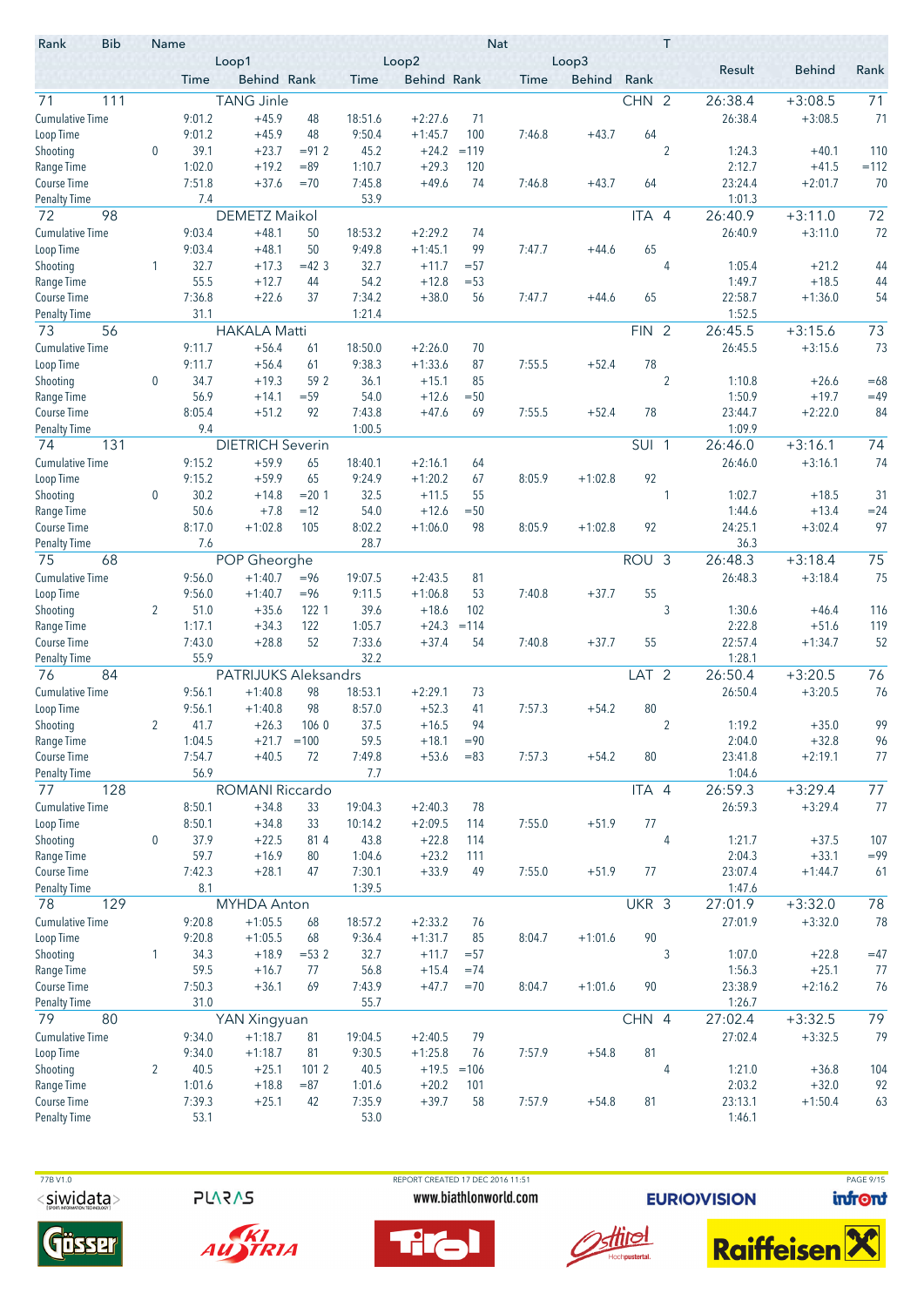| <b>Bib</b><br>Rank                 | Name             |                | Loop1                                |                 |                   | Loop2                  |             | <b>Nat</b> | Loop3         |                  | T              |                    |                        |          |
|------------------------------------|------------------|----------------|--------------------------------------|-----------------|-------------------|------------------------|-------------|------------|---------------|------------------|----------------|--------------------|------------------------|----------|
|                                    |                  | Time           | <b>Behind Rank</b>                   |                 | Time              | <b>Behind Rank</b>     |             | Time       | <b>Behind</b> | Rank             |                | Result             | <b>Behind</b>          | Rank     |
| 80<br>18                           |                  |                | <b>KUBALIAK Michal</b>               |                 |                   |                        |             |            |               | SVK 4            |                | 27:02.6            | $+3:32.7$              | 80       |
| <b>Cumulative Time</b>             |                  | 9:53.5         | $+1:38.2$                            | 94              | 19:19.0           | $+2:55.0$              | 87          |            |               |                  |                | 27:02.6            | $+3:32.7$              | 80       |
| Loop Time                          |                  | 9:53.5         | $+1:38.2$                            | 94              | 9:25.5            | $+1:20.8$              | 69          | 7:43.6     | $+40.5$       | 60               |                |                    |                        |          |
| Shooting                           | 2                | 36.9           | $+21.5$                              | $=72.2$         | 34.5              | $+13.5$                | 69          |            |               |                  | 4              | 1:11.4             | $+27.2$                | $=73$    |
| Range Time                         |                  | 58.9           | $+16.1$                              | 72              | 57.9              | $+16.5$                | $= 80$      |            |               |                  |                | 1:56.8             | $+25.6$                | 79       |
| <b>Course Time</b>                 |                  | 7:57.0<br>57.6 | $+42.8$                              | 76              | 7:29.3<br>58.3    | $+33.1$                | 42          | 7:43.6     | $+40.5$       | 60               |                | 23:09.9<br>1:55.9  | $+1:47.2$              | 62       |
| <b>Penalty Time</b><br>29<br>81    |                  |                | <b>LOBO ESCOLAR Victor</b>           |                 |                   |                        |             |            |               | <b>ESP</b>       | $\overline{2}$ | 27:02.8            | $+3:32.9$              | 81       |
| <b>Cumulative Time</b>             |                  | 10:14.9        | $+1:59.6$                            | 110             | 19:08.9           | $+2:44.9$              | 82          |            |               |                  |                | 27:02.8            | $+3:32.9$              | 81       |
| Loop Time                          |                  | 10:14.9        | $+1:59.6$                            | 110             | 8:54.0            | $+49.3$                | 38          | 7:53.9     | $+50.8$       | 76               |                |                    |                        |          |
| Shooting                           | $\overline{2}$   | 48.3           | $+32.9$                              | 1180            | 37.4              | $+16.4$                | $= 92$      |            |               |                  | $\overline{2}$ | 1:25.7             | $+41.5$                | 111      |
| Range Time                         |                  | 1:15.4         | $+32.6$                              | 121             | 1:00.6            | $+19.2$                | 96          |            |               |                  |                | 2:16.0             | $+44.8$                | 114      |
| <b>Course Time</b>                 |                  | 8:06.4         | $+52.2$                              | 95              | 7:46.2            | $+50.0$                | 75          | 7:53.9     | $+50.8$       | 76               |                | 23:46.5            | $+2:23.8$              | 85       |
| <b>Penalty Time</b>                |                  | 53.1           |                                      |                 | 7.2               |                        |             |            |               |                  |                | 1:00.3             |                        |          |
| 20<br>82                           |                  |                | LEE In-Bok                           |                 |                   |                        |             |            |               | KOR 4            |                | 27:08.3            | $+3:38.4$              | 82       |
| <b>Cumulative Time</b>             |                  | 9:40.8         | $+1:25.5$                            | 85              | 19:15.0           | $+2:51.0$              | 85          |            |               |                  |                | 27:08.3            | $+3:38.4$              | 82       |
| Loop Time                          |                  | 9:40.8         | $+1:25.5$                            | 85              | 9:34.2            | $+1:29.5$              | 79          | 7:53.3     | $+50.2$       | 75               |                |                    |                        |          |
| Shooting                           | 2                | 29.2           | $+13.8$                              | 13 <sub>2</sub> | 30.3              | $+9.3$                 | $= 34$      |            |               |                  | 4              | 59.5               | $+15.3$                | 20       |
| Range Time                         |                  | 50.9<br>7:54.9 | $+8.1$                               | 14              | 53.5<br>7:43.9    | $+12.1$                | $=44$       |            |               |                  |                | 1:44.4<br>23:32.1  | $+13.2$<br>$+2:09.4$   | 23<br>73 |
| Course Time<br><b>Penalty Time</b> |                  | 55.0           | $+40.7$                              | 73              | 56.8              | $+47.7$                | $=70$       | 7:53.3     | $+50.2$       | 75               |                | 1:51.8             |                        |          |
| 83<br>44                           |                  |                | <b>SUSLAVICIUS Rokas</b>             |                 |                   |                        |             |            |               | LTU <sub>3</sub> |                | 27:09.7            | $+3:39.8$              | 83       |
| <b>Cumulative Time</b>             |                  | 10:02.5        | $+1:47.2$                            | 103             | 19:18.1           | $+2:54.1$              | 86          |            |               |                  |                | 27:09.7            | $+3:39.8$              | 83       |
| Loop Time                          |                  | 10:02.5        | $+1:47.2$                            | 103             | 9:15.6            | $+1:10.9$              | 56          | 7:51.6     | $+48.5$       | 70               |                |                    |                        |          |
| Shooting                           | 2                | 41.2           | $+25.8$                              | 105 1           | 27.1              | $+6.1$                 | $=11$       |            |               |                  | 3              | 1:08.3             | $+24.1$                | 54       |
| Range Time                         |                  | 1:05.9         | $+23.1$                              | $=108$          | 51.2              | $+9.8$                 | 32          |            |               |                  |                | 1:57.1             | $+25.9$                | $= 81$   |
| <b>Course Time</b>                 |                  | 7:57.9         | $+43.7$                              | 79              | 7:53.0            | $+56.8$                | 88          | 7:51.6     | $+48.5$       | 70               |                | 23:42.5            | $+2:19.8$              | 81       |
| <b>Penalty Time</b>                |                  | 58.7           |                                      |                 | 31.4              |                        |             |            |               |                  |                | 1:30.1             |                        |          |
| 84<br>70                           |                  |                | <b>MORTON Damon</b>                  |                 |                   |                        |             |            |               | AUS <sub>1</sub> |                | 27:13.3            | $+3:43.4$              | 84       |
| <b>Cumulative Time</b>             |                  | 9:04.5         | $+49.2$                              | 51              | 18:46.4           | $+2:22.4$              | 68          |            |               |                  |                | 27:13.3            | $+3:43.4$              | 84       |
| Loop Time                          |                  | 9:04.5         | $+49.2$                              | 51              | 9:41.9            | $+1:37.2$              | 93          | 8:26.9     | $+1:23.8$     | 111              |                |                    |                        |          |
| Shooting                           | $\mathbf 0$      | 28.8<br>51.0   | $+13.4$<br>$+8.2$                    | 12 1            | 30.3<br>52.7      | $+9.3$                 | $= 34$      |            |               |                  | 1              | 59.1<br>1:43.7     | $+14.9$                | 19<br>22 |
| Range Time<br>Course Time          |                  | 8:05.5         | $+51.3$                              | 15<br>93        | 8:16.2            | $+11.3$<br>$+1:20.0$   | 40<br>110   | 8:26.9     | $+1:23.8$     | 111              |                | 24:48.6            | $+12.5$<br>$+3:25.9$   | 106      |
| <b>Penalty Time</b>                |                  | 8.0            |                                      |                 | 33.0              |                        |             |            |               |                  |                | 41.0               |                        |          |
| 85<br>19                           |                  |                | <b>SERBAN Denis</b>                  |                 |                   |                        |             |            |               | ROU <sub>2</sub> |                | 27:22.7            | $+3:52.8$              | 85       |
| <b>Cumulative Time</b>             |                  | 10:16.2        | $+2:00.9$                            | 112             | 19:37.3           | $+3:13.3$              | 97          |            |               |                  |                | 27:22.7            | $+3:52.8$              | 85       |
| Loop Time                          |                  | 10:16.2        | $+2:00.9$                            | 112             | 9:21.1            | $+1:16.4$              | 62          | 7:45.4     | $+42.3$       | 63               |                |                    |                        |          |
| Shooting                           |                  | 1:30.2         | $+1:14.8$                            | 129 1           | 44.1              | $+23.1$                | 116         |            |               |                  | $\overline{2}$ | 2:14.3             | $+1:30.1$              | 125      |
| Range Time                         |                  | 1:55.3         | $+1:12.5$                            | 129             | 1:04.8            | $+23.4$                | 112         |            |               |                  |                | 3:00.1             | $+1:28.9$              | 124      |
| Course Time                        |                  | 7:51.8         | $+37.6$                              | $=70$           | 7:47.0            | $+50.8$                | 78          | 7:45.4     | $+42.3$       | 63               |                | 23:24.2            | $+2:01.5$              | 69       |
| <b>Penalty Time</b>                |                  | 29.1           |                                      |                 | 29.3              |                        |             |            |               |                  |                | 58.4               |                        |          |
| 86<br>132                          |                  |                | <b>LONSKY Henrich</b>                |                 |                   |                        |             |            |               | SVK 1            |                | 27:24.0            | $+3:54.1$              | 86       |
| <b>Cumulative Time</b>             |                  | 9:13.4         | $+58.1$                              | 63              | 18:55.1           | $+2:31.1$              | 75          |            |               |                  |                | 27:24.0            | $+3:54.1$              | 86       |
| Loop Time                          | $\boldsymbol{0}$ | 9:13.4<br>31.5 | $+58.1$<br>$+16.1$                   | 63<br>$= 291$   | 9:41.7<br>27.1    | $+1:37.0$<br>$+6.1$    | $= 91$      | 8:28.9     | $+1:25.8$     | $=113$           | 1              | 58.6               |                        | 16       |
| Shooting<br>Range Time             |                  | 54.8           | $+12.0$                              | $=39$           | 49.8              | $+8.4$                 | $=11$<br>24 |            |               |                  |                | 1:44.6             | $+14.4$<br>$+13.4$     | $= 24$   |
| Course Time                        |                  | 8:09.7         | $+55.5$                              | 101             | 8:19.2            | $+1:23.0$              | 112         | 8:28.9     | $+1:25.8$     | $=113$           |                | 24:57.8            | $+3:35.1$              | 108      |
| <b>Penalty Time</b>                |                  | 8.9            |                                      |                 | 32.7              |                        |             |            |               |                  |                | 41.6               |                        |          |
| 118<br>87                          |                  |                | <b>HANNA Pearce</b>                  |                 |                   |                        |             |            |               | CAN <sub>2</sub> |                | 27:30.2            | $+4:00.3$              | 87       |
| <b>Cumulative Time</b>             |                  | 10:10.3        | $+1:55.0$                            | 106             | 19:14.5           | $+2:50.5$              | 84          |            |               |                  |                | 27:30.2            | $+4:00.3$              | 87       |
| Loop Time                          |                  | 10:10.3        | $+1:55.0$                            | 106             | 9:04.2            | $+59.5$                | 49          | 8:15.7     | $+1:12.6$     | 103              |                |                    |                        |          |
| Shooting                           | 2                | 40.7           |                                      | $+25.3 = 1020$  | 41.7              | $+20.7 = 110$          |             |            |               |                  | $\overline{2}$ | 1:22.4             | $+38.2$                | 108      |
| Range Time                         |                  | 1:05.8         | $+23.0$                              | $=106$          | 1:02.4            | $+21.0$                | 106         |            |               |                  |                | 2:08.2             | $+37.0$                | 106      |
| Course Time                        |                  | 8:07.6         | $+53.4$                              | 97              | 7:53.5            | $+57.3$                | 90          | 8:15.7     | $+1:12.6$     | 103              |                | 24:16.8            | $+2:54.1$              | 94       |
| <b>Penalty Time</b>                |                  | 56.9           |                                      |                 | 8.3               |                        |             |            |               |                  |                | 1:05.2             |                        |          |
| 88<br>88<br><b>Cumulative Time</b> |                  | 9:58.2         | <b>KRSMANOVIC Dejan</b><br>$+1:42.9$ | 100             |                   |                        | 98          |            |               | SRB 4            |                | 27:33.1<br>27:33.1 | $+4:03.2$<br>$+4:03.2$ | 88<br>88 |
| Loop Time                          |                  | 9:58.2         | $+1:42.9$                            | 100             | 19:37.4<br>9:39.2 | $+3:13.4$<br>$+1:34.5$ | 88          | 7:55.7     | $+52.6$       | 79               |                |                    |                        |          |
| Shooting                           | 2                | 39.8           | $+24.4$                              | 97 2            | 32.4              | $+11.4$                | $= 52$      |            |               |                  | 4              | 1:12.2             | $+28.0$                | 80       |
| Range Time                         |                  | 1:05.9         | $+23.1$                              | $=108$          | 56.9              | $+15.5$                | 77          |            |               |                  |                | 2:02.8             | $+31.6$                | 91       |
| Course Time                        |                  | 7:58.0         | $+43.8$                              | 80              | 7:48.4            | $+52.2$                | 80          | 7:55.7     | $+52.6$       | 79               |                | 23:42.1            | $+2:19.4$              | 78       |
| <b>Penalty Time</b>                |                  | 54.3           |                                      |                 | 53.9              |                        |             |            |               |                  |                | 1:48.2             |                        |          |

**PLARAS** 





 77B V1.0 REPORT CREATED 17 DEC 2016 11:51 PAGE 10/15www.biathlonworld.com





**EURIOVISION** 

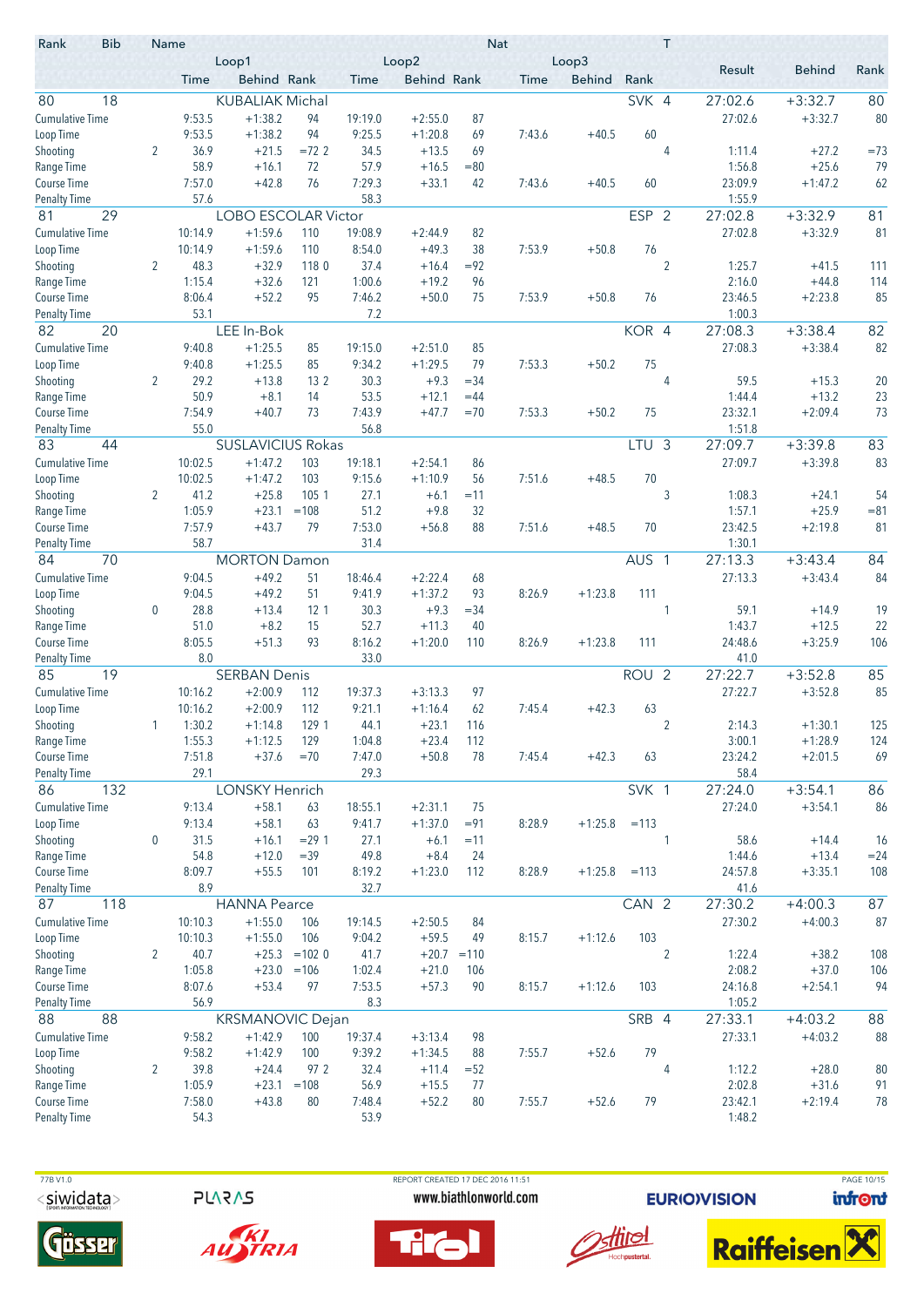| <b>Bib</b><br>Rank        |     |                  | Name             | Loop1                  |          |                    | Loop2                  |           | <b>Nat</b>  | Loop3         |       | T              |                   |                      |          |
|---------------------------|-----|------------------|------------------|------------------------|----------|--------------------|------------------------|-----------|-------------|---------------|-------|----------------|-------------------|----------------------|----------|
|                           |     |                  | Time             | Behind Rank            |          | Time               | <b>Behind Rank</b>     |           | <b>Time</b> | <b>Behind</b> | Rank  |                | Result            | <b>Behind</b>        | Rank     |
| 89                        | 66  |                  |                  | NAKAJIMA Yuki          |          |                    |                        |           |             |               | JPN 3 |                | 27:34.7           | $+4:04.8$            | 89       |
| <b>Cumulative Time</b>    |     |                  | 10:04.9          | $+1:49.6$              | 105      | 19:33.6            | $+3:09.6$              | 95        |             |               |       |                | 27:34.7           | $+4:04.8$            | 89       |
| Loop Time                 |     |                  | 10:04.9          | $+1:49.6$              | 105      | 9:28.7             | $+1:24.0$              | 75        | 8:01.1      | $+58.0$       | 85    |                |                   |                      |          |
| Shooting                  |     | $\overline{2}$   | 45.6             | $+30.2$                | 116 1    | 35.5               | $+14.5$                | $= 80$    |             |               |       | 3              | 1:21.1            | $+36.9$              | 105      |
| Range Time                |     |                  | 1:10.1           | $+27.3$                | 117      | 58.8               | $+17.4$                | 86        |             |               |       |                | 2:08.9            | $+37.7$              | 108      |
| <b>Course Time</b>        |     |                  | 7:57.1           | $+42.9$                | 77       | 7:57.6             | $+1:01.4$              | 93        | 8:01.1      | $+58.0$       | 85    |                | 23:55.8           | $+2:33.1$            | 89       |
| <b>Penalty Time</b>       |     |                  | 57.7             |                        |          | 32.3               |                        |           |             |               |       |                | 1:30.0            |                      |          |
| 90                        | 117 |                  |                  | <b>KRYUKO Viktar</b>   |          |                    |                        |           |             |               | BLR 5 |                | 27:34.9           | $+4:05.0$            | 90       |
| <b>Cumulative Time</b>    |     |                  | 9:49.7           | $+1:34.4$              | 91       | 19:25.8            | $+3:01.8$              | 89        |             |               |       |                | 27:34.9           | $+4:05.0$            | 90       |
| Loop Time                 |     |                  | 9:49.7           | $+1:34.4$              | 91       | 9:36.1             | $+1:31.4$              | 84        | 8:09.1      | $+1:06.0$     | 95    |                |                   |                      |          |
| Shooting                  |     | 3                | 36.4             | $+21.0$                | 70 2     | 32.0               | $+11.0$                | $=46$     |             |               |       | 5              | 1:08.4            | $+24.2$              | 55       |
| Range Time                |     |                  | 57.6             | $+14.8$                | 66       | 54.6               | $+13.2$                | 58        |             |               |       |                | 1:52.2            | $+21.0$              | 56       |
| Course Time               |     |                  | 7:32.5<br>1:19.6 | $+18.3$                | 27       | 7:46.7<br>54.8     | $+50.5$                | 77        | 8:09.1      | $+1:06.0$     | 95    |                | 23:28.3<br>2:14.4 | $+2:05.6$            | 72       |
| Penalty Time<br>91        | 97  |                  |                  | ORYASHKOV Vladimir     |          |                    |                        |           |             |               | BUL 4 |                | 27:35.0           | $+4:05.1$            | 91       |
|                           |     |                  | 9:29.1           |                        |          |                    |                        |           |             |               |       |                |                   |                      | 91       |
| <b>Cumulative Time</b>    |     |                  | 9:29.1           | $+1:13.8$<br>$+1:13.8$ | 73<br>73 | 19:29.4<br>10:00.3 | $+3:05.4$<br>$+1:55.6$ | 90<br>105 | 8:05.6      | $+1:02.5$     | 91    |                | 27:35.0           | $+4:05.1$            |          |
| Loop Time<br>Shooting     |     | 1                | 31.8             | $+16.4$                | $= 34.3$ | 35.4               | $+14.4$                | $=78$     |             |               |       | 4              | 1:07.2            | $+23.0$              | 49       |
| Range Time                |     |                  | 54.7             | $+11.9$                | 38       | 58.5               | $+17.1$                | 83        |             |               |       |                | 1:53.2            | $+22.0$              | 61       |
| Course Time               |     |                  | 8:04.0           | $+49.8$                | 90       | 7:43.4             | $+47.2$                | 67        | 8:05.6      | $+1:02.5$     | 91    |                | 23:53.0           | $+2:30.3$            | 87       |
| <b>Penalty Time</b>       |     |                  | 30.4             |                        |          | 1:18.4             |                        |           |             |               |       |                | 1:48.8            |                      |          |
| 92                        | 63  |                  |                  | <b>OZTUNC Zana</b>     |          |                    |                        |           |             |               | TUR 0 |                | 27:35.4           | $+4:05.5$            | 92       |
| <b>Cumulative Time</b>    |     |                  | 9:50.6           | $+1:35.3$              | 92       | 19:13.0            | $+2:49.0$              | 83        |             |               |       |                | 27:35.4           | $+4:05.5$            | 92       |
| Loop Time                 |     |                  | 9:50.6           | $+1:35.3$              | 92       | 9:22.4             | $+1:17.7$              | 64        | 8:22.4      | $+1:19.3$     | 109   |                |                   |                      |          |
| Shooting                  |     | $\mathbf 0$      | 40.7             | $+25.3$                | $=1020$  | 37.3               | $+16.3$                | 91        |             |               |       | $\mathbf 0$    | 1:18.0            | $+33.8$              | 98       |
| Range Time                |     |                  | 1:08.9           | $+26.1$                | 115      | 1:00.5             | $+19.1$                | 95        |             |               |       |                | 2:09.4            | $+38.2$              | 109      |
| Course Time               |     |                  | 8:31.1           | $+1:16.9$              | 116      | 8:12.9             | $+1:16.7$              | 108       | 8:22.4      | $+1:19.3$     | 109   |                | 25:06.4           | $+3:43.7$            | 112      |
| <b>Penalty Time</b>       |     |                  | 10.6             |                        |          | 9.0                |                        |           |             |               |       |                | 19.6              |                      |          |
| 93                        | 78  |                  |                  | <b>GLEAVE Alex</b>     |          |                    |                        |           |             |               | GBR 2 |                | 27:35.7           | $+4:05.8$            | 93       |
| <b>Cumulative Time</b>    |     |                  | 9:46.8           | $+1:31.5$              | 89       | 19:21.6            | $+2:57.6$              | 88        |             |               |       |                | 27:35.7           | $+4:05.8$            | 93       |
| Loop Time                 |     |                  | 9:46.8           | $+1:31.5$              | 89       | 9:34.8             | $+1:30.1$              | 82        | 8:14.1      | $+1:11.0$     | 102   |                |                   |                      |          |
| Shooting                  |     | 1                | 38.9             | $+23.5$                | 89 1     | 36.8               | $+15.8$                | $= 88$    |             |               |       | $\overline{2}$ | 1:15.7            | $+31.5$              | $= 91$   |
| Range Time                |     |                  | 1:04.5           | $+21.7$                | $=100$   | 1:01.2             | $+19.8$                | 98        |             |               |       |                | 2:05.7            | $+34.5$              | 103      |
| Course Time               |     |                  | 8:09.6           | $+55.4$                | 100      | 8:01.7             | $+1:05.5$              | 97        | 8:14.1      | $+1:11.0$     | 102   |                | 24:25.4           | $+3:02.7$            | 98       |
| <b>Penalty Time</b><br>94 |     |                  | 32.7             |                        |          | 31.9               |                        |           |             |               | LAT 4 |                | 1:04.6            |                      | 94       |
|                           | 109 |                  |                  | <b>ANDREJEVS Zans</b>  |          |                    |                        |           |             |               |       |                | 27:38.7           | $+4:08.8$            |          |
| <b>Cumulative Time</b>    |     |                  | 9:26.7<br>9:26.7 | $+1:11.4$<br>$+1:11.4$ | 70<br>70 | 19:36.3<br>10:09.6 | $+3:12.3$<br>$+2:04.9$ | 96<br>110 | 8:02.4      | $+59.3$       | 86    |                | 27:38.7           | $+4:08.8$            | 94       |
| Loop Time                 |     |                  |                  | $+21.1$                | 713      |                    |                        | 71        |             |               |       | 4              |                   |                      | 72       |
| Shooting<br>Range Time    |     |                  | 36.5<br>57.0     | $+14.2$                | $=61$    | 34.8<br>56.4       | $+13.8$<br>$+15.0$     | $= 71$    |             |               |       |                | 1:11.3<br>1:53.4  | $+27.1$<br>$+22.2$   | $=62$    |
| Course Time               |     |                  | 7:58.7           | $+44.5$                | 81       | 7:55.1             | $+58.9$                | 91        | 8:02.4      | $+59.3$       | 86    |                | 23:56.2           | $+2:33.5$            | 91       |
| <b>Penalty Time</b>       |     |                  | 31.0             |                        |          | 1:18.1             |                        |           |             |               |       |                | 1:49.1            |                      |          |
| 95                        | 87  |                  |                  | <b>KUTS Timur</b>      |          |                    |                        |           |             |               | KAZ 2 |                | 27:42.6           | $+4:12.7$            | 95       |
| <b>Cumulative Time</b>    |     |                  | 9:29.9           | $+1:14.6$              | 74       | 19:40.0            | $+3:16.0$              | 100       |             |               |       |                | 27:42.6           | $+4:12.7$            | 95       |
| Loop Time                 |     |                  | 9:29.9           | $+1:14.6$              | 74       | 10:10.1            | $+2:05.4$              | 111       | 8:02.6      | $+59.5$       | 87    |                |                   |                      |          |
| Shooting                  |     | $\boldsymbol{0}$ | 40.0             | $+24.6$                | 99 2     | 37.6               | $+16.6$                | $= 95$    |             |               |       | $\overline{c}$ | 1:17.6            | $+33.4$              | 97       |
| Range Time                |     |                  | 1:02.7           | $+19.9$                | 94       | 1:00.8             | $+19.4$                | 97        |             |               |       |                | 2:03.5            | $+32.3$              | 94       |
| Course Time               |     |                  | 8:19.0           | $+1:04.8$              | 107      | 8:10.3             | $+1:14.1$              | 106       | 8:02.6      | $+59.5$       | 87    |                | 24:31.9           | $+3:09.2$            | 102      |
| <b>Penalty Time</b>       |     |                  | 8.2              |                        |          | 59.0               |                        |           |             |               |       |                | 1:07.2            |                      |          |
| 96                        | 99  |                  |                  | NAGAI Junji            |          |                    |                        |           |             |               | JPN 3 |                | 27:44.1           | $+4:14.2$            | 96       |
| <b>Cumulative Time</b>    |     |                  | 9:56.0           | $+1:40.7$              | $= 96$   | 19:30.5            | $+3:06.5$              | 91        |             |               |       |                | 27:44.1           | $+4:14.2$            | 96       |
| Loop Time                 |     |                  | 9:56.0           | $+1:40.7$              | $= 96$   | 9:34.5             | $+1:29.8$              | 81        | 8:13.6      | $+1:10.5$     | 101   |                |                   |                      |          |
| Shooting                  |     | $\overline{2}$   | 31.7             | $+16.3$                | 33 1     | 33.6               | $+12.6$                | $=62$     |             |               |       | 3              | 1:05.3            | $+21.1$              | 43       |
| Range Time                |     |                  | 54.8             | $+12.0$                | $=39$    | 56.1               | $+14.7$                | 69        |             |               |       |                | 1:50.9            | $+19.7$              | $=49$    |
| Course Time               |     |                  | 8:02.5           | $+48.3$                | 87       | 8:05.3             | $+1:09.1$              | 99        | 8:13.6      | $+1:10.5$     | 101   |                | 24:21.4           | $+2:58.7$            | 96       |
| <b>Penalty Time</b>       |     |                  | 58.7             |                        |          | 33.1               |                        |           |             |               |       |                | 1:31.8            |                      |          |
| 97                        | 110 |                  |                  | ZIEBA Tomasz           |          |                    |                        |           |             |               | POL 4 |                | 27:44.2           | $+4:14.3$            | 97       |
| <b>Cumulative Time</b>    |     |                  | 9:38.6           | $+1:23.3$              | 83       | 19:43.4            | $+3:19.4$              | 101       |             |               |       |                | 27:44.2           | $+4:14.3$            | 97       |
| Loop Time                 |     |                  | 9:38.6           | $+1:23.3$              | 83       | 10:04.8            | $+2:00.1$              | 108       | 8:00.8      | $+57.7$       | 84    |                |                   |                      |          |
| Shooting                  |     | 1                | 39.4<br>1:00.0   | $+24.0$<br>$+17.2$     | 94 3     | 31.5<br>53.9       | $+10.5$                | 43<br>49  |             |               |       | 4              | 1:10.9<br>1:53.9  | $+26.7$              | 70       |
| Range Time<br>Course Time |     |                  | 8:06.9           | $+52.7$                | 81<br>96 | 7:49.8             | $+12.5$<br>$+53.6$     | $=83$     | 8:00.8      | $+57.7$       | 84    |                | 23:57.5           | $+22.7$<br>$+2:34.8$ | 66<br>92 |
| <b>Penalty Time</b>       |     |                  | 31.7             |                        |          | 1:21.1             |                        |           |             |               |       |                | 1:52.8            |                      |          |
|                           |     |                  |                  |                        |          |                    |                        |           |             |               |       |                |                   |                      |          |

**PLARAS** 





 77B V1.0 REPORT CREATED 17 DEC 2016 11:51 PAGE 11/15www.biathlonworld.com





**EURIOVISION** 

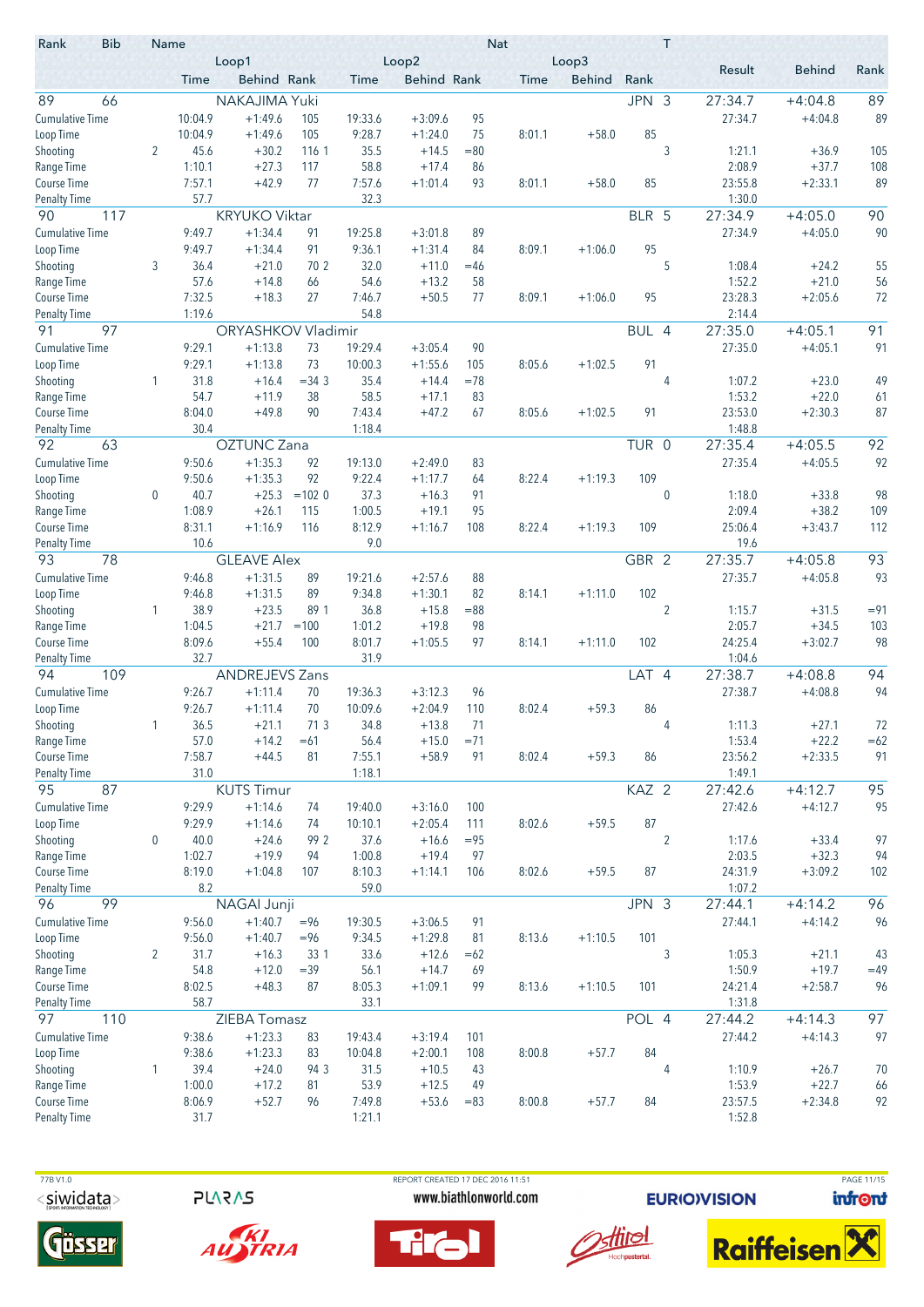| <b>Bib</b><br>Rank               |                | Name            | Loop1                  |                   |                | Loop2               |                | <b>Nat</b> | Loop3         |                  | T              |                   |                    |              |
|----------------------------------|----------------|-----------------|------------------------|-------------------|----------------|---------------------|----------------|------------|---------------|------------------|----------------|-------------------|--------------------|--------------|
|                                  |                | Time            | Behind Rank            |                   | Time           | <b>Behind Rank</b>  |                | Time       | <b>Behind</b> | Rank             |                | Result            | <b>Behind</b>      | Rank         |
| 54<br>98                         |                |                 | <b>GOMBOS Karoly</b>   |                   |                |                     |                |            |               | HUN 1            |                | 27:52.4           | $+4:22.5$          | 98           |
| <b>Cumulative Time</b>           |                | 10:00.5         | $+1:45.2$              | 101               | 19:32.3        | $+3:08.3$           | 94             |            |               |                  |                | 27:52.4           | $+4:22.5$          | 98           |
| Loop Time                        |                | 10:00.5         | $+1:45.2$              | 101               | 9:31.8         | $+1:27.1$           | 77             | 8:20.1     | $+1:17.0$     | 107              |                |                   |                    |              |
| Shooting                         | 1              | 38.4            | $+23.0$                | $= 830$           | 37.4           | $+16.4$             | $= 92$         |            |               |                  | 1              | 1:15.8            | $+31.6$            | $= 93$       |
| Range Time                       |                | 1:01.6          | $+18.8$                | $= 87$            | 1:01.7         | $+20.3$             | $=102$         |            |               |                  |                | 2:03.3            | $+32.1$            | 93           |
| Course Time                      |                | 8:23.0          | $+1:08.8$              | 110               | 8:21.0         | $+1:24.8$           | 113            | 8:20.1     | $+1:17.0$     | 107              |                | 25:04.1           | $+3:41.4$          | 111          |
| <b>Penalty Time</b>              |                | 35.9            |                        |                   | 9.1            |                     |                |            |               |                  |                | 45.0              |                    |              |
| $\overline{2}$<br>99             |                |                 | <b>WANG Wengiang</b>   |                   |                |                     |                |            |               | CHN 4            |                | 27:53.4           | $+4:23.5$          | 99           |
| Cumulative Time                  |                | 10:23.0         | $+2:07.7$              | 114               | 19:50.3        | $+3:26.3$           | 102            |            |               |                  |                | 27:53.4           | $+4:23.5$          | 99           |
| Loop Time                        |                | 10:23.0<br>36.9 | $+2:07.7$<br>$+21.5$   | 114               | 9:27.3         | $+1:22.6$<br>$+7.2$ | 72             | 8:03.1     | $+1:00.0$     | $= 88$           |                |                   |                    |              |
| Shooting<br>Range Time           | 3              | 59.2            | $+16.4$                | $= 72.1$<br>$=74$ | 28.2<br>49.0   | $+7.6$              | $=17$<br>$=17$ |            |               |                  | 4              | 1:05.1<br>1:48.2  | $+20.9$<br>$+17.0$ | $=41$<br>39  |
| Course Time                      |                | 8:00.3          | $+46.1$                | 82                | 8:07.0         | $+1:10.8$           | 100            | 8:03.1     | $+1:00.0$     | $= 88$           |                | 24:10.4           | $+2:47.7$          | 93           |
| <b>Penalty Time</b>              |                | 1:23.5          |                        |                   | 31.3           |                     |                |            |               |                  |                | 1:54.8            |                    |              |
| 8<br>100                         |                |                 | <b>AVDIC Dzenis</b>    |                   |                |                     |                |            |               | SRB 3            |                | 28:02.6           | $+4:32.7$          | 100          |
| <b>Cumulative Time</b>           |                | 9:35.6          | $+1:20.3$              | 82                | 19:31.7        | $+3:07.7$           | 93             |            |               |                  |                | 28:02.6           | $+4:32.7$          | 100          |
| Loop Time                        |                | 9:35.6          | $+1:20.3$              | 82                | 9:56.1         | $+1:51.4$           | 102            | 8:30.9     | $+1:27.8$     | 116              |                |                   |                    |              |
| Shooting                         | 1              | 39.6            | $+24.2$                | $= 952$           | 29.2           | $+8.2$              | 32             |            |               |                  | 3              | 1:08.8            | $+24.6$            | $= 57$       |
| Range Time                       |                | 1:02.0          | $+19.2$                | $= 89$            | 52.4           | $+11.0$             | $= 38$         |            |               |                  |                | 1:54.4            | $+23.2$            | $=67$        |
| Course Time                      |                | 8:03.7          | $+49.5$                | 89                | 8:07.2         | $+1:11.0$           | 101            | 8:30.9     | $+1:27.8$     | 116              |                | 24:41.8           | $+3:19.1$          | 105          |
| <b>Penalty Time</b>              |                | 29.9            |                        |                   | 56.5           |                     |                |            |               |                  |                | 1:26.4            |                    |              |
| 113<br>101                       |                |                 | KIM Yonggyu            |                   |                |                     |                |            |               | KOR 3            |                | 28:05.9           | $+4:36.0$          | 101          |
| <b>Cumulative Time</b>           |                | 10:15.1         | $+1:59.8$              | 111               | 19:57.5        | $+3:33.5$           | 105            |            |               |                  |                | 28:05.9           | $+4:36.0$          | 101          |
| Loop Time                        |                | 10:15.1         | $+1:59.8$              | 111               | 9:42.4         | $+1:37.7$           | 94             | 8:08.4     | $+1:05.3$     | 94               |                |                   |                    |              |
| Shooting                         | 2              | 38.5            | $+23.1$                | $= 851$           | 36.5           | $+15.5$             | 86             |            |               |                  | 3              | 1:15.0            | $+30.8$            | 90           |
| Range Time                       |                | 1:03.9          | $+21.1$                | 99                | 1:00.0         | $+18.6$             | 93             |            |               |                  |                | 2:03.9            | $+32.7$            | 95           |
| Course Time                      |                | 8:12.8<br>58.4  | $+58.6$                | 104               | 8:11.2<br>31.2 | $+1:15.0$           | 107            | 8:08.4     | $+1:05.3$     | 94               |                | 24:32.4<br>1:29.6 | $+3:09.7$          | 103          |
| <b>Penalty Time</b><br>12<br>102 |                |                 | <b>LOPATIC Stefan</b>  |                   |                |                     |                |            |               | BIH <sub>2</sub> |                | 28:08.1           | $+4:38.2$          | 102          |
| <b>Cumulative Time</b>           |                | 9:50.9          | $+1:35.6$              | 93                | 19:55.1        | $+3:31.1$           | 104            |            |               |                  |                | 28:08.1           | $+4:38.2$          | 102          |
| Loop Time                        |                | 9:50.9          | $+1:35.6$              | 93                | 10:04.2        | $+1:59.5$           | 107            | 8:13.0     | $+1:09.9$     | 100              |                |                   |                    |              |
| Shooting                         | 0              | 59.5            | $+44.1$                | 125 2             | 45.2           | $+24.2$             | $=119$         |            |               |                  | $\overline{2}$ | 1:44.7            | $+1:00.5$          | 122          |
| Range Time                       |                | 1:22.9          | $+40.1$                | 125               | 1:07.2         | $+25.8$             | 116            |            |               |                  |                | 2:30.1            | $+58.9$            | 121          |
| Course Time                      |                | 8:18.2          | $+1:04.0$              | 106               | 7:59.9         | $+1:03.7$           | 96             | 8:13.0     | $+1:09.9$     | 100              |                | 24:31.1           | $+3:08.4$          | 101          |
| <b>Penalty Time</b>              |                | 9.8             |                        |                   | 57.1           |                     |                |            |               |                  |                | 1:06.9            |                    |              |
| 103<br>37                        |                |                 | PETROVIC Filip         |                   |                |                     |                |            |               | CRO <sub>5</sub> |                | 28:08.9           | $+4:39.0$          | 103          |
| <b>Cumulative Time</b>           |                | 10:01.9         | $+1:46.6$              | 102               | 19:59.4        | $+3:35.4$           | 107            |            |               |                  |                | 28:08.9           | $+4:39.0$          | 103          |
| Loop Time                        |                | 10:01.9         | $+1:46.6$              | 102               | 9:57.5         | $+1:52.8$           | 103            | 8:09.5     | $+1:06.4$     | 96               |                |                   |                    |              |
| Shooting                         | 2              | 49.4            | $+34.0$                | 1213              | 36.8           | $+15.8$             | $= 88$         |            |               |                  | 5              | 1:26.2            | $+42.0$            | $=112$       |
| Range Time                       |                | 1:07.9          | $+25.1$                | 114               | 59.2           | $+17.8$             | 87             |            |               |                  |                | 2:07.1            | $+35.9$            | 105          |
| Course Time                      |                | 7:57.3          | $+43.1$                | 78                | 7:35.5         | $+39.3$             | 57             | 8:09.5     | $+1:06.4$     | 96               |                | 23:42.3           | $+2:19.6$          | 80           |
| <b>Penalty Time</b><br>16<br>104 |                | 56.7            | <b>USTUNTAS Mehmet</b> |                   | 1:22.8         |                     |                |            |               | TUR <sub>2</sub> |                | 2:19.5<br>28:10.1 | $+4:40.2$          | 104          |
| <b>Cumulative Time</b>           |                | 9:55.0          | $+1:39.7$              | 95                | 19:39.3        | $+3:15.3$           | 99             |            |               |                  |                | 28:10.1           | $+4:40.2$          | 104          |
| Loop Time                        |                | 9:55.0          | $+1:39.7$              | 95                | 9:44.3         | $+1:39.6$           | 95             | 8:30.8     | $+1:27.7$     | 115              |                |                   |                    |              |
| Shooting                         | 1              | 39.1            | $+23.7$                | $= 911$           | 33.7           | $+12.7$             | 64             |            |               |                  | $\overline{2}$ | 1:12.8            | $+28.6$            | 82           |
| Range Time                       |                | 1:02.5          | $+19.7$                | 93                | 55.1           | $+13.7$             | 62             |            |               |                  |                | 1:57.6            | $+26.4$            | 84           |
| Course Time                      |                | 8:19.8          | $+1:05.6$              | 108               | 8:17.9         | $+1:21.7$           | 111            | 8:30.8     | $+1:27.7$     | 115              |                | 25:08.5           | $+3:45.8$          | 113          |
| <b>Penalty Time</b>              |                | 32.7            |                        |                   | 31.3           |                     |                |            |               |                  |                | 1:04.0            |                    |              |
| 42<br>105                        |                |                 | MIROPOLSKIY Vladislav  |                   |                |                     |                |            |               | KAZ 3            |                | 28:12.4           | $+4:42.5$          | 105          |
| <b>Cumulative Time</b>           |                | 10:14.1         | $+1:58.8$              | 109               | 20:02.4        | $+3:38.4$           | 109            |            |               |                  |                | 28:12.4           | $+4:42.5$          | 105          |
| Loop Time                        |                | 10:14.1         | $+1:58.8$              | 109               | 9:48.3         | $+1:43.6$           | $= 97$         | 8:10.0     | $+1:06.9$     | 97               |                |                   |                    |              |
| Shooting                         | 2              | 42.8            | $+27.4$                | 111 1             | 36.8           | $+15.8$             | $= 88$         |            |               |                  | 3              | 1:19.6            | $+35.4$            | $=101$       |
| Range Time                       |                | 1:05.5          | $+22.7$                | $=104$            | 59.4           | $+18.0$             | $= 88$         |            |               |                  |                | 2:04.9            | $+33.7$            | 101          |
| Course Time                      |                | 8:10.6          | $+56.4$                | 103               | 8:16.1         | $+1:19.9$           | 109            | 8:10.0     | $+1:06.9$     | 97               |                | 24:36.7           | $+3:14.0$          | 104          |
| <b>Penalty Time</b>              |                | 58.0            |                        |                   | 32.8           |                     |                |            |               |                  |                | 1:30.8            |                    |              |
| 123<br>106                       |                |                 | TERABAYASHI Takuto     |                   |                |                     |                |            |               | JPN 6            |                | 28:15.7           | $+4:45.8$          | 106          |
| <b>Cumulative Time</b>           |                | 9:46.5          | $+1:31.2$              | 88                | 20:25.5        | $+4:01.5$           | 112            |            |               |                  |                | 28:15.7           | $+4:45.8$          | 106          |
| Loop Time                        |                | 9:46.5          | $+1:31.2$              | 88                | 10:39.0        | $+2:34.3$           | 118            | 7:50.2     | $+47.1$       | 68               |                |                   |                    |              |
| Shooting<br>Range Time           | $\overline{2}$ | 38.6<br>1:02.3  | $+23.2$<br>$+19.5$     | 874<br>92         | 34.3<br>57.9   | $+13.3$<br>$+16.5$  | 68<br>$= 80$   |            |               |                  | 6              | 1:12.9<br>2:00.2  | $+28.7$<br>$+29.0$ | $= 83$<br>87 |
| Course Time                      |                | 7:45.4          | $+31.2$                | 59                | 7:47.9         | $+51.7$             | 79             | 7:50.2     | $+47.1$       | 68               |                | 23:23.5           | $+2:00.8$          | 67           |
| <b>Penalty Time</b>              |                | 58.8            |                        |                   | 1:53.2         |                     |                |            |               |                  |                | 2:52.0            |                    |              |
|                                  |                |                 |                        |                   |                |                     |                |            |               |                  |                |                   |                    |              |

**PLARAS** 





REPORT CREATED 17 DEC 2016 11:51 www.biathlonworld.com





**EURIOVISION** 



PAGE 12/15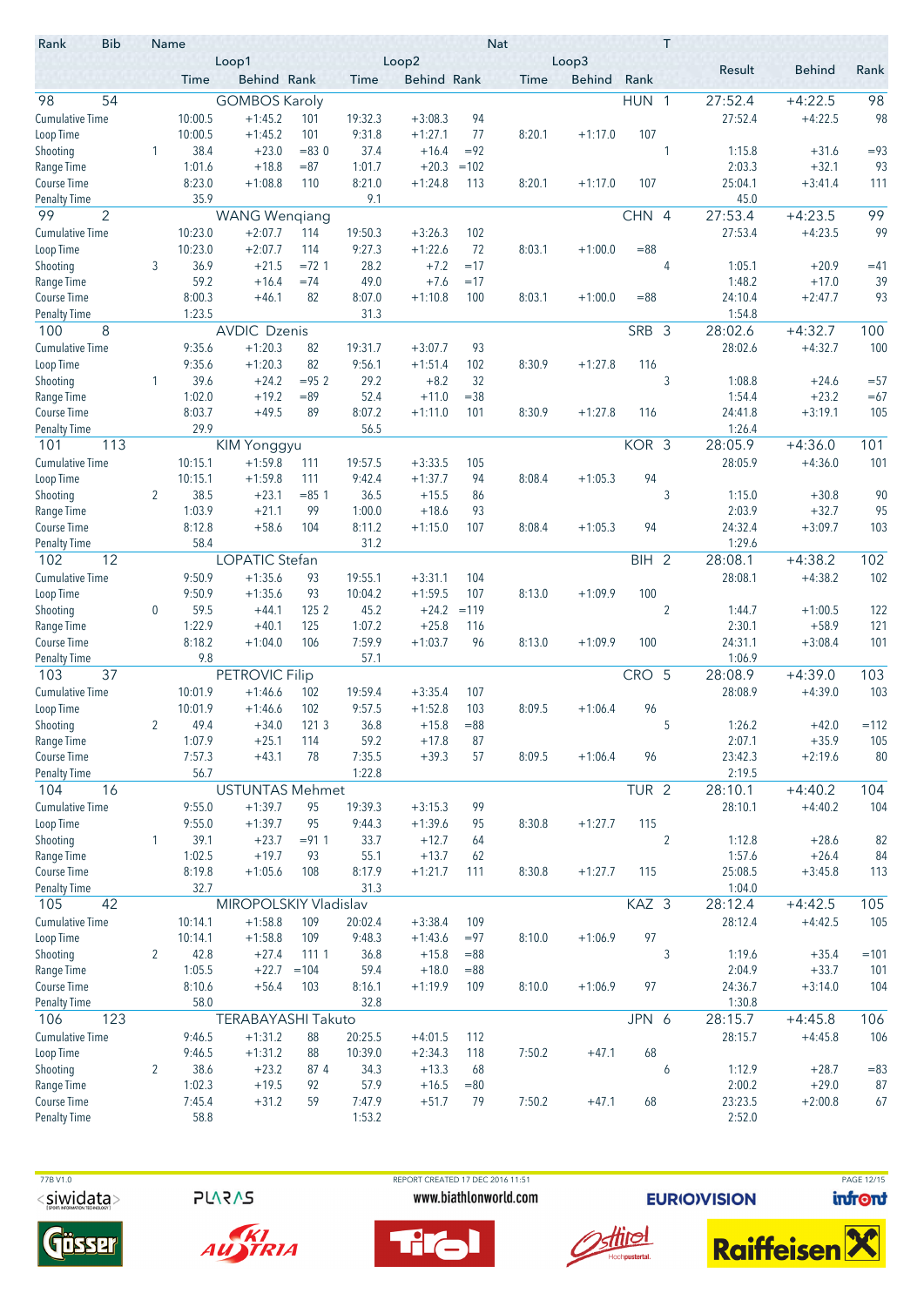| <b>Bib</b><br>Rank               |                | Name             | Loop1                       |                   |                 | Loop2              |               | <b>Nat</b> | Loop3         |                  | T              |                   |                    |        |
|----------------------------------|----------------|------------------|-----------------------------|-------------------|-----------------|--------------------|---------------|------------|---------------|------------------|----------------|-------------------|--------------------|--------|
|                                  |                | Time             | Behind Rank                 |                   | <b>Time</b>     | <b>Behind Rank</b> |               | Time       | <b>Behind</b> | Rank             |                | Result            | <b>Behind</b>      | Rank   |
| 107<br>14                        |                |                  | DAMJANOVSKI Darko           |                   |                 |                    |               |            |               | MKD <sub>2</sub> |                | 28:23.5           | $+4:53.6$          | 107    |
| <b>Cumulative Time</b>           |                | 10:03.1          | $+1:47.8$                   | 104               | 20:03.1         | $+3:39.1$          | 110           |            |               |                  |                | 28:23.5           | $+4:53.6$          | 107    |
| Loop Time                        |                | 10:03.1          | $+1:47.8$                   | 104               | 10:00.0         | $+1:55.3$          | 104           | 8:20.4     | $+1:17.3$     | 108              |                |                   |                    |        |
| Shooting                         | 1              | 35.3             | $+19.9$                     | 66 1              | 35.5            | $+14.5$            | $= 80$        |            |               |                  | $\overline{2}$ | 1:10.8            | $+26.6$            | $=68$  |
| Range Time                       |                | 58.6             | $+15.8$                     | 71                | 1:01.9          | $+20.5$            | 104           |            |               |                  |                | 2:00.5            | $+29.3$            | 88     |
| Course Time                      |                | 8:29.5           | $+1:15.3$                   | 113               | 8:26.0          | $+1:29.8$          | 115           | 8:20.4     | $+1:17.3$     | 108              |                | 25:15.9           | $+3:53.2$          | 114    |
| <b>Penalty Time</b>              |                | 35.0             |                             |                   | 32.1            |                    |               |            |               |                  |                | 1:07.1            |                    |        |
| 108<br>33                        |                |                  | <b>WISHART Sandy</b>        |                   |                 |                    |               |            |               | GBR 0            |                | 28:26.6           | $+4:56.7$          | 108    |
| <b>Cumulative Time</b>           |                | 9:44.4           | $+1:29.1$                   | 87                | 19:31.2         | $+3:07.2$          | 92            |            |               |                  |                | 28:26.6           | $+4:56.7$          | 108    |
| Loop Time                        |                | 9:44.4           | $+1:29.1$                   | 87                | 9:46.8          | $+1:42.1$          | 96            | 8:55.4     | $+1:52.3$     | 121              |                |                   |                    |        |
| Shooting                         | 0              | 41.9             | $+26.5$                     | 1070              | 45.0            | $+24.0$            | 117           |            |               |                  | $\mathbf 0$    | 1:26.9            | $+42.7$            | 115    |
| Range Time                       |                | 1:05.4           | $+22.6$                     | 103               | 1:05.7          | $+24.3$            | $=114$        |            |               |                  |                | 2:11.1            | $+39.9$            | 110    |
| Course Time                      |                | 8:30.6           | $+1:16.4$                   | 115               | 8:33.4          | $+1:37.2$          | 117           | 8:55.4     | $+1:52.3$     | 121              |                | 25:59.4           | $+4:36.7$          | 118    |
| <b>Penalty Time</b>              |                | 8.4              |                             |                   | 7.7             |                    |               |            |               |                  |                | 16.1              |                    |        |
| 109<br>125                       |                |                  | <b>KYRIAZIS Dimitrios</b>   |                   |                 |                    |               |            |               | GRE 1            |                | 28:27.8           | $+4:57.9$          | 109    |
| <b>Cumulative Time</b>           |                | 9:49.5           | $+1:34.2$                   | 90                | 19:58.9         | $+3:34.9$          | 106           |            |               |                  |                | 28:27.8           | $+4:57.9$          | 109    |
| Loop Time                        |                | 9:49.5           | $+1:34.2$                   | 90                | 10:09.4         | $+2:04.7$          | 109           | 8:28.9     | $+1:25.8$     | $=113$           |                |                   |                    |        |
| Shooting                         | 0              | 38.8             | $+23.4$                     | 88 1              | 40.8            | $+19.8$            | 108           |            |               |                  | 1              | 1:19.6            | $+35.4$            | $=101$ |
| Range Time                       |                | 1:03.4           | $+20.6$                     | $= 97$            | 1:02.8          | $+21.4$            | $=107$        |            |               |                  |                | 2:06.2            | $+35.0$            | 104    |
| Course Time                      |                | 8:37.4           | $+1:23.2$                   | 122               | 8:34.6          | $+1:38.4$          | 118           | 8:28.9     | $+1:25.8$     | $=113$           |                | 25:40.9           | $+4:18.2$          | 117    |
| <b>Penalty Time</b>              |                | 8.7              |                             |                   | 32.0            |                    |               |            |               |                  |                | 40.7              |                    |        |
| 110<br>127                       |                |                  | <b>HEO</b> Seonhoe          |                   |                 |                    |               |            |               | KOR <sub>2</sub> |                | 28:32.9           | $+5:03.0$          | 110    |
| <b>Cumulative Time</b>           |                | 10:35.8          | $+2:20.5$                   | 119               | 19:53.4         | $+3:29.4$          | 103           |            |               |                  |                | 28:32.9           | $+5:03.0$          | 110    |
| Loop Time                        |                | 10:35.8          | $+2:20.5$                   | 119               | 9:17.6          | $+1:12.9$          | 59            | 8:39.5     | $+1:36.4$     | 117              |                |                   |                    |        |
| Shooting                         | $\overline{2}$ | 34.8             | $+19.4$                     | 60 0              | 25.8            | $+4.8$             | $=$ 5         |            |               |                  | $\overline{2}$ | 1:00.6            | $+16.4$            | 22     |
| Range Time                       |                | 1:00.4           | $+17.6$                     | 84                | 47.4            | $+6.0$             | 8             |            |               |                  |                | 1:47.8            | $+16.6$            | 36     |
| Course Time                      |                | 8:32.4           | $+1:18.2$                   | 118               | 8:21.3          | $+1:25.1$          | 114           | 8:39.5     | $+1:36.4$     | 117              |                | 25:33.2           | $+4:10.5$          | 116    |
| <b>Penalty Time</b><br>91<br>111 |                | 1:03.0           | <b>SERDIUKOV Artiom</b>     |                   | 8.9             |                    |               |            |               |                  | $\mathfrak{Z}$ | 1:11.9<br>28:37.6 |                    | 111    |
| <b>Cumulative Time</b>           |                |                  | $+1:41.9$                   |                   |                 |                    |               |            |               | LTU              |                | 28:37.6           | $+5:07.7$          | 111    |
|                                  |                | 9:57.2<br>9:57.2 | $+1:41.9$                   | 99<br>99          | 20:09.9         | $+3:45.9$          | 111           |            |               | 112              |                |                   | $+5:07.7$          |        |
| Loop Time                        |                |                  |                             |                   | 10:12.7<br>45.1 | $+2:08.0$          | 113           | 8:27.7     | $+1:24.6$     |                  |                |                   |                    | 96     |
| Shooting<br>Range Time           | 1              | 32.1<br>56.9     | $+16.7$<br>$+14.1$          | $= 382$<br>$= 59$ | 1:08.1          | $+24.1$<br>$+26.7$ | 118<br>117    |            |               |                  | 3              | 1:17.2<br>2:05.0  | $+33.0$<br>$+33.8$ | 102    |
| Course Time                      |                | 8:27.0           | $+1:12.8$                   | 112               | 8:07.8          | $+1:11.6$          | 102           | 8:27.7     | $+1:24.6$     | 112              |                | 25:02.5           | $+3:39.8$          | 110    |
| <b>Penalty Time</b>              |                | 33.3             |                             |                   | 56.8            |                    |               |            |               |                  |                | 1:30.1            |                    |        |
| 112<br>72                        |                |                  | PIQUERAS Roberto            |                   |                 |                    |               |            |               | ESP 5            |                | 28:42.5           | $+5:12.6$          | 112    |
| <b>Cumulative Time</b>           |                | 9:39.4           | $+1:24.1$                   | 84                | 20:29.9         | $+4:05.9$          | 114           |            |               |                  |                | 28:42.5           | $+5:12.6$          | 112    |
| Loop Time                        |                | 9:39.4           | $+1:24.1$                   | 84                | 10:50.5         | $+2:45.8$          | 121           | 8:12.6     | $+1:09.5$     | 99               |                |                   |                    |        |
| Shooting                         |                | 33.9             | $+18.5$                     | 50 4              | 40.0            |                    | $+19.0 = 103$ |            |               |                  | 5              | 1:13.9            | $+29.7$            | 87     |
| Range Time                       |                | 59.2             | $+16.4$                     | $=74$             | 1:05.1          | $+23.7$            | 113           |            |               |                  |                | 2:04.3            | $+33.1$            | $= 99$ |
| Course Time                      |                | 8:07.9           | $+53.7$                     | 98                | 7:56.9          | $+1:00.7$          | 92            | 8:12.6     | $+1:09.5$     | 99               |                | 24:17.4           | $+2:54.7$          | 95     |
| <b>Penalty Time</b>              |                | 32.3             |                             |                   | 1:48.5          |                    |               |            |               |                  |                | 2:20.8            |                    |        |
| 113<br>105                       |                |                  | <b>GAVRILA Stefan</b>       |                   |                 |                    |               |            |               | ROU 6            |                | 28:42.7           | $+5:12.8$          | 113    |
| <b>Cumulative Time</b>           |                | 10:32.2          | $+2:16.9$                   | 118               | 20:44.2         | $+4:20.2$          | 115           |            |               |                  |                | 28:42.7           | $+5:12.8$          | 113    |
| Loop Time                        |                | 10:32.2          | $+2:16.9$                   | 118               | 10:12.0         | $+2:07.3$          | 112           | 7:58.5     | $+55.4$       | 82               |                |                   |                    |        |
| Shooting                         | 3              | 48.9             | $+33.5$                     | $= 119.3$         | 44.0            | $+23.0$            | 115           |            |               |                  | 6              | 1:32.9            | $+48.7$            | 117    |
| Range Time                       |                | 1:12.7           | $+29.9$                     | 119               | 58.6            | $+17.2$            | 84            |            |               |                  |                | 2:11.3            | $+40.1$            | 111    |
| Course Time                      |                | 7:56.1           | $+41.9$                     | 74                | 7:50.0          | $+53.8$            | 85            | 7:58.5     | $+55.4$       | 82               |                | 23:44.6           | $+2:21.9$          | 83     |
| <b>Penalty Time</b>              |                | 1:23.4           |                             |                   | 1:23.4          |                    |               |            |               |                  |                | 2:46.8            |                    |        |
| 85<br>114                        |                |                  | <b>KARAMICHAS Kleanthis</b> |                   |                 |                    |               |            |               | GRE 3            |                | 28:43.2           | $+5:13.3$          | 114    |
| <b>Cumulative Time</b>           |                | 10:31.6          | $+2:16.3$                   | 117               | 20:25.7         | $+4:01.7$          | 113           |            |               |                  |                | 28:43.2           | $+5:13.3$          | 114    |
| Loop Time                        |                | 10:31.6          | $+2:16.3$                   | 117               | 9:54.1          | $+1:49.4$          | 101           | 8:17.5     | $+1:14.4$     | 104              |                |                   |                    |        |
| Shooting                         | $\overline{2}$ | 31.3             | $+15.9$                     | 28 1              | 32.1            | $+11.1$            | 48            |            |               |                  | 3              | 1:03.4            | $+19.2$            | $= 34$ |
| Range Time                       |                | 54.4             | $+11.6$                     | 35                | 54.8            | $+13.4$            | $=60$         |            |               |                  |                | 1:49.2            | $+18.0$            | 40     |
| Course Time                      |                | 8:34.3           | $+1:20.1$                   | 121               | 8:26.6          | $+1:30.4$          | 116           | 8:17.5     | $+1:14.4$     | 104              |                | 25:18.4           | $+3:55.7$          | 115    |
| <b>Penalty Time</b>              |                | 1:02.9           |                             |                   | 32.7            |                    |               |            |               |                  |                | 1:35.6            |                    |        |
| 96<br>115                        |                |                  | <b>DUBALARI Liviu</b>       |                   |                 |                    |               |            |               | MDA 0            |                | 28:52.3           | $+5:22.4$          | 115    |
| <b>Cumulative Time</b>           |                | 10:11.2          | $+1:55.9$                   | 107               | 19:59.5         | $+3:35.5$          | 108           |            |               |                  |                | 28:52.3           | $+5:22.4$          | 115    |
| Loop Time                        |                | 10:11.2          | $+1:55.9$                   | 107               | 9:48.3          | $+1:43.6$          | $= 97$        | 8:52.8     | $+1:49.7$     | 119              |                |                   |                    |        |
| Shooting                         | $\bf{0}$       | 39.6             | $+24.2$                     | $= 950$           | 31.0            | $+10.0$            | $=39$         |            |               |                  | $\bf{0}$       | 1:10.6            | $+26.4$            | 66     |
| Range Time                       |                | 1:05.5           | $+22.7$                     | $=104$            | 55.3            | $+13.9$            | $=63$         |            |               |                  |                | 2:00.8            | $+29.6$            | 90     |
| Course Time                      |                | 8:55.3           | $+1:41.1$                   | 125               | 8:44.7          | $+1:48.5$          | 120           | 8:52.8     | $+1:49.7$     | 119              |                | 26:32.8           | $+5:10.1$          | 121    |
| <b>Penalty Time</b>              |                | 10.4             |                             |                   | 8.3             |                    |               |            |               |                  |                | 18.7              |                    |        |

**PLARAS** 





 77B V1.0 REPORT CREATED 17 DEC 2016 11:51 PAGE 13/15www.biathlonworld.com





**EURIOVISION** 

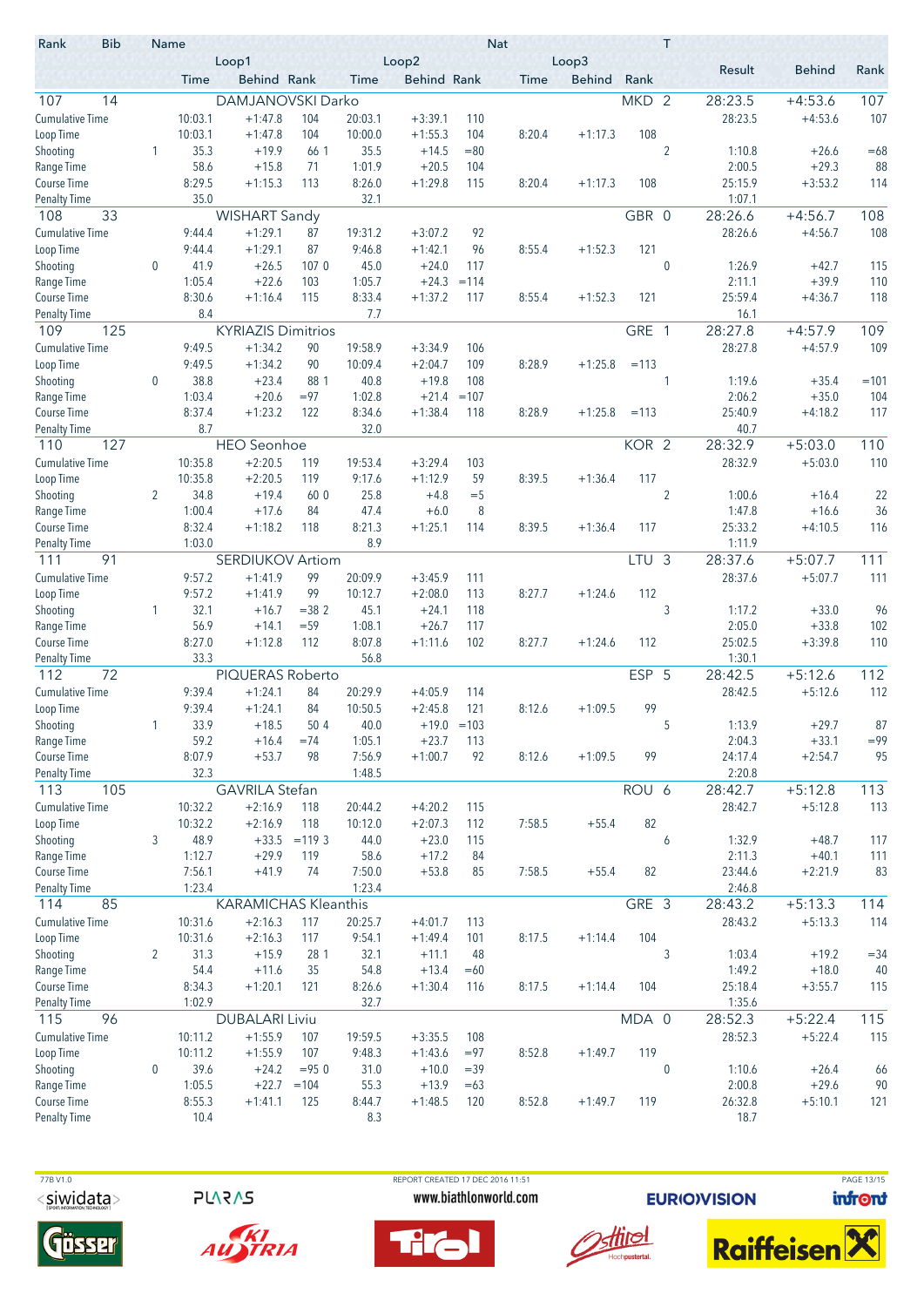| <b>Bib</b><br>Rank                        |   | Name             | Loop1                 |                 | Nat<br>Loop2<br>Loop3 |                      |            |         |               |                  | T              |                   |                        |            |
|-------------------------------------------|---|------------------|-----------------------|-----------------|-----------------------|----------------------|------------|---------|---------------|------------------|----------------|-------------------|------------------------|------------|
|                                           |   | Time             | <b>Behind Rank</b>    |                 | Time                  | <b>Behind Rank</b>   |            | Time    | <b>Behind</b> | Rank             |                | Result            | <b>Behind</b>          | Rank       |
| 74<br>116                                 |   |                  | <b>DEMKOV Deivid</b>  |                 |                       |                      |            |         |               | LTU <sub>5</sub> |                | 29:26.3           | $+5:56.4$              | 116        |
| <b>Cumulative Time</b>                    |   | 11:32.5          | $+3:17.2$             | 124             | 21:08.3               | $+4:44.3$            | 118        |         |               |                  |                | 29:26.3           | $+5:56.4$              | 116        |
| Loop Time                                 |   | 11:32.5          | $+3:17.2$             | 124             | 9:35.8                | $+1:31.1$            | 83         | 8:18.0  | $+1:14.9$     | 105              |                |                   |                        |            |
| Shooting                                  | 4 | 48.9             | $+33.5$               | $= 119.1$       | 32.3                  | $+11.3$              | $=50$      |         |               |                  | 5              | 1:21.2            | $+37.0$                | 106        |
| Range Time                                |   | 1:13.4           | $+30.6$               | 120             | 55.3                  | $+13.9$              | $=63$      |         |               |                  |                | 2:08.7            | $+37.5$                | 107        |
| <b>Course Time</b><br><b>Penalty Time</b> |   | 8:26.3<br>1:52.8 | $+1:12.1$             | 111             | 8:08.2<br>32.3        | $+1:12.0$            | 103        | 8:18.0  | $+1:14.9$     | 105              |                | 24:52.5<br>2:25.1 | $+3:29.8$              | 107        |
| 89<br>117                                 |   |                  | <b>FOUNTAIN Vinny</b> |                 |                       |                      |            |         |               | GBR 6            |                | 29:29.0           | $+5:59.1$              | 117        |
| <b>Cumulative Time</b>                    |   | 10:44.1          | $+2:28.8$             | 121             | 21:17.9               | $+4:53.9$            | 120        |         |               |                  |                | 29:29.0           | $+5:59.1$              | 117        |
| Loop Time                                 |   | 10:44.1          | $+2:28.8$             | 121             | 10:33.8               | $+2:29.1$            | $=116$     | 8:11.1  | $+1:08.0$     | 98               |                |                   |                        |            |
| Shooting                                  | 3 | 42.2             | $+26.8$               | 108 3           | 37.8                  | $+16.8$              | 97         |         |               |                  | 6              | 1:20.0            | $+35.8$                | 103        |
| Range Time                                |   | 1:09.9           | $+27.1$               | 116             | 1:02.8                | $+21.4$              | $=107$     |         |               |                  |                | 2:12.7            | $+41.5$                | $=112$     |
| <b>Course Time</b>                        |   | 8:10.3           | $+56.1$               | 102             | 8:08.3                | $+1:12.1$            | 104        | 8:11.1  | $+1:08.0$     | 98               |                | 24:29.7           | $+3:07.0$              | 100        |
| <b>Penalty Time</b>                       |   | 1:23.9           |                       |                 | 1:22.7                |                      |            |         |               |                  |                | 2:46.6            |                        |            |
| 27<br>118                                 |   |                  | <b>LAGLER Kristof</b> |                 |                       |                      |            |         |               | HUN 5            |                | 29:58.0           | $+6:28.1$              | 118        |
| <b>Cumulative Time</b>                    |   | 10:11.8          | $+1:56.5$             | 108             | 21:31.7               | $+5:07.7$            | 121        |         |               |                  |                | 29:58.0           | $+6:28.1$              | 118        |
| Loop Time                                 |   | 10:11.8          | $+1:56.5$             | 108             | 11:19.9               | $+3:15.2$            | 122        | 8:26.3  | $+1:23.2$     | 110              |                |                   |                        |            |
| Shooting                                  | 1 | 1:07.2           | $+51.8$               | 128 4           | 1:01.1                | $+40.1$              | 124        |         |               |                  | 5              | 2:08.3            | $+1:24.1$              | 123        |
| Range Time<br>Course Time                 |   | 1:32.6<br>8:02.6 | $+49.8$<br>$+48.4$    | 127<br>88       | 1:24.8<br>7:58.8      | $+43.4$<br>$+1:02.6$ | 124<br>95  | 8:26.3  |               |                  |                | 2:57.4<br>24:27.7 | $+1:26.2$<br>$+3:05.0$ | 123<br>99  |
| Penalty Time                              |   | 36.6             |                       |                 | 1:56.3                |                      |            |         | $+1:23.2$     | 110              |                | 2:32.9            |                        |            |
| 53<br>119                                 |   |                  | <b>STANOESKI Toni</b> |                 |                       |                      |            |         |               | MKD 4            |                | 30:03.1           | $+6:33.2$              | 119        |
| <b>Cumulative Time</b>                    |   | 10:37.3          | $+2:22.0$             | 120             | 21:08.9               | $+4:44.9$            | 119        |         |               |                  |                | 30:03.1           | $+6:33.2$              | 119        |
| Loop Time                                 |   | 10:37.3          | $+2:22.0$             | 120             | 10:31.6               | $+2:26.9$            | 115        | 8:54.2  | $+1:51.1$     | 120              |                |                   |                        |            |
| Shooting                                  | 2 | 43.6             | $+28.2$               | 112 2           | 35.9                  | $+14.9$              | $= 82$     |         |               |                  | 4              | 1:19.5            | $+35.3$                | 100        |
| Range Time                                |   | 1:07.4           | $+24.6$               | 112             | 56.8                  | $+15.4$              | $=74$      |         |               |                  |                | 2:04.2            | $+33.0$                | 98         |
| Course Time                               |   | 8:31.4           | $+1:17.2$             | 117             | 8:34.7                | $+1:38.5$            | 119        | 8:54.2  | $+1:51.1$     | 120              |                | 26:00.3           | $+4:37.6$              | 119        |
| <b>Penalty Time</b>                       |   | 58.5             |                       |                 | 1:00.1                |                      |            |         |               |                  |                | 1:58.6            |                        |            |
| 92<br>120                                 |   |                  | <b>WALKER Daniel</b>  |                 |                       |                      |            |         |               | $AUS$ 3          |                | 30:06.1           | $+6:36.2$              | 120        |
| <b>Cumulative Time</b>                    |   | 10:17.3          | $+2:02.0$             | 113             | 21:05.9               | $+4:41.9$            | 117        |         |               |                  |                | 30:06.1           | $+6:36.2$              | 120        |
| Loop Time                                 |   | 10:17.3          | $+2:02.0$             | 113             | 10:48.6               | $+2:43.9$            | 120        | 9:00.2  | $+1:57.1$     | 122              |                |                   |                        |            |
| Shooting                                  | 1 | 38.5             | $+23.1$               | $= 852$         | 33.4                  | $+12.4$              | 61         |         |               |                  | 3              | 1:11.9            | $+27.7$                | 78         |
| Range Time<br>Course Time                 |   | 1:03.1<br>8:42.8 | $+20.3$<br>$+1:28.6$  | 96<br>123       | 57.0<br>8:52.9        | $+15.6$<br>$+1:56.7$ | 78<br>122  | 9:00.2  | $+1:57.1$     | 122              |                | 2:00.1<br>26:35.9 | $+28.9$<br>$+5:13.2$   | 86<br>122  |
| <b>Penalty Time</b>                       |   | 31.4             |                       |                 | 58.7                  |                      |            |         |               |                  |                | 1:30.1            |                        |            |
| 3<br>121                                  |   |                  | <b>GAIDUC Nicolae</b> |                 |                       |                      |            |         |               | MDA 2            |                | 30:10.6           | $+6:40.7$              | 121        |
| <b>Cumulative Time</b>                    |   | 10:30.7          | $+2:15.4$             | 116             | 21:04.5               | $+4:40.5$            | 116        |         |               |                  |                | 30:10.6           | $+6:40.7$              | 121        |
| Loop Time                                 |   | 10:30.7          | $+2:15.4$             | 116             | 10:33.8               | $+2:29.1 = 116$      |            | 9:06.1  | $+2:03.0$     | 123              |                |                   |                        |            |
| Shooting                                  |   | 44.6             | $+29.2$               | 1151            | 48.4                  | $+27.4$              | 122        |         |               |                  | $\overline{2}$ | 1:33.0            | $+48.8$                | 118        |
| Range Time                                |   | 1:06.0           | $+23.2 = 110$         |                 | 1:10.5                | $+29.1$              | 119        |         |               |                  |                | 2:16.5            | $+45.3$                | 115        |
| Course Time                               |   | 8:50.1           | $+1:35.9$             | 124             | 8:49.3                | $+1:53.1$            | 121        | 9:06.1  | $+2:03.0$     | 123              |                | 26:45.5           | $+5:22.8$              | 123        |
| <b>Penalty Time</b>                       |   | 34.6             |                       |                 | 34.0                  |                      |            |         |               |                  |                | 1:08.6            |                        |            |
| 122<br>43                                 |   |                  | <b>DEHOTTAY Loic</b>  |                 |                       |                      |            |         |               | BEL 4            |                | 30:57.0           | $+7:27.1$              | 122        |
| <b>Cumulative Time</b>                    |   | 11:20.9          | $+3:05.6$             | 123             | 22:08.7               | $+5:44.7$            | 122        |         |               |                  |                | 30:57.0           | $+7:27.1$              | 122        |
| Loop Time                                 |   | 11:20.9          | $+3:05.6$             | 123             | 10:47.8               | $+2:43.1$            | 119        | 8:48.3  | $+1:45.2$     | 118              |                |                   |                        |            |
| Shooting<br>Range Time                    | 3 | 51.2<br>1:18.5   | $+35.8$<br>$+35.7$    | 124 1<br>$=123$ | 45.3<br>1:12.1        | $+24.3$<br>$+30.7$   | 121<br>122 |         |               |                  | 4              | 1:36.5<br>2:30.6  | $+52.3$<br>$+59.4$     | 119<br>122 |
| Course Time                               |   | 8:30.2           | $+1:16.0$             | 114             | 9:02.7                | $+2:06.5$            | 123        | 8:48.3  | $+1:45.2$     | 118              |                | 26:21.2           | $+4:58.5$              | 120        |
| <b>Penalty Time</b>                       |   | 1:32.2           |                       |                 | 33.0                  |                      |            |         |               |                  |                | 2:05.2            |                        |            |
|                                           |   |                  |                       |                 |                       |                      |            |         |               |                  | 1              |                   |                        |            |
| 123<br>46                                 |   |                  | <b>ANIC Stefan</b>    |                 |                       |                      |            |         |               | <b>BIH</b>       | $\Omega$       | 32:47.0           | $+9:17.1$              | 123        |
| <b>Cumulative Time</b>                    |   | 12:36.4          | $+4:21.1$             | 125             | 24:27.2               | $+8:03.2$            | 123        |         |               |                  |                | 32:47.0           | $+9:17.1$              | 123        |
| Loop Time                                 |   | 12:36.4          | $+4:21.1$             | 125             | 11:50.8               | $+3:46.1$            | 123        | 8:19.8  | $+1:16.7$     | 106              |                |                   |                        |            |
| Shooting                                  | 5 | 1:01.0           | $+45.6$               | 126 5           | 38.8                  | $+17.8$              | 99         |         |               |                  | 10             | 1:39.8            | $+55.6$                | 121        |
| Range Time                                |   | 1:25.1           | $+42.3$               | 126             | 1:02.3                | $+20.9$              | 105        |         |               |                  |                | 2:27.4            | $+56.2$                | 120        |
| Course Time                               |   | 8:32.7           | $+1:18.5$             | 119             | 8:09.8                | $+1:13.6$            | 105        | 8:19.8  | $+1:16.7$     | 106              |                | 25:02.3           | $+3:39.6$              | 109        |
| <b>Penalty Time</b>                       |   | 2:38.6           |                       |                 | 2:38.7                |                      |            |         |               |                  |                | 5:17.3            |                        |            |
| 47<br>124                                 |   |                  | WANG Yao-Yi           |                 |                       |                      |            |         |               | TPE <sub>2</sub> |                | 40:08.8           | $+16:38.9$             | 124        |
| <b>Cumulative Time</b>                    |   | 13:51.2          | $+5:35.9$             | 126             | 27:54.7               | $+11:30.7$           | 124        |         |               |                  |                | 40:08.8           | $+16:38.9$             | 124        |
| Loop Time                                 |   | 13:51.2          | $+5:35.9$             | 126             | 14:03.5               | $+5:58.8$            | 124        | 12:14.1 | $+5:11.0$     | 124              |                |                   |                        |            |
| Shooting<br>Range Time                    | 1 | 44.0<br>1:10.6   | $+28.6$<br>$+27.8$    | 113 1<br>118    | 42.7<br>1:08.3        | $+21.7$<br>$+26.9$   | 113<br>118 |         |               |                  | $\overline{2}$ | 1:26.7<br>2:18.9  | $+42.5$<br>$+47.7$     | 114<br>117 |
| Course Time                               |   | 12:02.8          | $+4:48.6$             | 128             | 12:12.6               | $+5:16.4$            | 124        | 12:14.1 | $+5:11.0$     | 124              |                | 36:29.5           | $+15:06.8$             | 124        |
| <b>Penalty Time</b>                       |   | 37.8             |                       |                 | 42.6                  |                      |            |         |               |                  |                | 1:20.4            |                        |            |
|                                           |   |                  |                       |                 |                       |                      |            |         |               |                  |                |                   |                        |            |

**PLARAS** 





REPORT CREATED 17 DEC 2016 11:51 www.biathlonworld.com





**EURIOVISION** 



PAGE 14/15